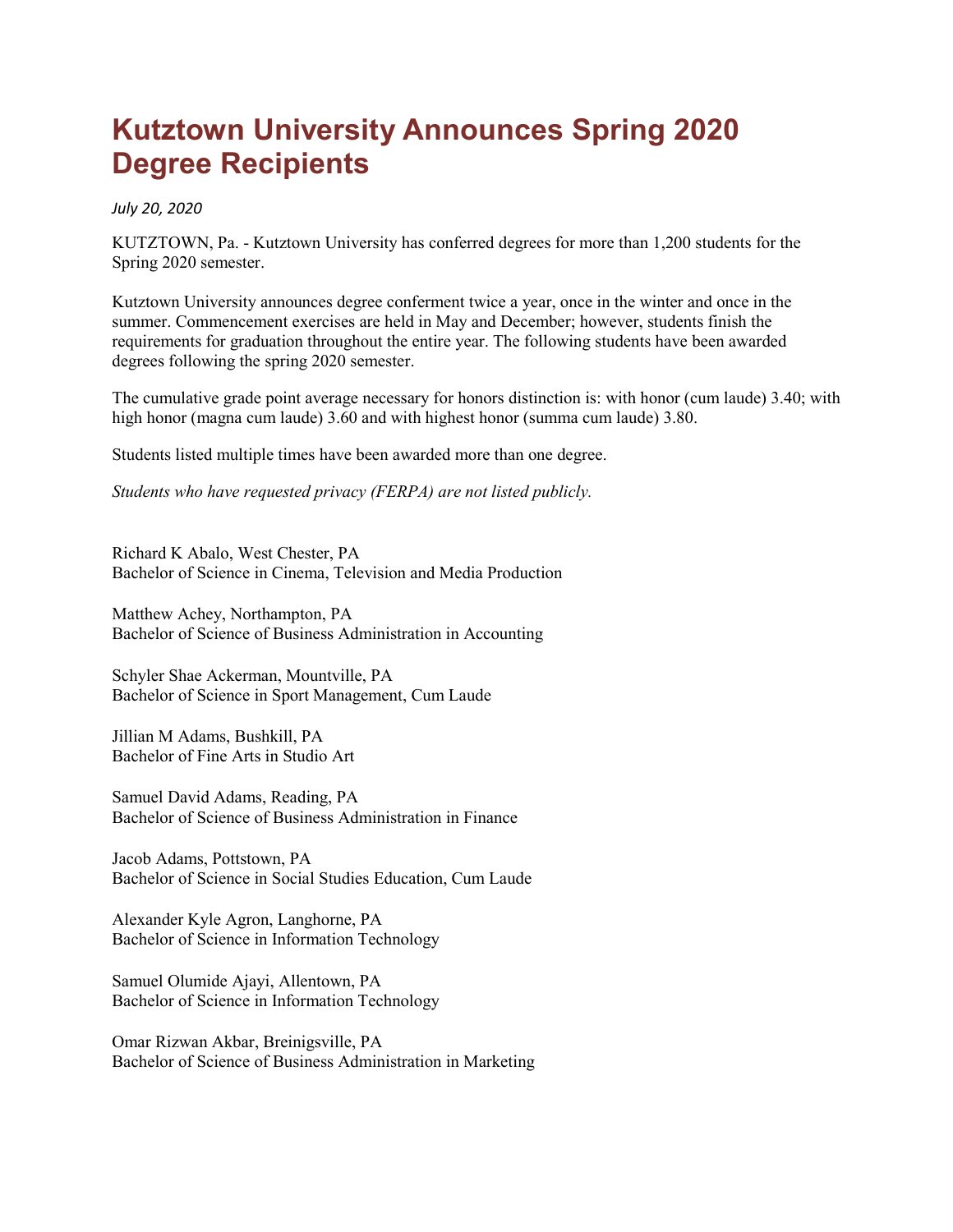Ahmed Abdulaziz Alsudays, Jeddah, Saudi Arabia Bachelor of Science in Information Technology

Ashleigh Pamela Ambler, Wharton, NJ Bachelor of Science in Elementary Education, Summa Cum Laude

Michele Andrews, Boyertown, PA Bachelor of Science in Biology/Molecular/Micro/Cell

Meghan Elizabeth Artley, Shenandoah, PA Bachelor of Science in Elementary Education, Summa Cum Laude

Matthew E Atiyeh, Allentown, PA Bachelor of Science of Business Administration in Finance

Ryan Michael Atkinson, Millersville, PA Bachelor of Science of Business Administration in Management

Jesse Aaron Avalon, Alburtis, PA Bachelor of Arts in English/Professional Writing

Christina Awad, Kutztown, PA Bachelor of Social Work

Trisha Badlu, Macungie, PA Bachelor of Science in Computer Science (Combined Master of Science), Summa Cum Laude

Jocelina Baez Gomez, West Reading, PA Bachelor of Social Work, Cum Laude

Jack Ryan Baggott, Lincoln University, PA Bachelor of Science in Criminal Justice

Sara Elizabeth Baran, Macungie, PA Bachelor of Arts in Political Science

Katie R Barker, Kutztown, PA Bachelor of Arts in Sociology

Alex Barlet, Fleetwood, PA Bachelor of Science of Business Administration in Accounting

Leanne Barnefiher, Harleysville, PA Bachelor of Science in Cinema, Television and Media Production, Cum Laude

Stephen J Barone, Reading, PA Bachelor of Science in Psychology/Clinical Counseling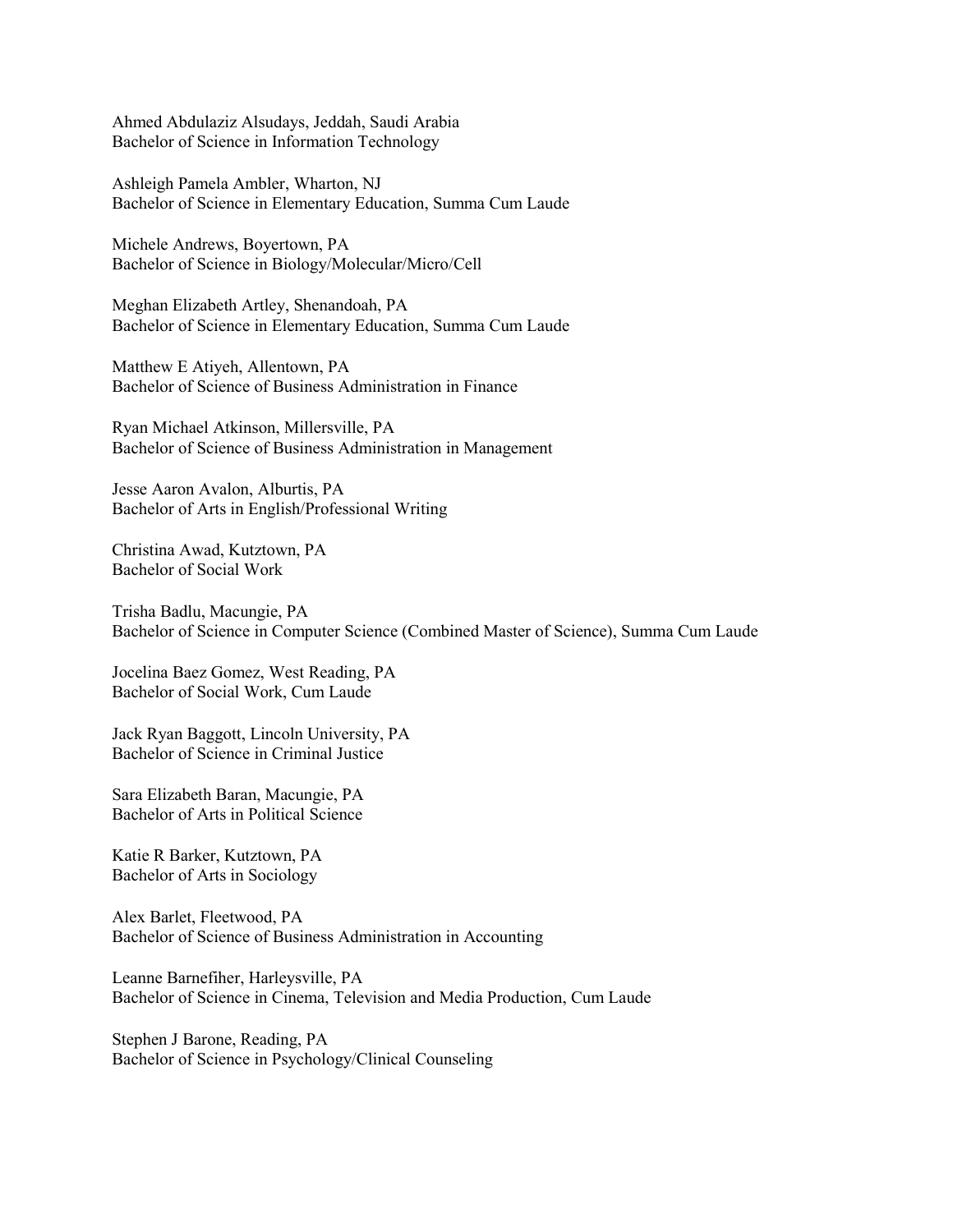Callum Richard Bartlett, Manningtree, England Bachelor of Arts in German Studies: Communication and Culture

Callum Richard Bartlett, Manningtree, England Bachelor of Arts in Communication Studies

Christian Joseph Basciano, Netcong, NJ Bachelor of Arts in Communication Studies

Emily Ann Batman, Emmaus, PA Bachelor of Science of Business Administration in Marketing, Cum Laude

Andrew Bauer, Bechtelsville, PA Bachelor of Science in Criminal Justice, Cum Laude

Jade Beasley, Morrisville, PA Bachelor of Science in Social Media Theory and Strategy

Jason Allen Bell, Coopersburg, PA Bachelor of Arts in Philosophy

Madison M Bellesfield, Slatington, PA Bachelor of Science in Special Education, Magna Cum Laude

Morganne K Bennett, Hillsborough, NJ Bachelor of Science in Special Education/Visual Impairment/Elementary Education, Summa Cum Laude

Allyssa Nicole Bernasconi, Easton, PA Bachelor of Social Work

Jacqueline Bidwell, Wilkes Barre, PA Bachelor of Arts in Anthropology

Brett Ryder Biever, Schuylkill Haven, PA Bachelor of Science in Computer Science

Susan Ellen Bimbo-Nazzaro, Kutztown, PA Bachelor of Arts in English

Eric Michael Bodolus, Pottstown, PA Bachelor of Science of Business Administration in Accounting, Magna Cum Laude

Erich A Boehm, Macungie, PA Bachelor of Science in Criminal Justice

Emily Bohn, Orwigsburg, PA Bachelor of Science in Environmental Science/Biology, Summa Cum Laude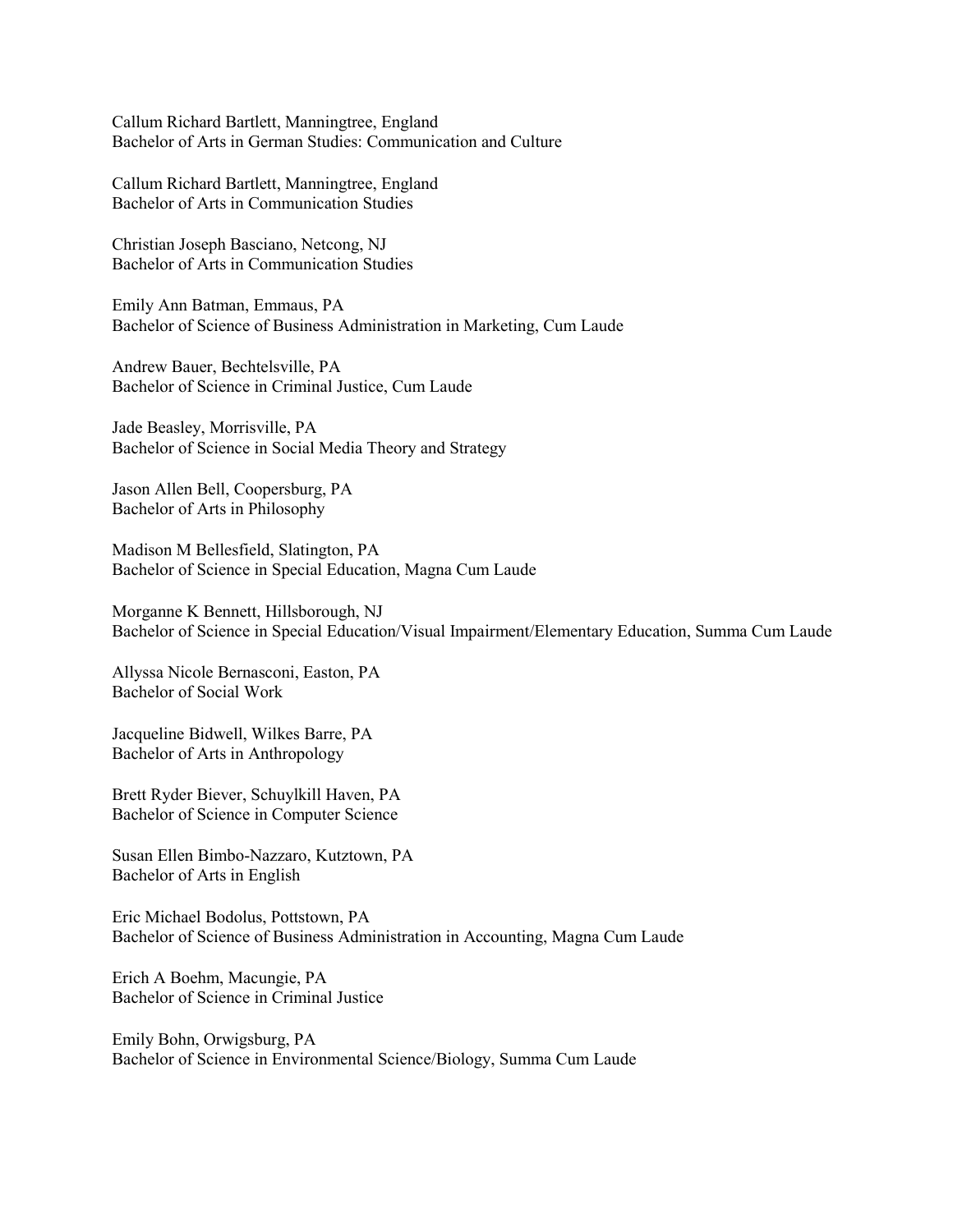Brianna Carrie Bonaduce, Honey Brook, PA Bachelor of Fine Arts in Studio Art, Summa Cum Laude

Morgan Elizabeth Boohar, Oxford, PA Bachelor of Science in Art Education

Patrick Boos, Emmaus, PA Bachelor of Science in Environmental Science/Biology

Kaelyn E Boran-Smith, Tamaqua, PA Bachelor of Arts in History

Katherine M Boraske, Downingtown, PA Bachelor of Science in Elementary Education, Summa Cum Laude

Cassandra Renae Bowlen, West Reading, PA Bachelor of Fine Arts in Communication Design, Cum Laude

Jenna Boyer, Orwigsburg, PA Bachelor of Arts in English

Jenna Nicole Bracken, Wanaque, NJ Bachelor of Fine Arts in Communication Design, Cum Laude

Katherine Bradigan, Bangor, PA Bachelor of Arts in Sociology, Magna Cum Laude

Bridgette Marie Brandt, Duryea, PA Bachelor of Science in Elementary Education

Tyler Joseph Brown, Kutztown, PA Bachelor of Fine Arts in Communication Design

Brandon James Brzenski, Peckville, PA Bachelor of Science in Sport Management

Samuel Adam Bubbenmoyer, Kutztown, PA Bachelor of Science of Business Administration in Finance

Keegan Tyler Buck, Perkiomenville, PA Bachelor of Science in Art Education, Cum Laude

Keegan Tyler Buck, Perkiomenville, PA Bachelor of Fine Arts in Crafts, Cum Laude

Declan Burke, Quakertown, PA Bachelor of Science in Cinema, Television and Media Production, Cum Laude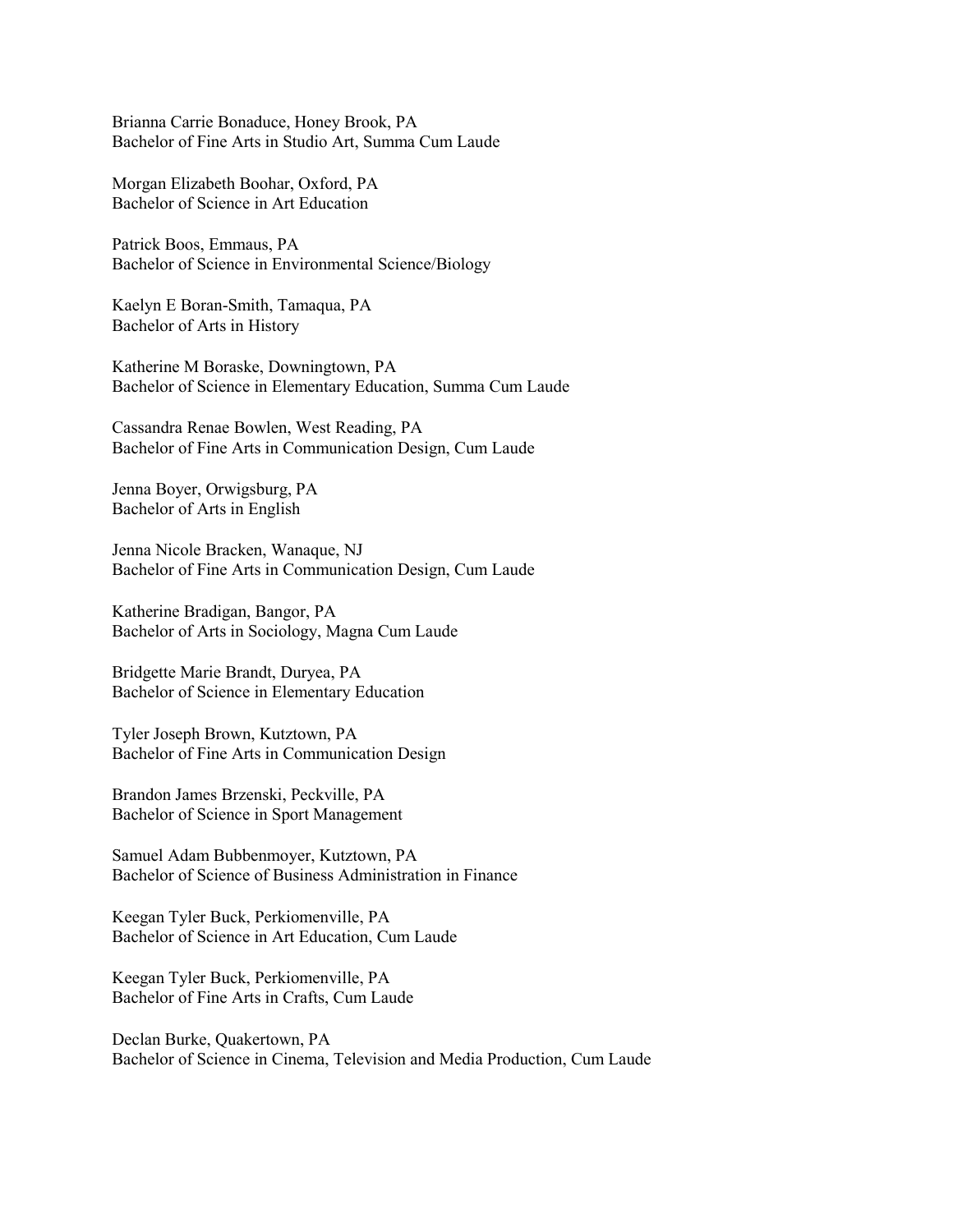Breanna Kathryn Bushong, Susquehanna, PA Bachelor of Arts in History/Paralegal Studies, Cum Laude

Samantha Georgiann Butler, Red Hill, PA Bachelor of Arts in Geography, Magna Cum Laude

Cayleigh Lane Butz, Alburtis, PA Bachelor of Science in Elementary Education, Summa Cum Laude

Arianne Cabral, Kutztown, PA Bachelor of Arts in Political Science/Paralegal Studies

Corrine Patricia Calderbank, Langhorne, PA Bachelor of Arts in Communication Studies

Dylan Callaghan-Croley, Pottsville, PA Bachelor of Science in Sport Management

Dylan Callaghan-Croley, Pottsville, PA Bachelor of Arts in Communication Studies

Mikala Lashay Campbell, Norristown, PA Bachelor of Fine Arts in Communication Design, Summa Cum Laude

Camaryn Chanell Canton, Downingtown, PA Bachelor of Science in Psychology

Rachel J Capuano, Bethlehem, PA Bachelor of Science in Special Education, Summa Cum Laude

Noelle Christine Carden, Macungie, PA Bachelor of Arts in Sociology

Shannon Carey, Allentown, PA Bachelor of Science in Mathematics Education, Magna Cum Laude

Joshua C Carl, Hummelstown, PA Bachelor of Science of Business Administration in Marketing

Taylor Lorraine Carr, Hamburg, NJ Bachelor of Science in Special Education, Summa Cum Laude

Angie Carty, Harleysville, PA Bachelor of Science in Special Education/Visual Impairment/Elementary Education, Cum Laude

Gabrielle M Caselnova, Sparta, NJ Bachelor of Arts in Communication Studies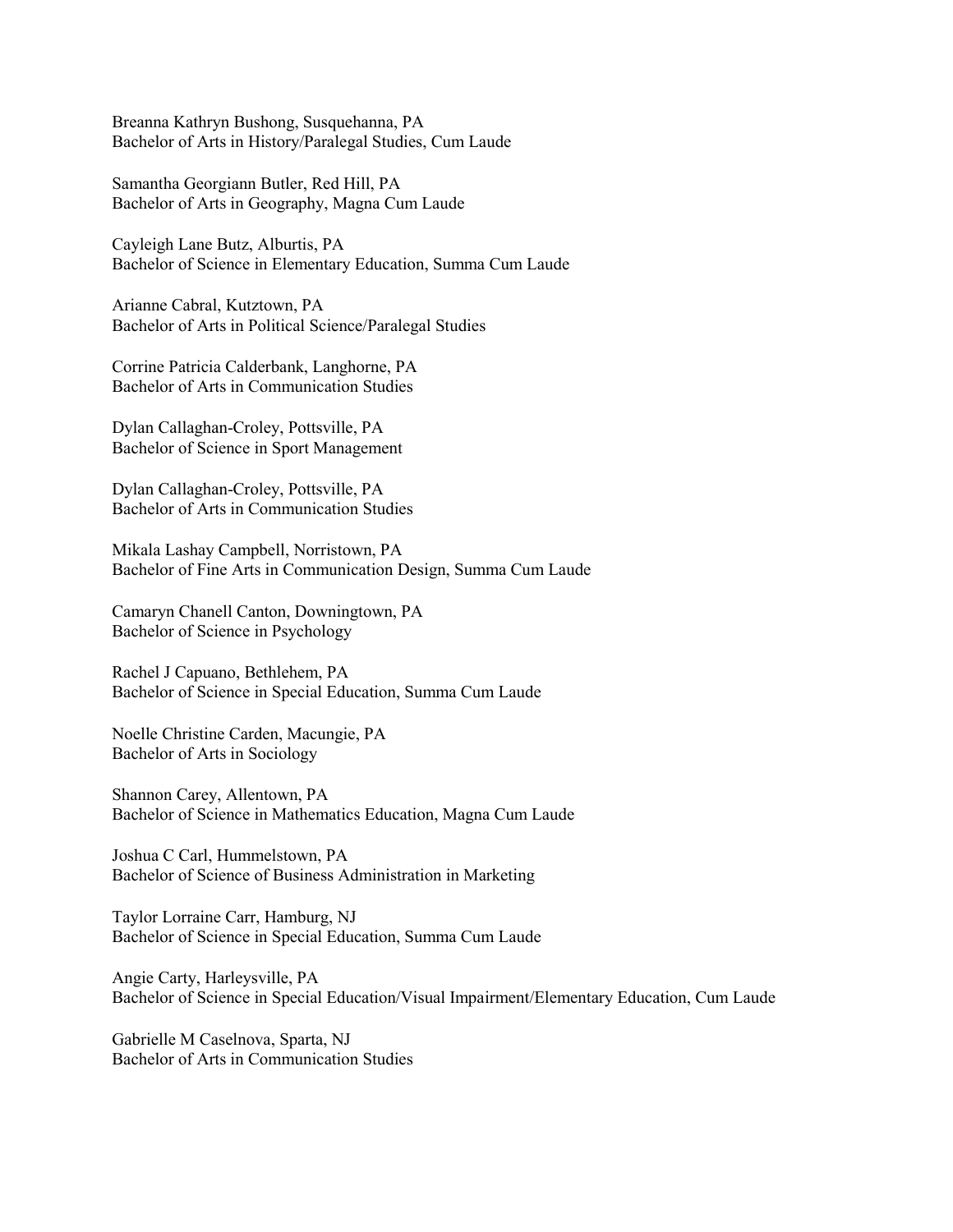Angela Rose Castellani, Center Valley, PA Bachelor of Science in Sport Management, Cum Laude

Sarah Cattin, Coatesville, PA Bachelor of Social Work

Claire Madigan Chew, Lincoln University, PA Bachelor of Arts in Communication Studies

Twynique Chisholm, Harrisburg, PA Bachelor of Science in Sport Management

Jessica Elizabeth Christie, Ithaca, NY Bachelor of Science in Psychology

Selena Thalia Cintron, Bethlehem, PA Bachelor of Science of Business Administration in Management

Akayla A Cobb, Nanticoke, PA Bachelor of Science in Biology/Pre-Med and Allied Health

Brandon Cole, North Brunswick, NJ Bachelor of Science in Sport Management

Nicklaus Allen Collies, Warrington, PA Bachelor of Science of Business Administration in Marketing

Michaela J Collins, Conestoga, PA Bachelor of Science in Physics/Astronomy, Cum Laude

Justin Michael Collins, Kutztown, PA Bachelor of Science in Cinema, Television and Media Production, Magna Cum Laude

Laura A Conaway, Allentown, PA Bachelor of Science in Education/Library Science, Summa Cum Laude

Patricia Connell, Royersford, PA Bachelor of Science in Special Education, Cum Laude

Douglas William Conrad, West Chester, PA Bachelor of Science of Business Administration in Marketing

Kelsey Conroy, Mahanoy City, PA Bachelor of Science in Mathematics Education, Summa Cum Laude

Michael Alexander Corson, Rockledge, PA Bachelor of Arts in Communication Studies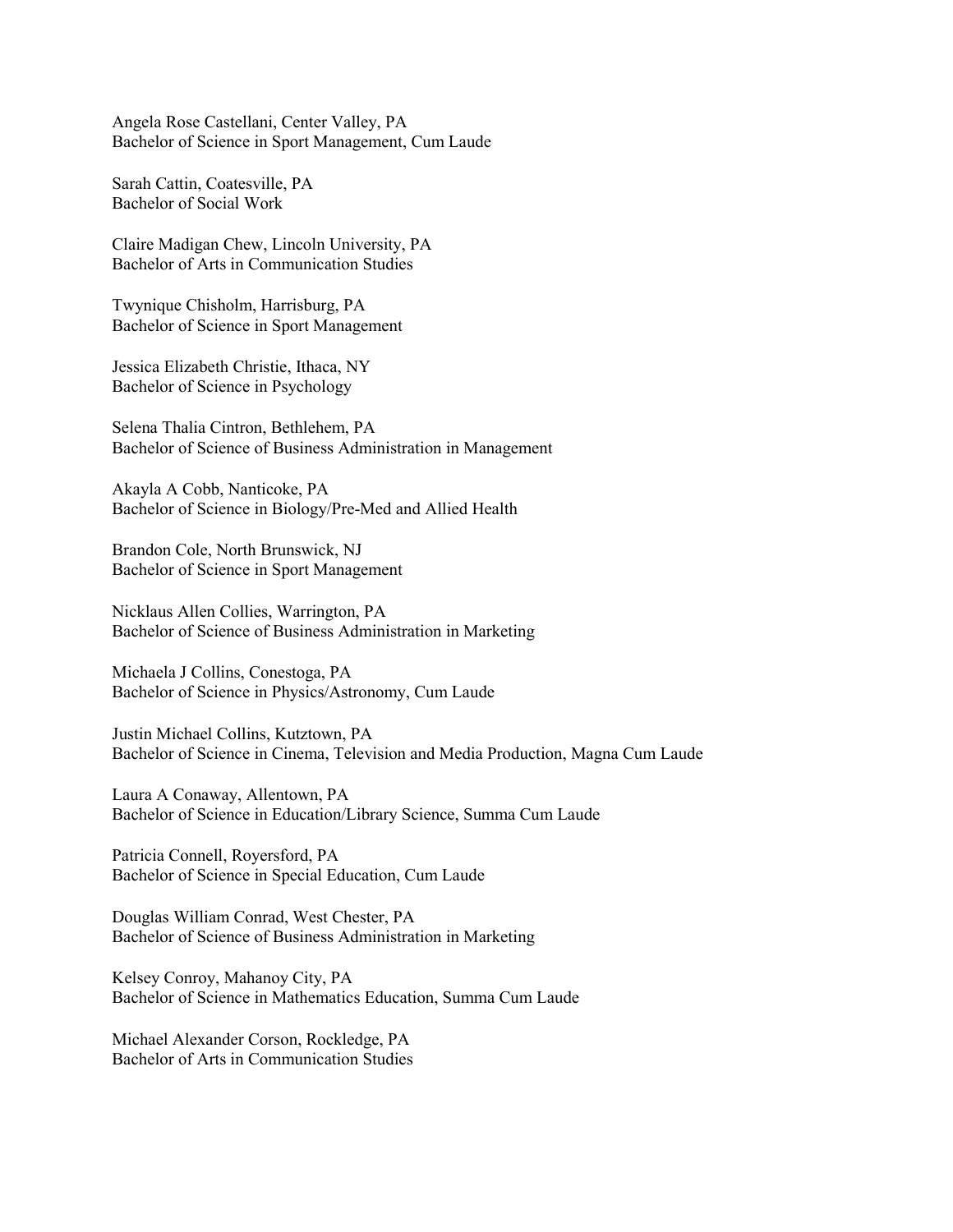Allison Nicole Corson, Philadelphia, PA Bachelor of Arts in Communication Studies

Autumn R Coulton, Quakertown, PA Bachelor of Science in Computer Science

Mackenzie Ann Covert, Orbisonia, PA Bachelor of Fine Arts in Studio Art, Summa Cum Laude

Laine Cravotta, East Stroudsburg, PA Bachelor of Fine Arts in Communication Design

Noah Cregger, Allentown, PA Bachelor of Science in Computer Science (Combined Master of Science), Cum Laude

Kevin Culbertson, West Chester, PA Bachelor of Science of Business Administration in Finance

Gerald Curran, Slatington, PA Bachelor of Science in Physics, Summa Cum Laude

Tisania P Currie, Philadelphia, PA Bachelor of Science in Information Technology

Lucinda Anne Damm, Ottsville, PA Bachelor of Arts in History, Cum Laude

Emily A Danko, Hellertown, PA Bachelor of Science in Mathematics Education

David Darkow, Media, PA Bachelor of Science of Business Administration in Accounting

Ryan Michael Dashe, Gouldsboro, PA Bachelor of Arts in Communication Studies

Alyssa M Daubenspeck, Reading, PA Bachelor of Fine Arts in Communication Design

Eilieen Gabriela De Leon, Allentown, PA Bachelor of Arts in Spanish, Cum Laude

Brandon Bradford Debenedetta, Drexel Hill, PA Bachelor of Science of Business Administration in Marketing

Angela M Decicco, Macungie, PA Bachelor of Science in Mathematics Education, Summa Cum Laude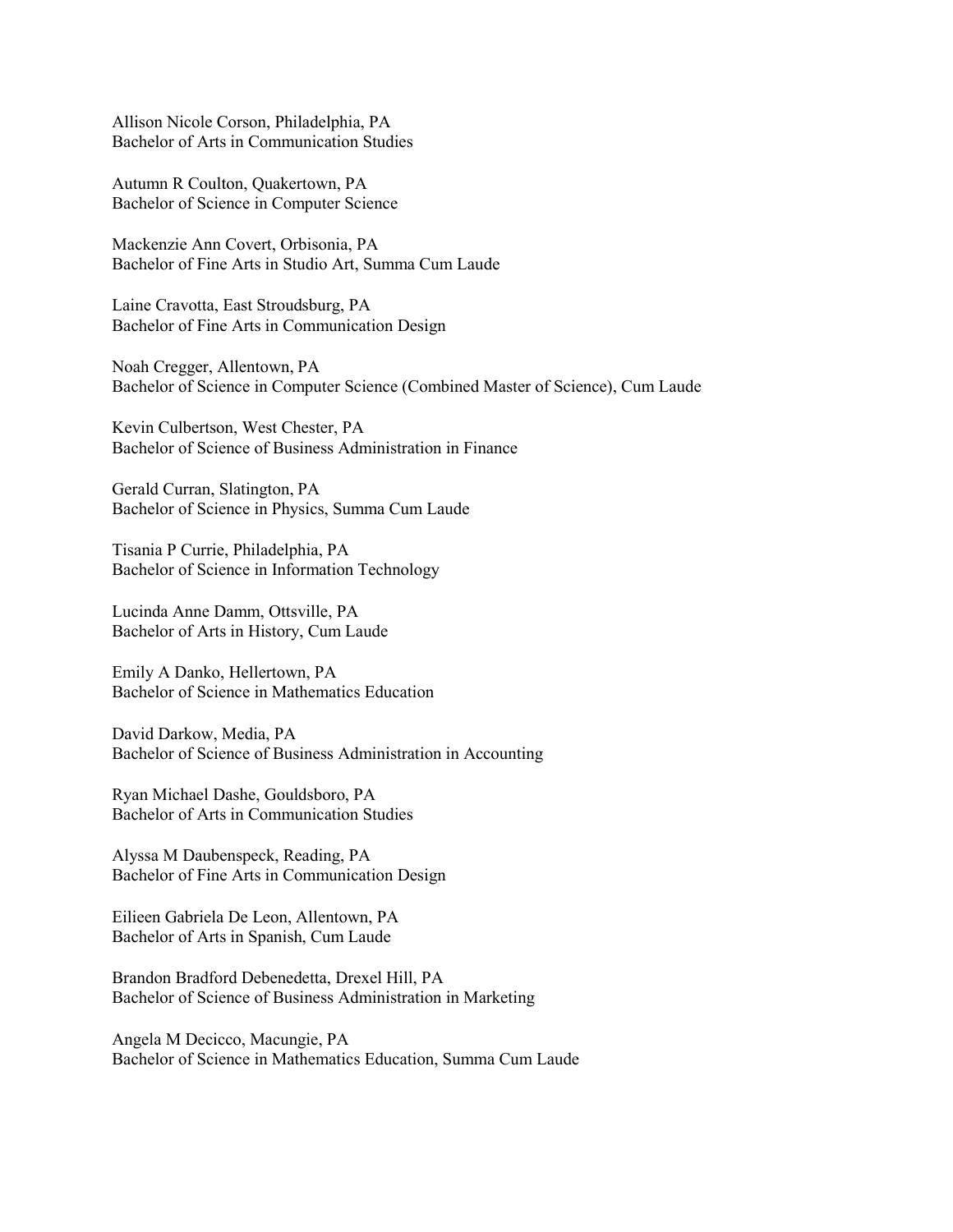George Decker, Breinigsville, PA Bachelor of Science of Business Administration in Accounting, Cum Laude

Briana Nicole Decker, Walnutport, PA Bachelor of Science in Special Education, Magna Cum Laude

Nicholas John DeGennaro, Cedar Grove, NJ Bachelor of Science in Mathematics Education, Magna Cum Laude

Shannon Cassandra Deiley, Douglassville, PA Bachelor of Science in Biology/Molecular/Micro/Cell

Christopher John Delamater, Harleysville, PA Bachelor of Fine Arts in Applied Digital Arts

Peyton Desanta, Lansdale, PA Bachelor of Science in Cinema, Television and Media Production, Summa Cum Laude

Diamond S Deshields, Philadelphia, PA Bachelor of Science in General Studies

Gianna Rebeca Destefani, Kutztown, PA Bachelor of Arts in Communication Studies, Summa Cum Laude

Matthew Patrick Devine, Dingmans Ferry, PA Bachelor of Science in Cinema, Television and Media Production, Cum Laude

Jesse Rowan Dewitt, Allentown, PA Bachelor of Science in Biology/Pre-Med and Allied Health, Summa Cum Laude

Shannon R Dieffenbach, Birdsboro, PA Bachelor of Science in Education/Earth and Space Science

Glenis Maria Diez, Bethlehem, PA Bachelor of Science of Business Administration in Finance

Tue Minh Doan, Allentown, PA Bachelor of Science in Computer Science, Summa Cum Laude

Paul Dolan, Largo, FL Bachelor of Science in Cinema, Television and Media Production

Donald E Doricent, Blandon, PA Bachelor of Science of Business Administration in Marketing

Carli Marie Dovidio, Upper Black Eddy, PA Bachelor of Science in Special Education, Summa Cum Laude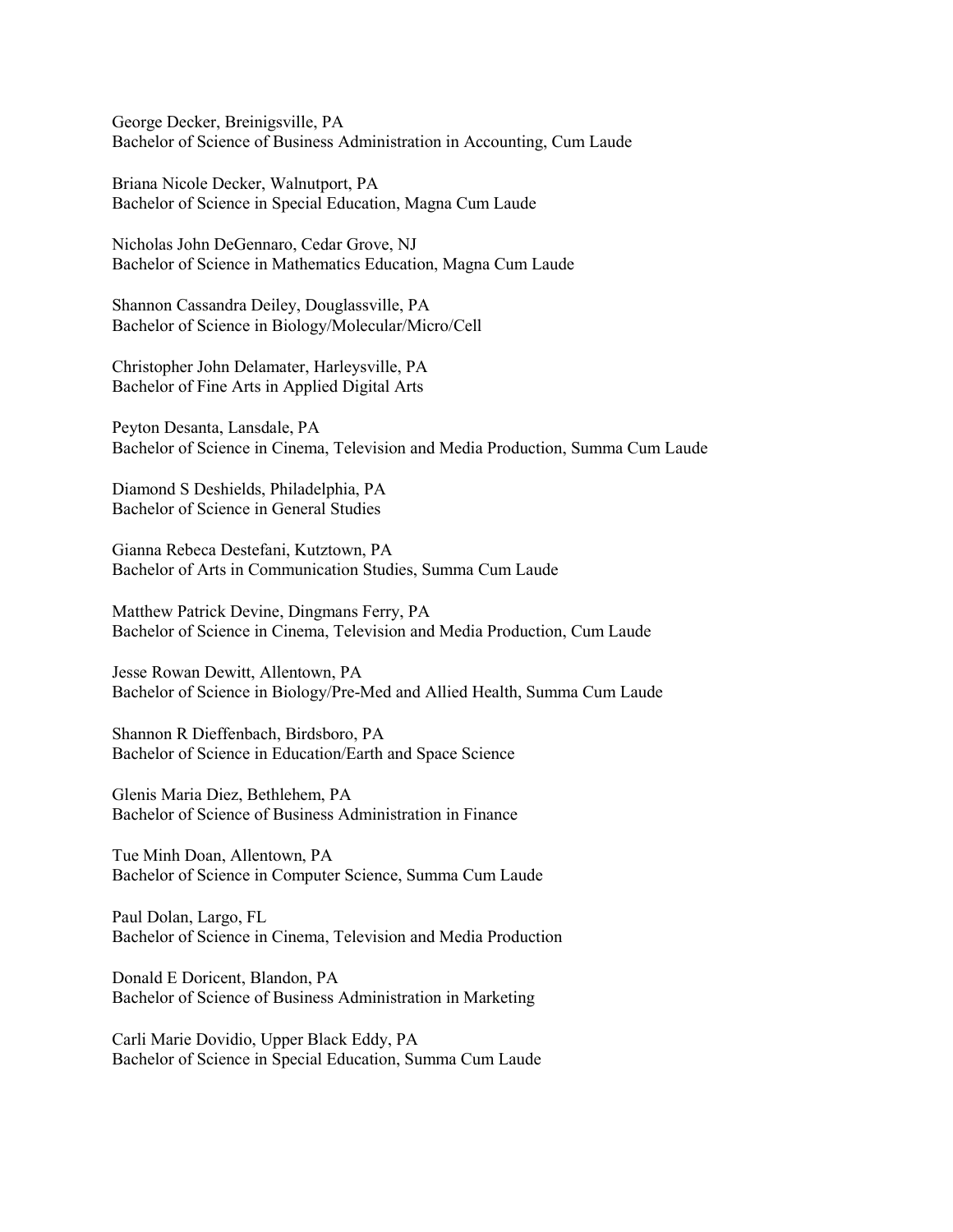Shae Lynn Downey, Philadelphia, PA Bachelor of Science in Psychology/Clinical Counseling

Karlie Doyle, Howell, NJ Bachelor of Science in Sport Management

Mitchell E Ducoin, Reading, PA Bachelor of Science of Business Administration in Accounting

Shannon Lea Dunnigan, Whitehall, PA Bachelor of Social Work, Magna Cum Laude

James Daniel Durham, East Stroudsburg, PA Bachelor of Science in Elementary Education, Summa Cum Laude

Mickey Joseph Edmiston, Philadelphia, PA Bachelor of Science of Business Administration in Marketing

Thomas Anthony Egnotovich, Olyphant, PA Bachelor of Science in Criminal Justice

Mary Endy, Reading, PA Bachelor of Science in Cinema, Television and Media Production, Cum Laude

Alyssa Marie Engle, Harleysville, PA Bachelor of Science of Business Administration in Marketing

Haley Marie Erb, Shamokin, PA Bachelor of Science in Psychology

Lindsey Ervolina, Breinigsville, PA Bachelor of Science of Business Administration in Marketing, Magna Cum Laude

Brooke Elizabeth Eshbach, Allentown, PA Bachelor of Science in Mathematics, Summa Cum Laude

Gina Esposto, Blandon, PA Bachelor of Arts in Communication Studies

Madison Evans, Dallas, PA Bachelor of Science in Special Education/Visual Impairment/Elementary Education, Cum Laude

Jordan Fainor, Allentown, PA Bachelor of Science in Elementary Education, Magna Cum Laude

Jacob Riley John Farrara, Reading, PA Bachelor of Science in Cinema, Television and Media Production, Cum Laude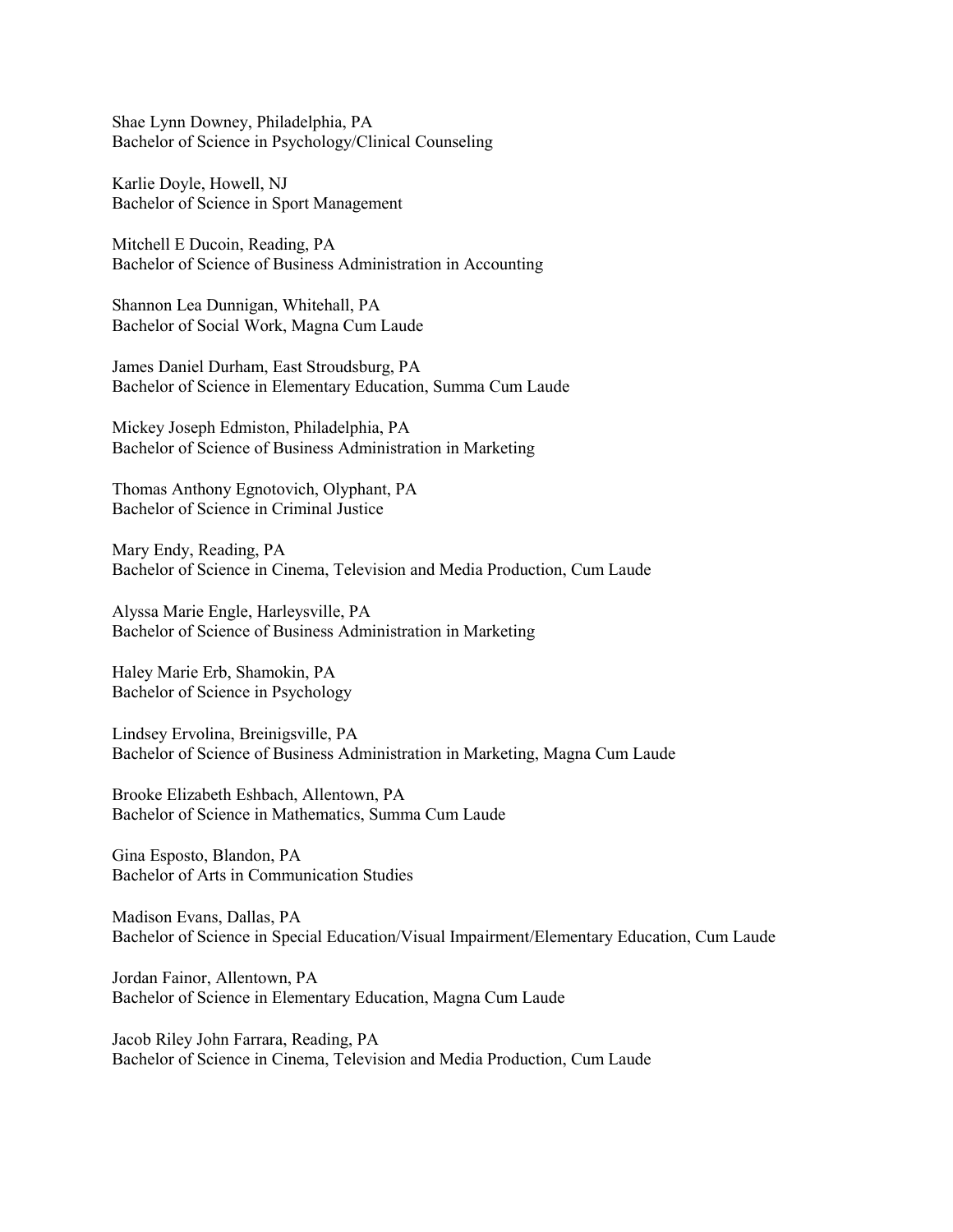Molly Erin Farrara, Reading, PA Bachelor of Science in Cinema, Television and Media Production, Cum Laude

Noel Katarina Fedeli, Reading, PA Bachelor of Science in Education/Modern Languages German Education, Cum Laude

Olivia Fenstermacher, Blandon, PA Bachelor of Science in Elementary Education, Magna Cum Laude

Anxhela Ferko, Philadelphia, PA Bachelor of Science in Criminal Justice/Paralegal Studies

Maria Ferrizzi, Lansdale, PA Bachelor of Science in Mathematics Education, Cum Laude

Chad Michael Ficco, Sinking Spring, PA Bachelor of Science of Business Administration in Marketing

Brittany L Fields, Philadelphia, PA Bachelor of Social Work

Amanda A Filpo, Wescosville, PA Bachelor of Arts in Spanish, Magna Cum Laude

Marissa Nicole Finelli, East Hanover, NJ Bachelor of Social Work

Megan Fink, Whitehall, PA Bachelor of Science in Elementary Education, Summa Cum Laude

Taylor Fisher, Royersford, PA Bachelor of Science in Library Science, Summa Cum Laude

Candice Marie Flynn, Newton, NJ Bachelor of Science of Business Administration in Management

Candice Marie Flynn, Newton, NJ Bachelor of Science of Business Administration in Marketing

Gabrielle Lynn Foley, Emmaus, PA Bachelor of Social Work

Elise Lyn Foreback, Kutztown, PA Bachelor of Social Work, Summa Cum Laude

Meghan Lynn Forsythe, Philadelphia, PA Bachelor of Science in Sport Management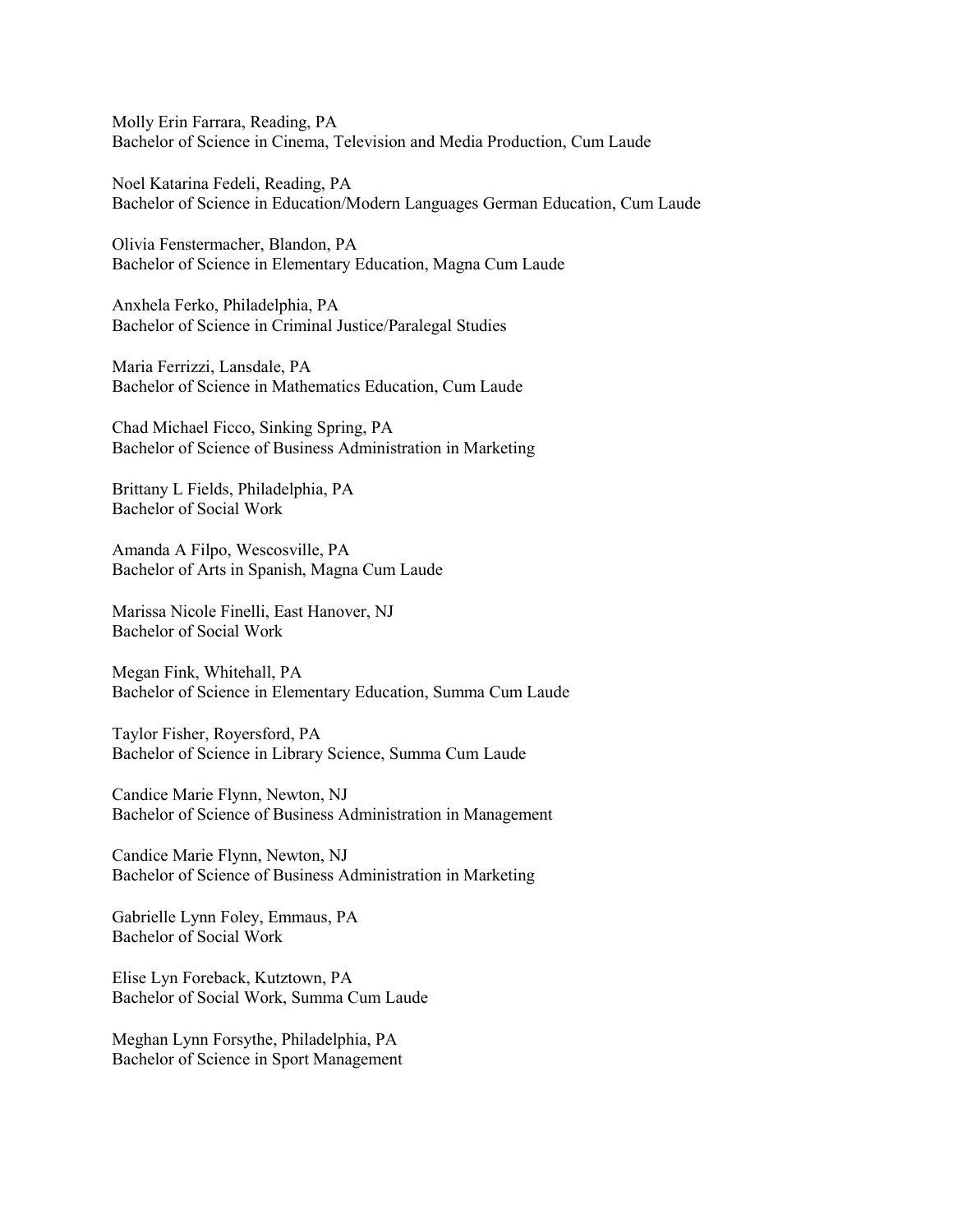Lauren K Foster, Prospect Park, PA Bachelor of Arts in Sociology

Jeri Louise Fries, Cheltenham, PA Bachelor of Science in Art Education

Meredith Catherine Fritz, Lafayette Hill, PA Bachelor of Science in Special Education, Magna Cum Laude

Grace Elizabeth Fusciardi, Frenchtown, NJ Bachelor of Science in Mathematics Education, Magna Cum Laude

Morgan Rose Gabriele, Easton, PA Bachelor of Social Work

James Michael Galioto, Wayne, NJ Bachelor of Science of Business Administration in Accounting and Personal Financial Planning, Summa Cum Laude

Kevin J Gallagher, Bethlehem, PA Bachelor of Science in Education/Chemistry

Kevin J Gallagher, Bethlehem, PA Bachelor of Science in Chemistry

Gianna M Gallagher, Conshohocken, PA Bachelor of Science in Special Education, Summa Cum Laude

Daniela Giovanna Garcia, Reading, PA Bachelor of Fine Arts in Communication Design, Magna Cum Laude

Nashlie M Garcia-Morales, Freemansburg, PA Bachelor of Arts in Sociology

Fatima Evelyn Garwood, Philadelphia, PA Bachelor of Science in Psychology

Christopher Adam Gauntner, Allentown, PA Bachelor of Science in Biology/Organismal/Ecology

Alexis M Gaylord, Bellmawr, NJ Bachelor of Science of Business Administration in Management, Cum Laude

Alexis M Gaylord, Bellmawr, NJ Bachelor of Science of Business Administration in Marketing, Cum Laude

Praveen P Geevarghese, Allentown, PA Bachelor of Science in Computer Science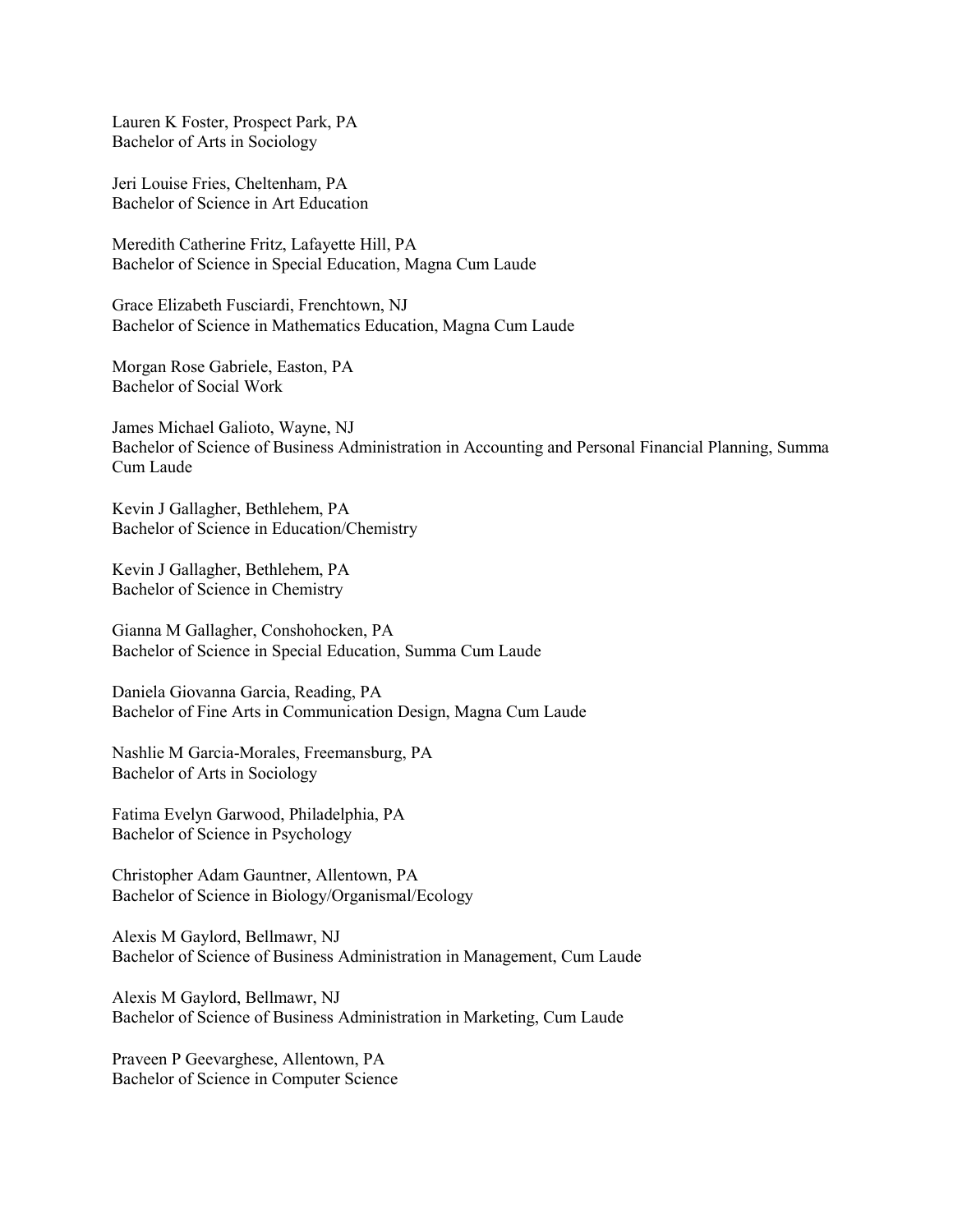Claudia Geiger, Lancaster, PA Bachelor of Fine Arts in Communication Design, Magna Cum Laude

Alexa Nicole Geiser, Phoenixville, PA Bachelor of Science in Special Education, Summa Cum Laude

Kate E Geist, Birdsboro, PA Bachelor of Science in Psychology/Clinical Counseling, Cum Laude

Sorelly Germosen, Breinigsville, PA Bachelor of Arts in Communication Studies

Jenna Marie Getz, Willow Grove, PA Bachelor of Science of Business Administration in Marketing

Alexander Tyler Gillespie, East Brunswick, NJ Bachelor of Science in Criminal Justice

Benjamin Gillikin, Schnecksville, PA Bachelor of Science in Computer Science, Cum Laude

Abigail Elizabeth Gipe, Middletown, PA Bachelor of Science in Special Education, Summa Cum Laude

Brooke Marie Gladfelter, Red Lion, PA Bachelor of Science in Psychology

Mathew A Gomes, Randolph, NJ Bachelor of Science of Business Administration in Management, Magna Cum Laude

Mathew A Gomes, Randolph, NJ Bachelor of Science of Business Administration in Marketing, Magna Cum Laude

Gabrielle Marie Gonzalez, Allentown, PA Bachelor of Science of Business Administration in Marketing

Christopher James Gorab, Newton, NJ Bachelor of Science in Criminal Justice

Garrett Gregory Gouger, Saylorsburg, PA Bachelor of Science of Business Administration in Management

Kendall A Graff, Germansville, PA Bachelor of Science in Special Education/Visual Impairment/Elementary Education, Summa Cum Laude

Joseph John Grandstrom, Reading, PA Bachelor of Science in Mathematics Education, Summa Cum Laude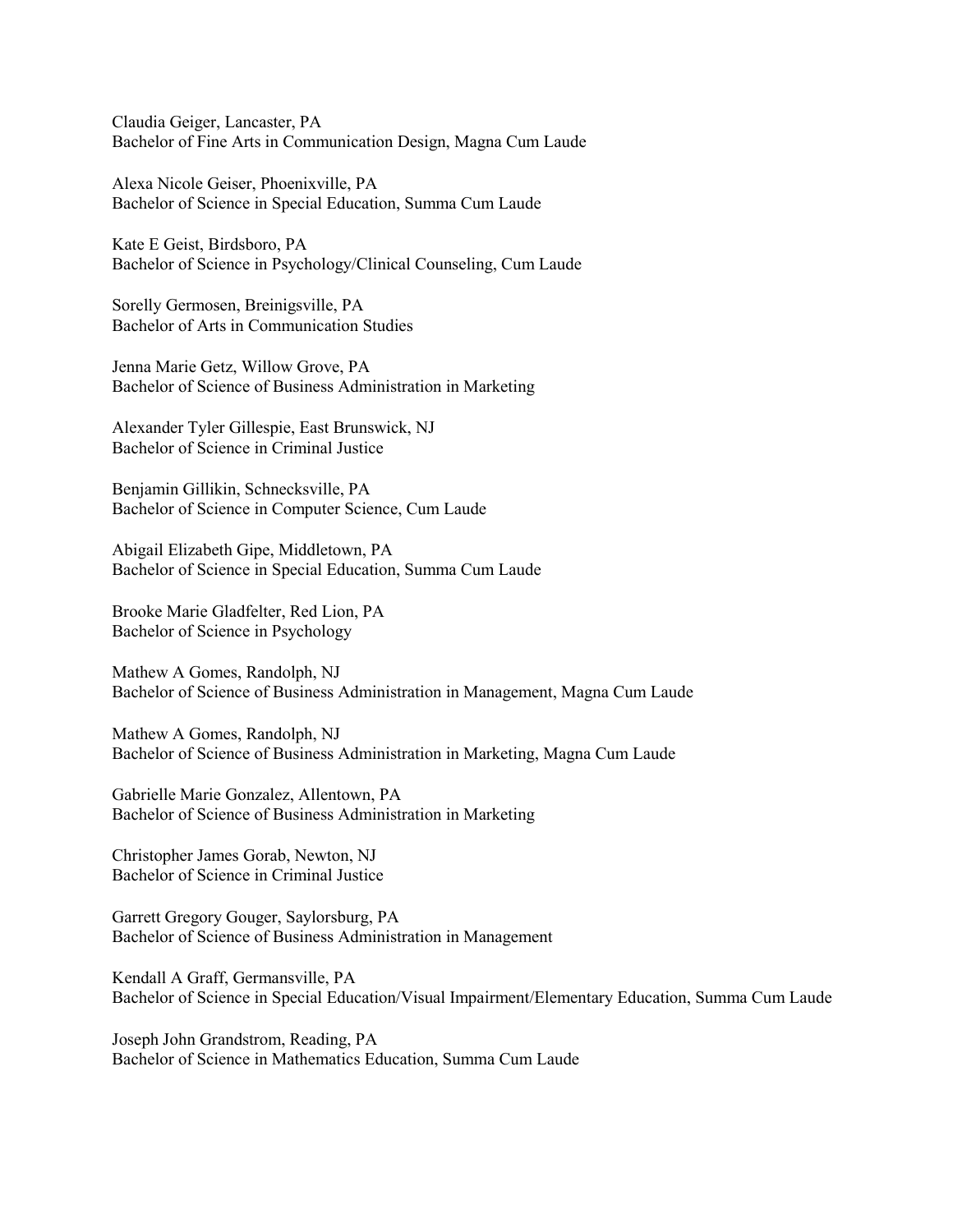Colleen Frances Graney, Allentown, PA Bachelor of Science in Chemistry

Cecelia Rose Grant, Southampton, PA Bachelor of Fine Arts in Studio Art/Painting, Summa Cum Laude

Abigail Jane Greco, Glen Mills, PA Bachelor of Science in Elementary Education, Summa Cum Laude

Rachael M Green, Oxford, PA Bachelor of Science of Business Administration in Accounting

Rachael M Green, Oxford, PA Bachelor of Science of Business Administration in Finance

Brianna Marie Greenawalt, Macungie, PA Bachelor of Science in Psychology, Cum Laude

Kelly Diane Greenewald, Burlington, NJ Bachelor of Science in Criminal Justice

Hayden Gregory, Spring City, PA Bachelor of Fine Arts in Communication Design, Summa Cum Laude

Alicia Grim, Alburtis, PA Bachelor of Science in Psychology/Clinical Counseling

Devyn L Grube, Center Valley, PA Bachelor of Science in Elementary Education, Summa Cum Laude

Shane Michael Guers, Schuylkill Haven, PA Bachelor of Science of Business Administration in Accounting, Summa Cum Laude

Shane Michael Guers, Schuylkill Haven, PA Bachelor of Science of Business Administration in Finance, Summa Cum Laude

David Alexander Guffy, Allentown, PA Bachelor of Arts in Communication Studies

John A Gurrieri, Macungie, PA Bachelor of Science of Business Administration in Marketing

Kordell Travis Gustafson, Allentown, PA Bachelor of Science in Cinema, Television and Media Production, Magna Cum Laude

Kathleen Ann Guzior, Clarks Summit, PA Bachelor of Science in Environmental Science/Geology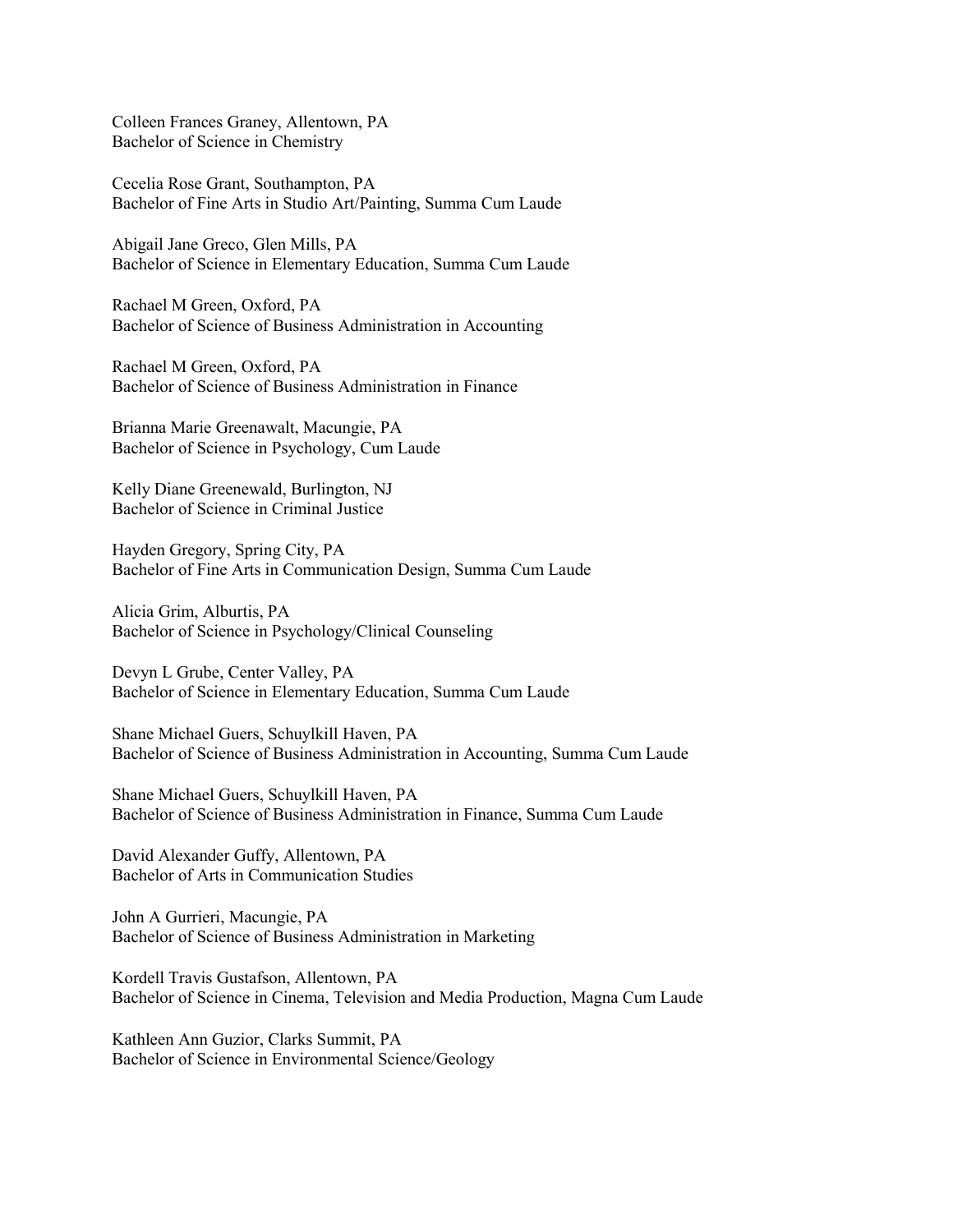Erik M Gwozdz, Coplay, PA Bachelor of Fine Arts in Communication Design

Carly Haberle, Green Lane, PA Bachelor of Science in Elementary Education, Summa Cum Laude

Zachery Tyler Hackman, Coopersburg, PA Bachelor of Science of Business Administration in Accounting, Magna Cum Laude

Daniel Ryan Hamm, Germansville, PA Bachelor of Arts in Communication Studies, Summa Cum Laude

Tyshyn Harmon, Allentown, PA Bachelor of Science in Sport Management

Nicholas P Harms, Bethlehem, PA Bachelor of Science in Social Studies Education, Cum Laude

Morgan Elizabeth Harper, Rome, PA Bachelor of Social Work

Emily Harrington, Fogelsville, PA Bachelor of Arts in Communication Studies, Summa Cum Laude

Shae-Lynn Harris, Reading, PA Bachelor of Social Work, Magna Cum Laude

Mark Edmond Harron, Upper Chichester, PA Bachelor of Science in Sport Management

Teryn Lynn Hartline, Boyertown, PA Bachelor of Arts in English

Alexis Leigh Hartman, Reading, PA Bachelor of Science of Business Administration in Management, Magna Cum Laude

Nicholas Jordan Heater, Bloomsbury, NJ Bachelor of Science of Business Administration in Marketing

Brock Heckman, Lehighton, PA Bachelor of Arts in Music

Kori Beth Heffner, Schuylkill Haven, PA Bachelor of Science in Criminal Justice

Jerly Henriquez, Philadelphia, PA Bachelor of Science in Psychology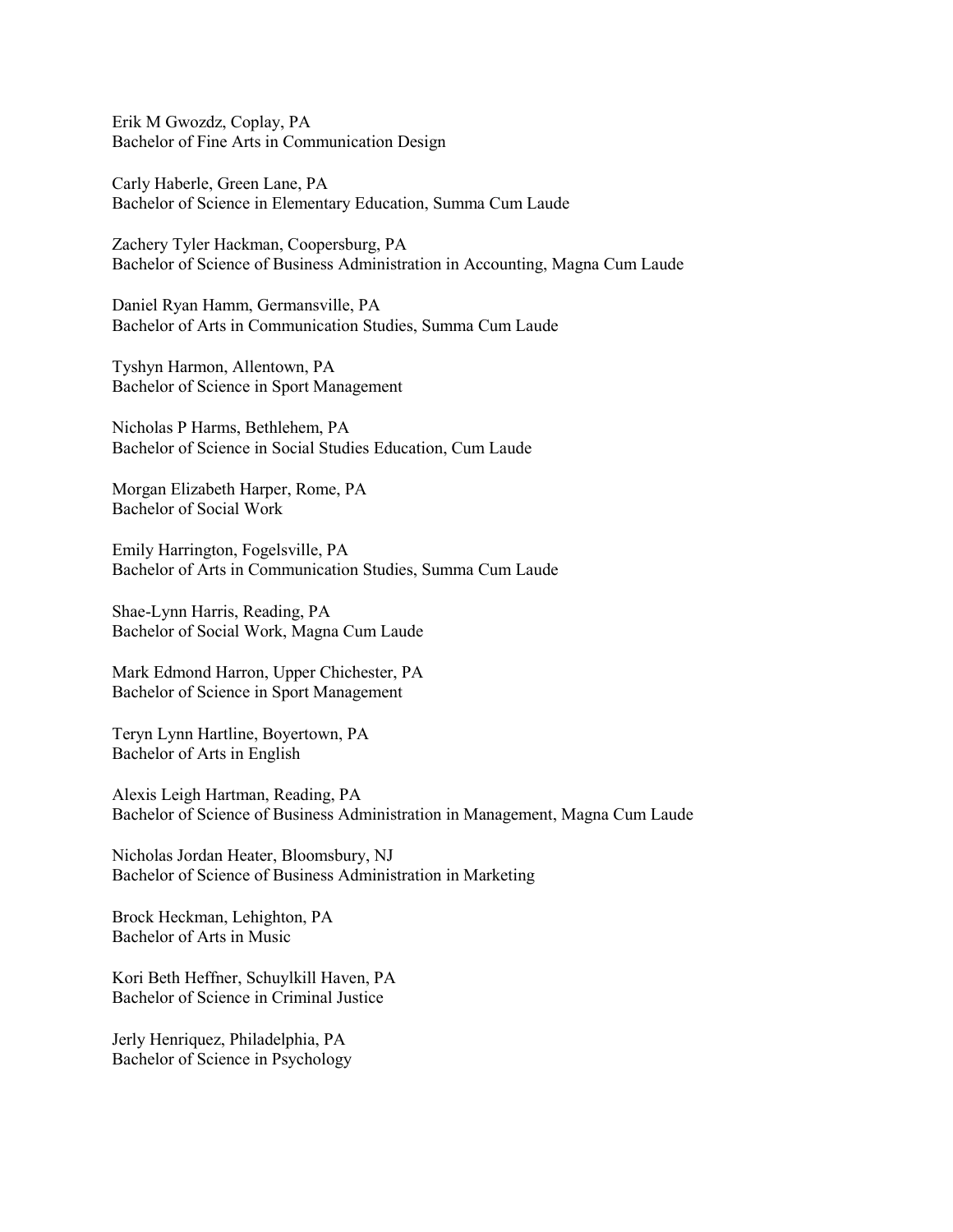Delaney Elizabeth Hensor, Fallsington, PA Bachelor of Science in Art Education, Summa Cum Laude

Victoria M Hernandez, Reading, PA Bachelor of Science of Business Administration in Accounting, Magna Cum Laude

Sarah E Hersh, Whitehall, PA Bachelor of Fine Arts in Communication Design, Magna Cum Laude

Rachel Anna Hiley, Mendham, NJ Bachelor of Fine Arts in Studio Art/Sculpture, Cum Laude

Alyssa P Hilmer, Emmaus, PA Bachelor of Science in Special Education

Jamilee C Hoffman, Chalfont, PA Bachelor of Arts in Communication Studies, Summa Cum Laude

Connor Hoglen, Lehighton, PA Bachelor of Science of Business Administration in Management

Christine June Holland, Scranton, PA Bachelor of Science in Biology/Pre-Med and Allied Health, Summa Cum Laude

Abigail Marie Holtman, Malvern, PA Bachelor of Science in Elementary Education, Magna Cum Laude

Eric Tyler Holzerman, Green Lane, PA Bachelor of Science of Business Administration in Finance

Hannah Hornung, Carlisle, PA Bachelor of Fine Arts in Communication Design, Magna Cum Laude

Philip Houseknecht, Emmaus, PA Bachelor of Science of Business Administration in Accounting, Cum Laude

Philip Houseknecht, Emmaus, PA Bachelor of Science of Business Administration in Finance, Cum Laude

Adrianna Elise Howden, Roaring Brook Twp, PA Bachelor of Arts in Music Performance, Summa Cum Laude

Robert Howe, Strausstown, PA Bachelor of Science of Business Administration in Marketing

Jenna Lynne Huckle, Waynesboro, PA Bachelor of Arts in Sociology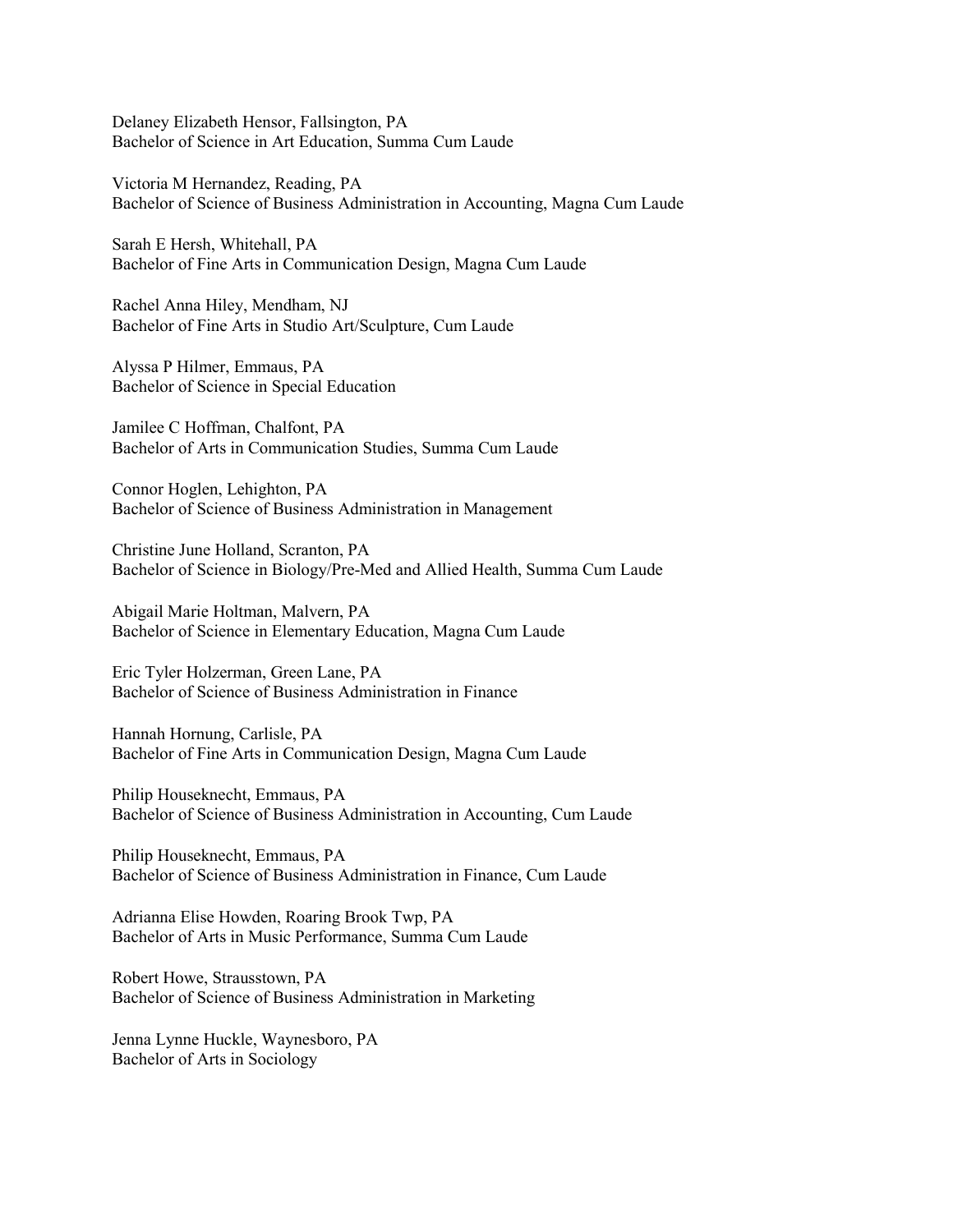Braden Taylor-John Hudak, Bethlehem, PA Bachelor of Arts in Communication Studies

Brooke Kelly Hughes, Highland Mills, NY Bachelor of Science of Business Administration in Management

Kayla Ann Hughes, Highland Mills, NY Bachelor of Science of Business Administration in Marketing

Hannah Marijon Hungerford, Hamburg, PA Bachelor of Science in Computer Science, Cum Laude

Hannah Marijon Hungerford, Hamburg, PA Bachelor of Science in Social Media Theory and Strategy, Cum Laude

Bethany Ruth Hunter, Spring Brook Township, PA Bachelor of Arts in Communication Studies

Amina Rose Ibrahim, Easton, PA Bachelor of Science in Criminal Justice

Lara Ilsemann, Bethlehem, PA Bachelor of Science in Geology, Magna Cum Laude

Yofreisy Marie Iraola, Allentown, PA Bachelor of Science in Psychology, Magna Cum Laude

Aiat Jaber, Allentown, PA Bachelor of Social Work

Hunter James Jackman, East Windsor, NJ Bachelor of Science of Business Administration in Accounting

Claudia Janus, Reading, PA Bachelor of Science in Chemistry

Jenna Rae Jaworowski, Norristown, PA Bachelor of Science in Art Education, Summa Cum Laude

Daniel Alexander Johns, Orwigsburg, PA Bachelor of Science in Physics/Astronomy, Summa Cum Laude

Gwen I Johnson, Philadelphia, PA Bachelor of Science of Business Administration in Accounting

Abigail Ann Johnson, West Milford, NJ Bachelor of Science in Education/Earth and Space Science, Cum Laude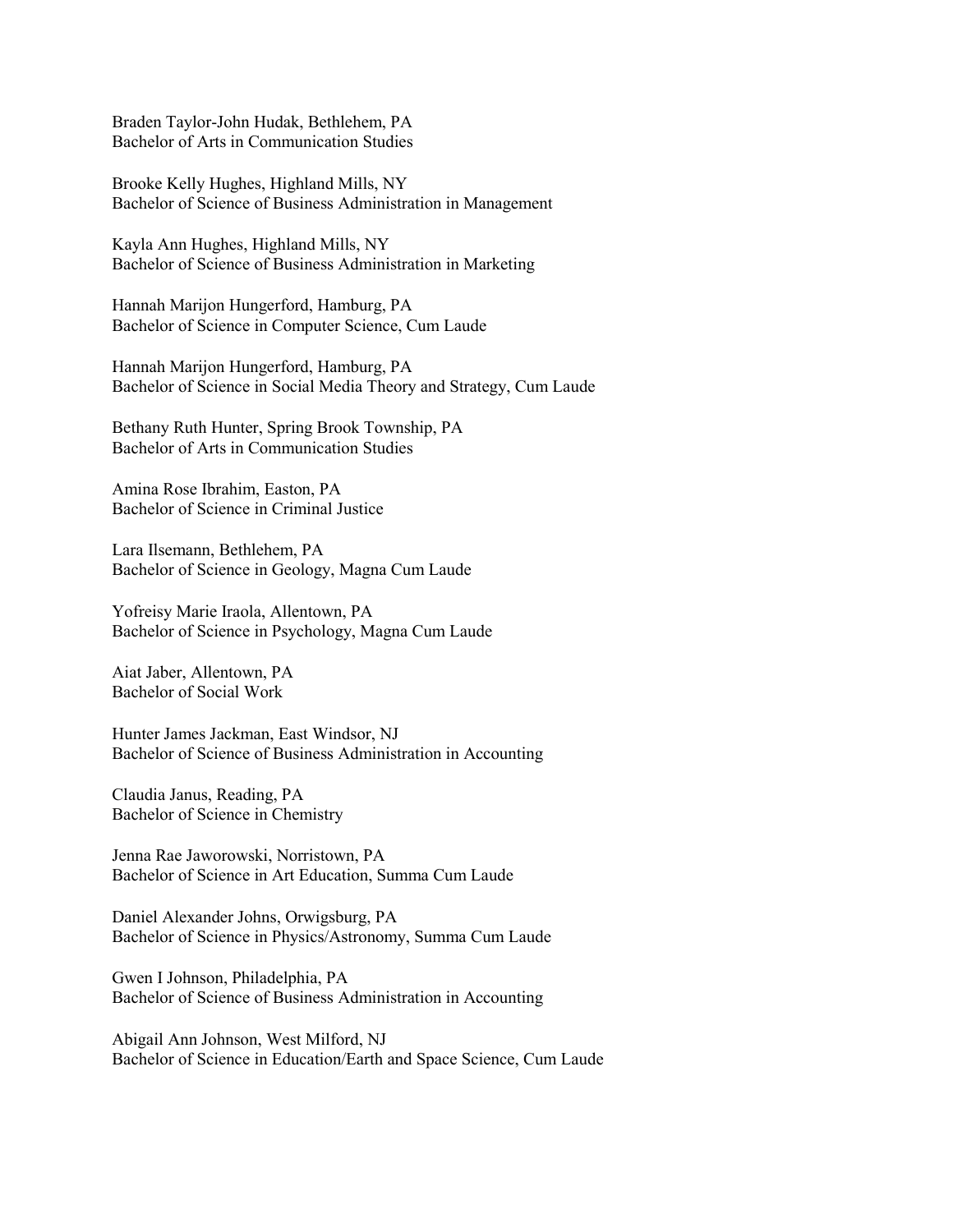Darren Rannell Jones, Langhorne, PA Bachelor of Fine Arts in Applied Digital Arts

Austin R Jones, Northampton, PA Bachelor of Science of Business Administration in Management

Tiffany Lynn Jones, Allentown, PA Bachelor of Science in Special Education/Visual Impairment/Elementary Education, Magna Cum Laude

Evan Nicholas Kahn, Collegeville, PA Bachelor of Science in Computer Science, Cum Laude

Emrakh Karimov, Philadelphia, PA Bachelor of Science of Business Administration in Marketing

Deanna Michele Karst, Douglassville, PA Bachelor of Arts in Communication Studies

Juliana Kays, Sparta, NJ Bachelor of Science in Education/Spanish, Cum Laude

Kiersten Noel Keen, Narvon, PA Bachelor of Science in Criminal Justice, Cum Laude

Laura Kemp, Leesport, PA Bachelor of Science in Criminal Justice/Paralegal Studies

Sean Patrick Keogh, Marlton, NJ Bachelor of Science in Criminal Justice

Nicholas F Keppel, Springfield, PA Bachelor of Science in Criminal Justice

Logan Eugene Kibler, Spring Grove, PA Bachelor of Science in Biology/Molecular/Micro/Cell

Albert Joseph Kilpatrick, West Deptford, NJ Bachelor of Science of Business Administration in Management

Harry Song Kim, Glenside, PA Bachelor of Science in Computer Science/Information Technology (Combined Master of Science), Summa Cum Laude

Blair Ashley King, Sharon Hill, PA Bachelor of Science in Special Education

Samantha Jane King, Greencastle, PA Bachelor of Science in Education/Biology, Cum Laude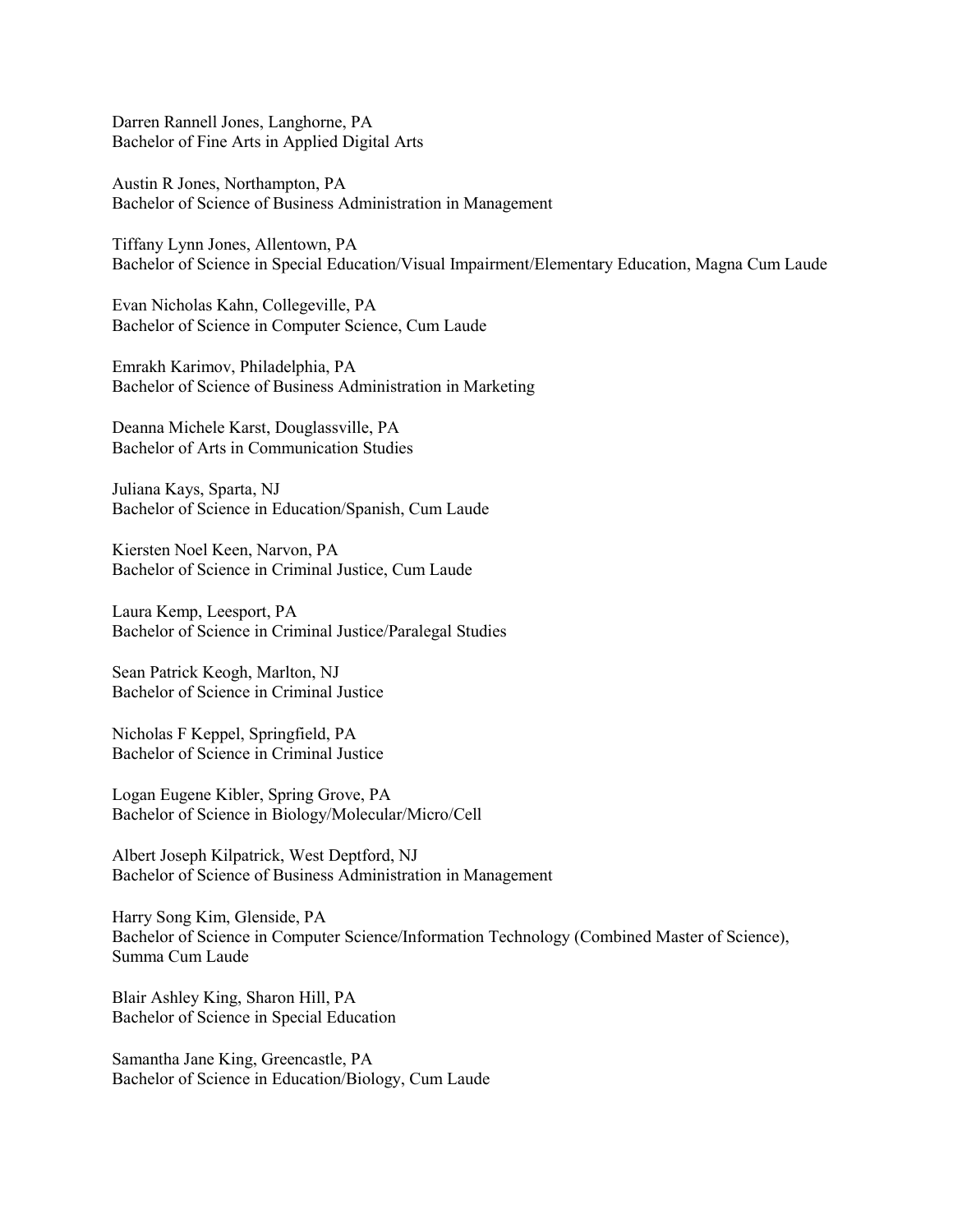Apollo Kivler, Dingmans Ferry, PA Bachelor of Arts in German Studies: Communication and Culture

Holly Rose Klebes, West Chester, PA Bachelor of Science in Education/Biology, Summa Cum Laude

Treasure J Kleinsmith, Topton, PA Bachelor of Science in Biology/Allied Health, Cum Laude

Sophia Lenore Kleman, Hershey, PA Bachelor of Science in Sport Management

Chase William Kleppinger, Northampton, PA Bachelor of Science of Business Administration in Management

Ryan Thomas Klinikowski, Reading, PA Bachelor of Science in Chemistry

Emmeline Grace Knowlan, New Ringgold, PA Bachelor of Science in Social Media Theory and Strategy, Magna Cum Laude

Christina Lenore Kofchock, Hamburg, PA Bachelor of Science of Business Administration in Management, Magna Cum Laude

Claire Grace Kondracki, Hummelstown, PA Bachelor of Arts in Communication Studies

Brittney Leigh Kracht, Lansdale, PA Bachelor of Science in Elementary Education, Magna Cum Laude

Michael Kryeski, Breinigsville, PA Bachelor of Science in Psychology, Summa Cum Laude

Danielle Kulp, Phoenixville, PA Bachelor of Science of Business Administration in Finance/Personal Financial Planning, Summa Cum Laude

Brian Kuntz, Easton, PA Bachelor of Arts in Communication Studies

Tyler Kunz, Harleysville, PA Bachelor of Science in Biology/Allied Health

Drew Brandon Labenberg, Emmaus, PA Bachelor of Science in Environmental Science/Geography

Yau Hung Lam, Douglassville, PA Bachelor of Science in Information Technology, Summa Cum Laude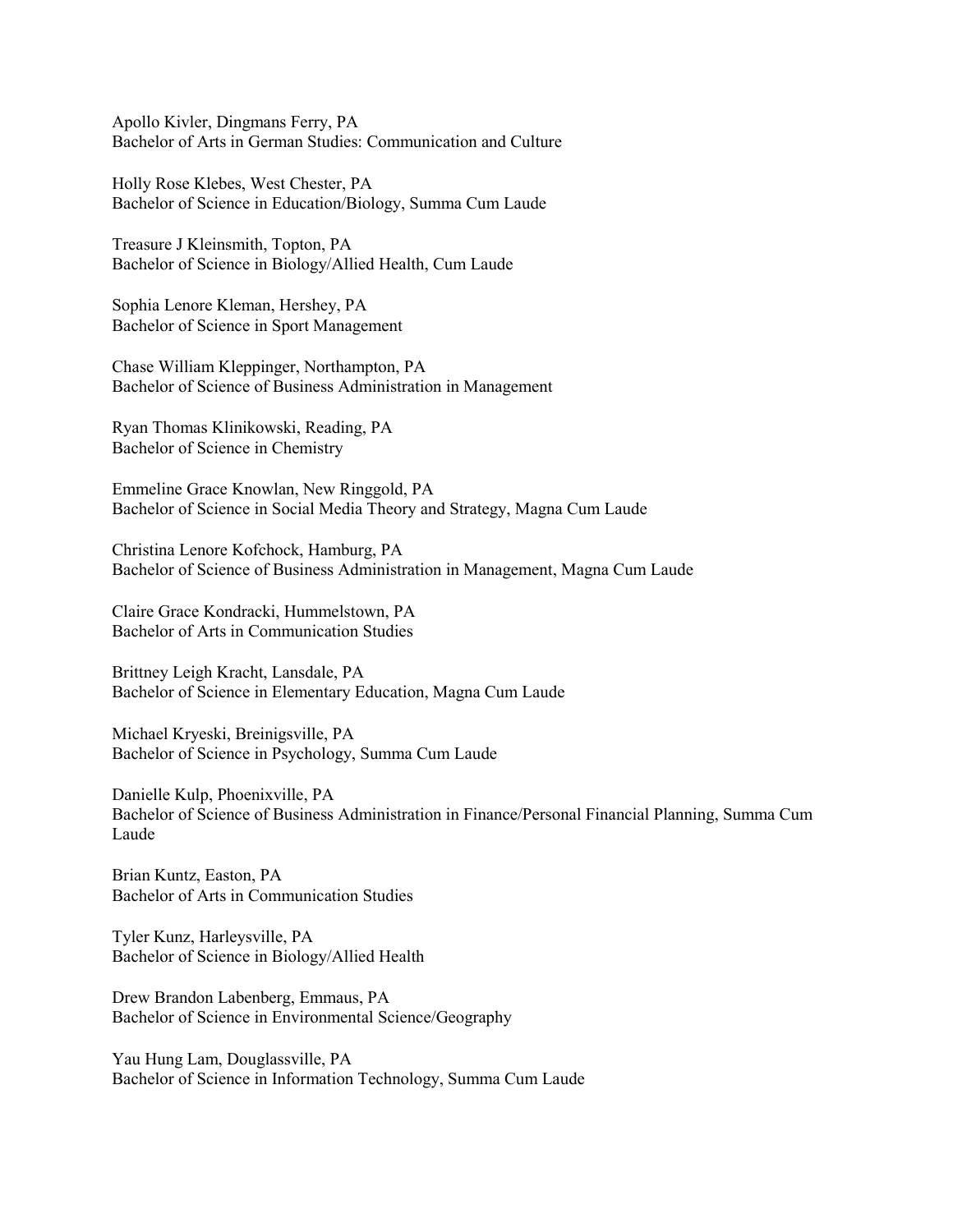Kristin LaMedica, Philadelphia, PA Bachelor of Fine Arts in Crafts

Laura A Lancaster, Allentown, PA Bachelor of Arts in Sociology

Nicholas Lattanzi, Philadelphia, PA Bachelor of Arts in Political Science

Aaron Lau, Thorndale, PA Bachelor of Science of Business Administration in Accounting

Julia Lynn Laudadio, Kutztown, PA Bachelor of Social Work, Cum Laude

Vanessa Teresa Lawrence, Secane, PA Bachelor of Science in Criminal Justice

Heather Rose Leiby, Lancaster, PA Bachelor of Fine Arts in Communication Design, Magna Cum Laude

Taylor Mckenzie Lemere, Allentown, PA Bachelor of Science in Biology/Molecular/Micro/Cell

Brian P Lennox, Langhorne, PA Bachelor of Science in Biology/Organismal/Ecology, Cum Laude

Julia Leonard, Pennsburg, PA Bachelor of Science in Elementary Education, Summa Cum Laude

Tanner A Levan, Birdsboro, PA Bachelor of Science in Criminal Justice, Cum Laude

James R Lichtenwalner, Allentown, PA Bachelor of Science of Business Administration in Management

Isaiah Lichty-Riddick, Philadelphia, PA Bachelor of Science in Mathematics

Zachary Lim, Emmaus, PA Bachelor of Science in Information Technology

Brenden Lindsey, Reading, PA Bachelor of Social Work, Magna Cum Laude

Ashley Morgan Lipari, Frederick, MD Bachelor of Science in Special Education, Summa Cum Laude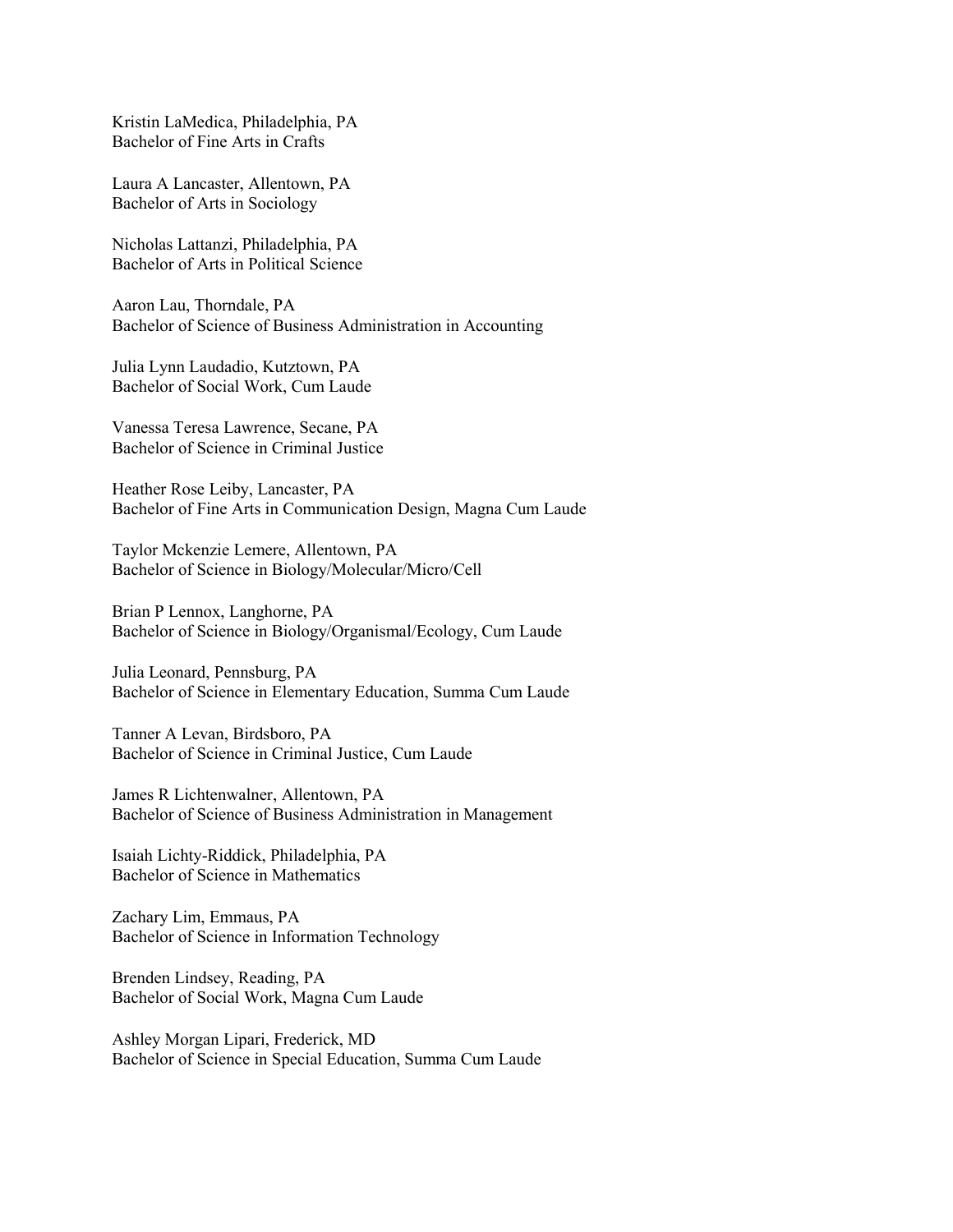John R Liuzzo, Peckville, PA Bachelor of Science of Business Administration in Marketing

Jennifer Lynn Loaiza, Reading, PA Bachelor of Science of Business Administration in Management, Summa Cum Laude

Jennifer Lynn Loaiza, Reading, PA Bachelor of Science of Business Administration in Marketing, Summa Cum Laude

Gabrielle Elizabeth Loch, Schnecksville, PA Bachelor of Arts in Communication Studies

Marissa Loeb, Bernville, PA Bachelor of Science in Education/Library Science, Summa Cum Laude

Janine Loessl, Mertztown, PA Bachelor of Science in Special Education/Visual Impairment/Elementary Education, Summa Cum Laude

Hannah Nicole Long, Schuylkill Haven, PA Bachelor of Science in Psychology/Clinical Counseling

DeSean Gideon Gil Longino, Harrisburg, PA Bachelor of Science of Business Administration in Finance

DeSean Gideon Gil Longino, Harrisburg, PA Bachelor of Science of Business Administration in Finance/Personal Financial Planning

DeSean Gideon Gil Longino, Harrisburg, PA Bachelor of Arts in Communication Studies

Maria Lopez, Reading, PA Bachelor of Social Work, Magna Cum Laude

Kevin T Lumley, Quakertown, PA Bachelor of Science in Information Technology

Bradyn M Lutz, Kempton, PA Bachelor of Science in Cinema, Television and Media Production

Ella Regina Luzzi, Spring Lake, NJ Bachelor of Arts in English, Summa Cum Laude

Ella Regina Luzzi, Spring Lake, NJ Bachelor of Arts in English/Professional Writing, Summa Cum Laude

Kelsey E Lyzell, Milford, PA Bachelor of Fine Arts in Communication Design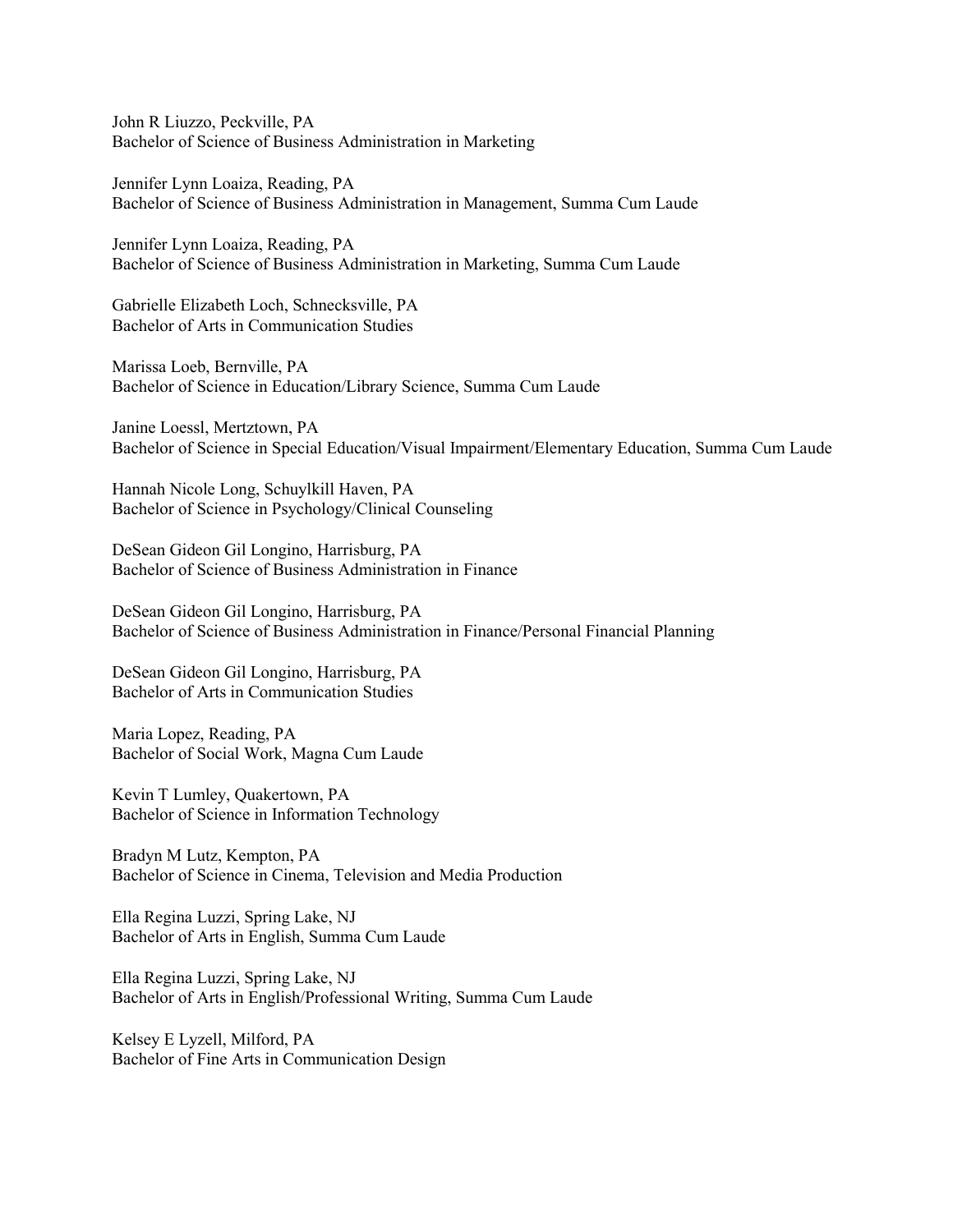Kierra J Macleod, Pottstown, PA Bachelor of Arts in Anthropology, Summa Cum Laude

Matthew Edward Maher, Philadelphia, PA Bachelor of Science of Business Administration in Accounting, Magna Cum Laude

Michael D Mahoney, South Sterling, PA Bachelor of Science in General Studies

Madison Majka, Philadelphia, PA Bachelor of Fine Arts in Studio Art, Cum Laude

Anna Christina Makdissi-Elias, Wyomissing, PA Bachelor of Fine Arts in Communication Design, Magna Cum Laude

Jolene Lynn Makovsky, Northampton, PA Bachelor of Science in Special Education, Summa Cum Laude

Matthew C Malenovitch, Wilkes Barre, PA Bachelor of Science in Criminal Justice, Summa Cum Laude

Eric Marie Malinowski, Kutztown, PA Bachelor of Science in General Studies

Bethany R Malstrom, Harrisburg, PA Bachelor of Science of Business Administration in Management

Ashley Marich, Easton, PA Bachelor of Science in Elementary Education, Cum Laude

Ronald John Markovich, Ephrata, PA Bachelor of Science in Computer Science

Rodrigo Marques Perdigao, Kutztown, PA Bachelor of Science of Business Administration in Management

Fabiola Martinez-Rivera, Reading, PA Bachelor of Science in Criminal Justice

Cole Braxton Matrishin, Allentown, PA Bachelor of Science in Biology/Organismal/Ecology, Summa Cum Laude

Aanyah Matthews, Philadelphia, PA Bachelor of Science in Criminal Justice

Emmanuel L Maxwell, Easton, PA Bachelor of Science in Biochemistry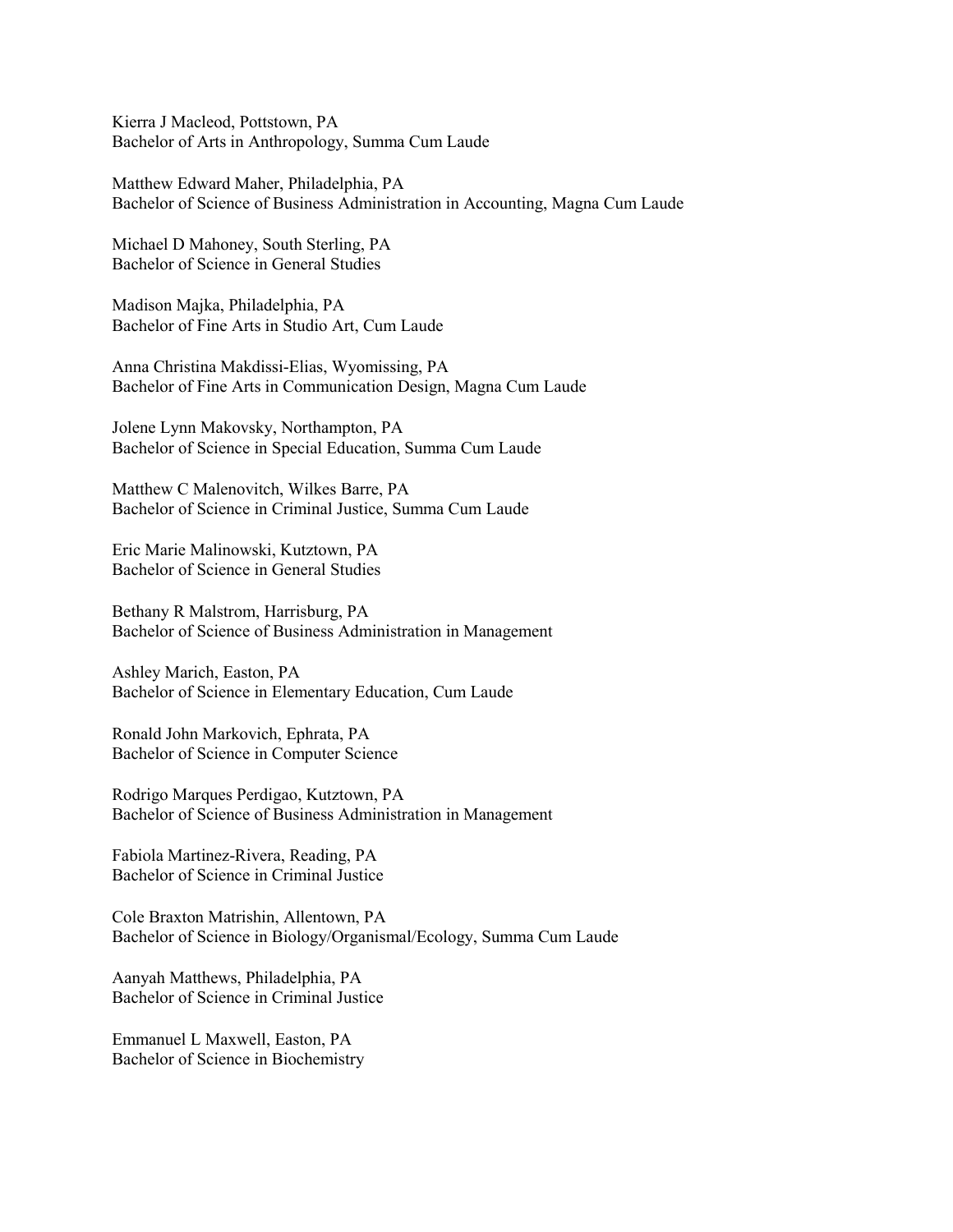James Richard Maybaum, Richboro, PA Bachelor of Arts in Political Science

Taylor Coy Mayson, Ambler, PA Bachelor of Fine Arts in Studio Art

Paige Elizabeth McClatchie, Reading, PA Bachelor of Fine Arts in Communication Design, Cum Laude

Daniel Louis McClay, Collegeville, PA Bachelor of Science of Business Administration in Management

Paige Dellia Mccurley, Allentown, PA Bachelor of Science in Criminal Justice

Alyssa Ann McDonald, New Ringgold, PA Bachelor of Science in Special Education, Summa Cum Laude

Christopher Ryan McFarland, East Norriton, PA Bachelor of Science in Sport Management

Matthew T McGinty, Langhorne, PA Bachelor of Science in Sport Management

Robert L McGowan, Reading, PA Bachelor of Science in Elementary Education, Cum Laude

Katherine Sarah McGrath, Kutztown, PA Bachelor of Arts in Music/Commercial Track, Magna Cum Laude

Lexi Lynn McKelley, Allentown, PA Bachelor of Arts in Communication Studies

Riley Mckelvey, Hatfield, PA Bachelor of Science in Sport Management, Cum Laude

Khadijah Nialah McPherson, Kutztown, PA Bachelor of Science in General Studies

Jared Meares, Philadelphia, PA Bachelor of Science of Business Administration in Finance

Clair Meckley, Dillsburg, PA Bachelor of Science of Business Administration in Accounting, Cum Laude

Jeffrey Melendez-Gonzalez, Allentown, PA Bachelor of Science in Biology/Allied Health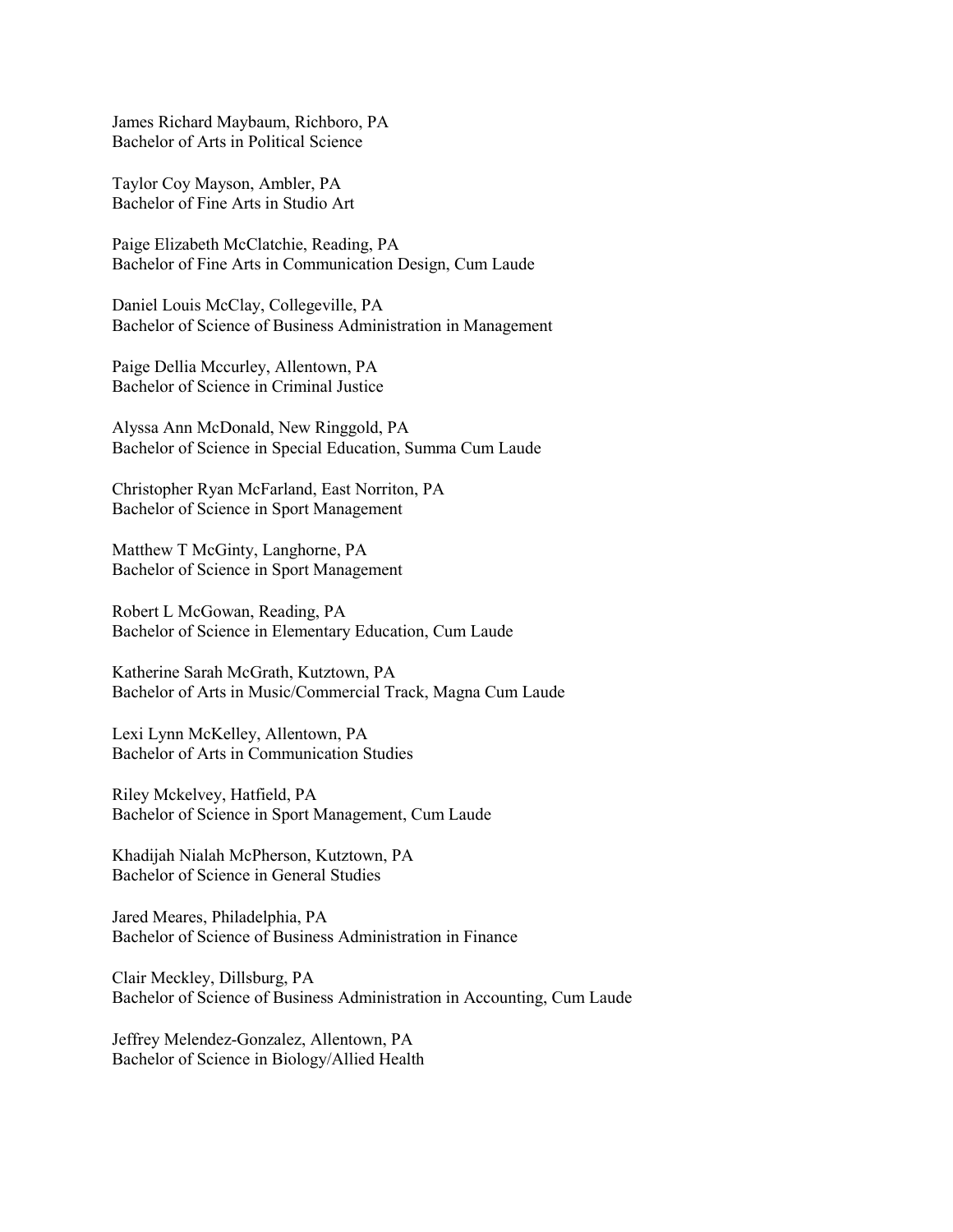Salvador Lewis Melo, Lehighton, PA Bachelor of Science in Criminal Justice, Summa Cum Laude

Caraline Amber Meluskey, Center Valley, PA Bachelor of Arts in Spanish, Magna Cum Laude

Maria L Meo, Sewell, NJ Bachelor of Science in Special Education, Summa Cum Laude

Elizabeth Merrigan, Philadelphia, PA Bachelor of Science in Criminal Justice

Allezondra J Metz, Easton, PA Bachelor of Science in Art Education, Summa Cum Laude

Angela Marie Miller, Boyertown, PA Bachelor of Science in Education, Summa Cum Laude

Taylor Rose Miller, Kutztown, PA Bachelor of Social Work

Madeline N Miller, Elkins Park, PA Bachelor of Science in Psychology/Clinical Counseling, Cum Laude

Alexander Michael Miller, Reading, PA Bachelor of Science in Mathematics, Cum Laude

Rachel Ann Miller, Bensalem, PA Bachelor of Fine Arts in Communication Design, Cum Laude

Kristina A Miller, Lansdale, PA Bachelor of Science of Business Administration in Finance, Summa Cum Laude

Ashleigh Louise Mills, Hamburg, PA Bachelor of Social Work, Summa Cum Laude

Carlie Ana Mills, Danville, PA Bachelor of Social Work

Taylor Marie Minell, Wharton, NJ Bachelor of Science in Special Education, Magna Cum Laude

Faith Nicole Montgomery, Zionsville, PA Bachelor of Science in Psychology, Summa Cum Laude

Rose Lazara Moore, Phoenixville, PA Bachelor of Arts in Communication Studies, Magna Cum Laude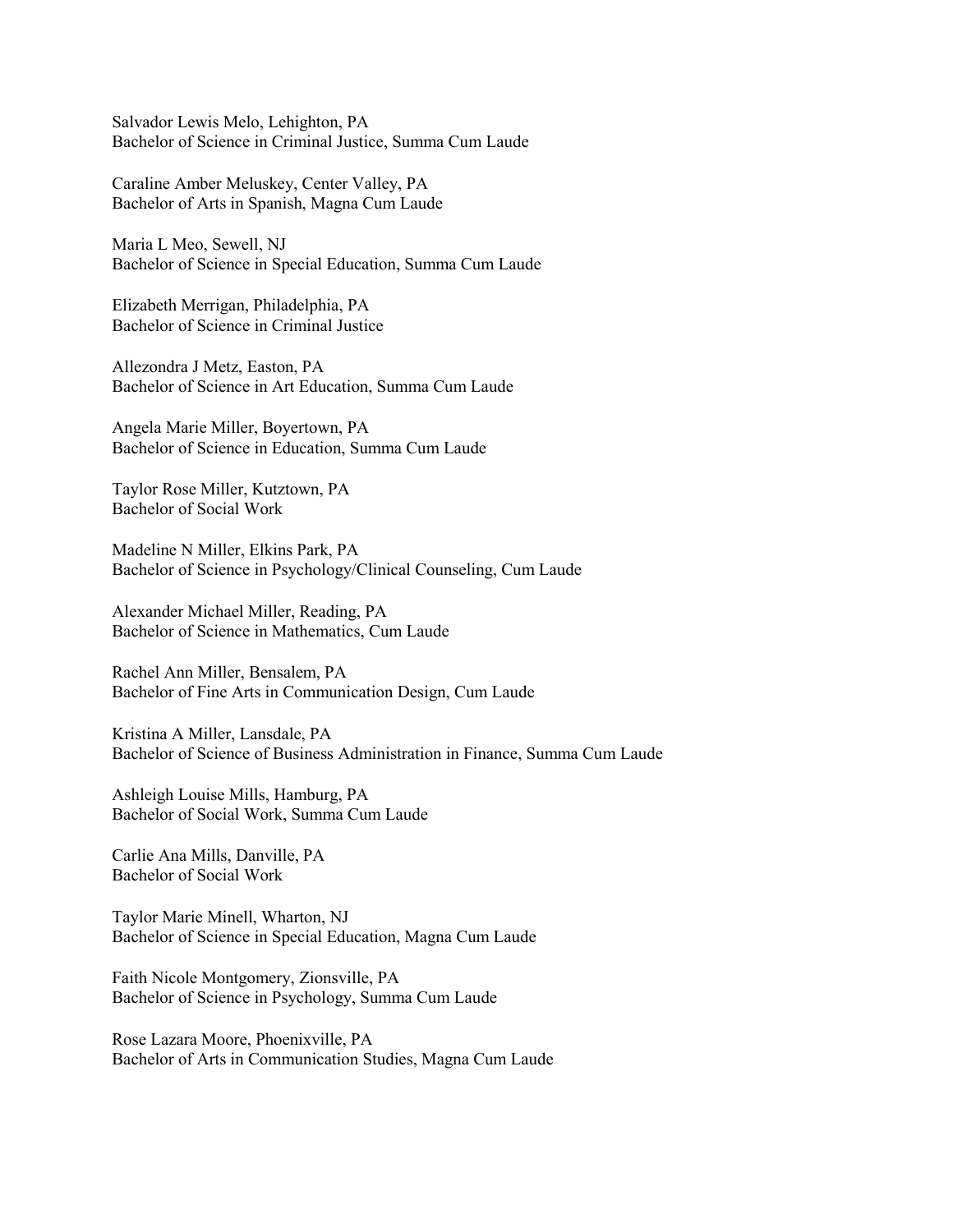Kimberly Victoria Morales, Whitehall, PA Bachelor of Social Work

Katie Marie Morris, Bristol, PA Bachelor of Science in Special Education, Magna Cum Laude

Steven P Moshimer, Stevens, PA Bachelor of Science in Biology/Organismal/Ecology

Patrick J Moyer, Kutztown, PA Bachelor of Arts in Communication Studies, Magna Cum Laude

Kyle Logan Moyer, Emmaus, PA Bachelor of Science in Elementary Education, Magna Cum Laude

David E Muller, Dublin, PA Bachelor of Science in Geology, Summa Cum Laude

Ryan Patrick Murray, Kingston, PA Bachelor of Science in Criminal Justice

Andrew Christopher Muscara, Breinigsville, PA Bachelor of Science in Biology/Allied Health

Jacqueline Nicole Muto, Shippensburg, PA Bachelor of Science in Marine Science/Biology

Sebastian Mystkowski, Lehighton, PA Bachelor of Science in Information Technology

Morgan Nadin, Chadds Ford, PA Bachelor of Fine Arts in Communication Design, Summa Cum Laude

Trisha N Nagle, New Tripoli, PA Bachelor of Science in Elementary Education, Summa Cum Laude

Frances J Nase, Boyertown, PA Bachelor of Science in Elementary Education, Cum Laude

Gina Marie Naseef, Schwenksville, PA Bachelor of Fine Arts in Communication Design, Magna Cum Laude

Katie Rose Neece, Elizabethtown, PA Bachelor of Arts in Communication Studies, Summa Cum Laude

Haziz Nelson, Philadelphia, PA Bachelor of Arts in Communication Studies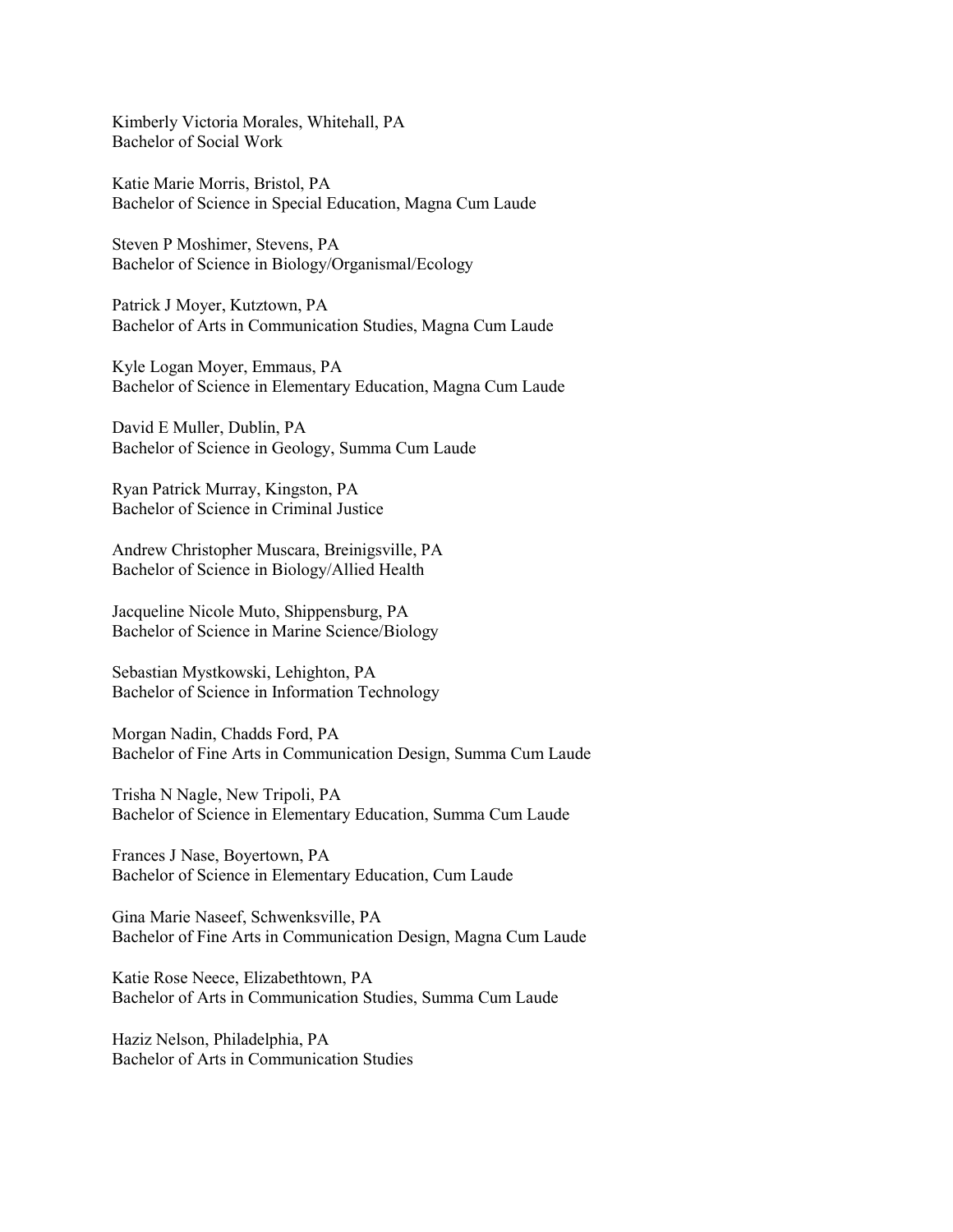Giovanni Nieves, Reading, PA Bachelor of Science in General Studies

Emily Rae Nisky, Manahawkin, NJ Bachelor of Science of Business Administration in Management

Anna Grace Nissley, Elizabethtown, PA Bachelor of Science in Education/English, Summa Cum Laude

Anna Grace Nissley, Elizabethtown, PA Bachelor of Arts in Spanish, Summa Cum Laude

Nemanja Nonkovic, York, PA Bachelor of Science of Business Administration in Management

Yajayra Margarita Nunez, Kennett Square, PA Bachelor of Science of Business Administration in Management

Griffin C Nye, Temple, PA Bachelor of Science in Computer Science (Combined Master of Science), Cum Laude

Liam Drake O'Brien, Allentown, PA Bachelor of Science in Cinema, Television and Media Production, Summa Cum Laude

Emine Ocak, Kutztown, PA Bachelor of Science in Biology/Molecular/Micro/Cell, Summa Cum Laude

Dorian Daniel O'Connell, Pottstown, PA Bachelor of Science of Business Administration in Finance, Magna Cum Laude

Jason Oladugbewo, Bartonsville, PA Bachelor of Science of Business Administration in Management

Matthew Steven Oliver, Kutztown, PA Bachelor of Science in Cinema, Television and Media Production, Cum Laude

Lucas Eric Ortner, Melbourne, Australia Bachelor of Science of Business Administration in Management

Justin Ostopowicz, Lansdale, PA Bachelor of Science of Business Administration in Marketing

Kevin Oswald, Oxford, PA Bachelor of Science of Business Administration in Finance

Riley N Owen, Warminster, PA Bachelor of Science in Special Education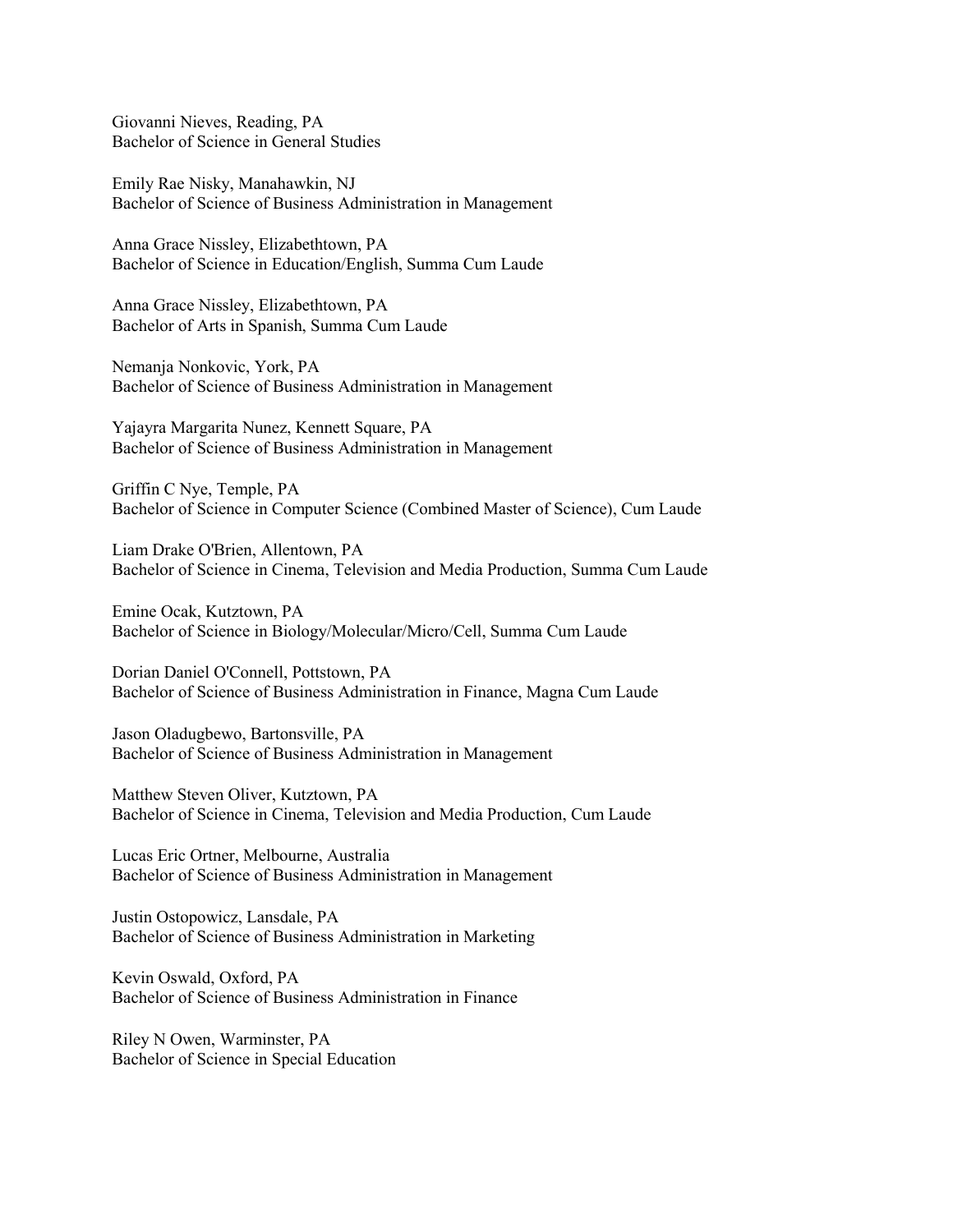Daniel Pacifico, Oakland, CA Bachelor of Arts in Communication Studies

August-Lane Bernadette Palchanis, Plymouth, PA Bachelor of Science in Sport Management

Michael Pallanti, Macungie, PA Bachelor of Science of Business Administration in Accounting, Magna Cum Laude

Ronald John Palmer, Philadelphia, PA Bachelor of Arts in Sociology

Nicholas John Pampalone, Stroudsburg, PA Bachelor of Science of Business Administration in Finance

Nawaraj Panthi, Gulmi, Nepal Bachelor of Science of Business Administration in Finance

Reina Alexandria Paredes, Boyertown, PA Bachelor of Science in Marine Science/Biology

Nathan Edward Parent, Shoemakersville, PA Bachelor of Science in Elementary Education

Hunter Alexis Parker, Hegins, PA Bachelor of Science of Business Administration in Finance

Hunter Alexis Parker, Hegins, PA Bachelor of Science of Business Administration in Finance/Personal Financial Planning

Emily Marie Parrish, Stevens, PA Bachelor of Science in Marine Science/Oceanography, Cum Laude

Dominic M Pataky, Sewell, NJ Bachelor of Science of Business Administration in Management

William E Patti, Wernersville, PA Bachelor of Science in Elementary Education, Summa Cum Laude

Uttam Paudel, Kutztown, PA Bachelor of Arts in Political Science, Summa Cum Laude

Kaitlin S Pauling, Selinsgrove, PA Bachelor of Science in Special Education, Summa Cum Laude

Kaitlin S Pauling, Selinsgrove, PA Bachelor of Science in Special Education, Summa Cum Laude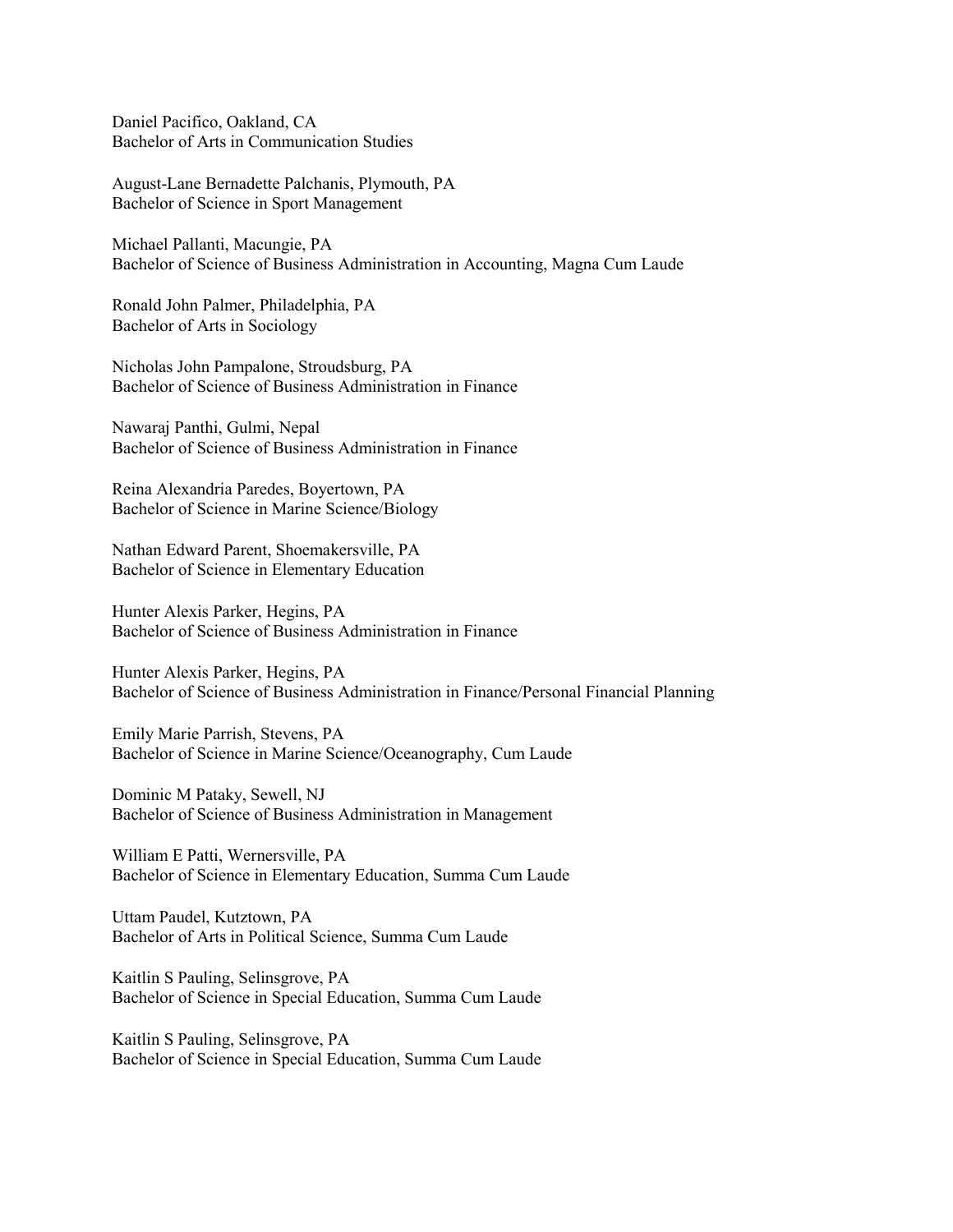Werner Vicente Paulino, Philadelphia, PA Bachelor of Science in Cinema, Television and Media Production

Lauren Michayla Peele, Carlisle, PA Bachelor of Science in Sport Management

Stephen Christopher Peranteau, Kutztown, PA Bachelor of Science in Biology/Molecular/Micro/Cell

Daniel Perez, Reading, PA Bachelor of Arts in English/Professional Writing

Marcos J. Perez, Allentown, PA Bachelor of Science in Criminal Justice

Elizabeth H Peters, Kutztown, PA Bachelor of Science in Psychology

Ian Petrillo, Mechanicsburg, PA Bachelor of Science in Elementary Education, Summa Cum Laude

Michaela Aries Petrucci, Lehighton, PA Bachelor of Social Work

Andy Huynh Thi Pham, Peckville, PA Bachelor of Science of Business Administration in Accounting, Summa Cum Laude

Taylor Marie Phelps, Havertown, PA Bachelor of Science in Criminal Justice

Savannah L Phillips, Fleetwood, PA Bachelor of Science in Environmental Science/Biology

Allison Marie Phillips, Bangor, PA Bachelor of Science in Special Education, Magna Cum Laude

Elizabeth Gladstone Pickering, Orefield, PA Bachelor of Science in Biology/Molecular/Micro/Cell, Magna Cum Laude

Alexander Edward Pinczok, Bethlehem, PA Bachelor of Fine Arts in Applied Digital Arts, Magna Cum Laude

James Logan Potts, Cherry Hill, NJ Bachelor of Science in Psychology, Cum Laude

Brenna Powell, Elkins Park, PA Bachelor of Science in General Studies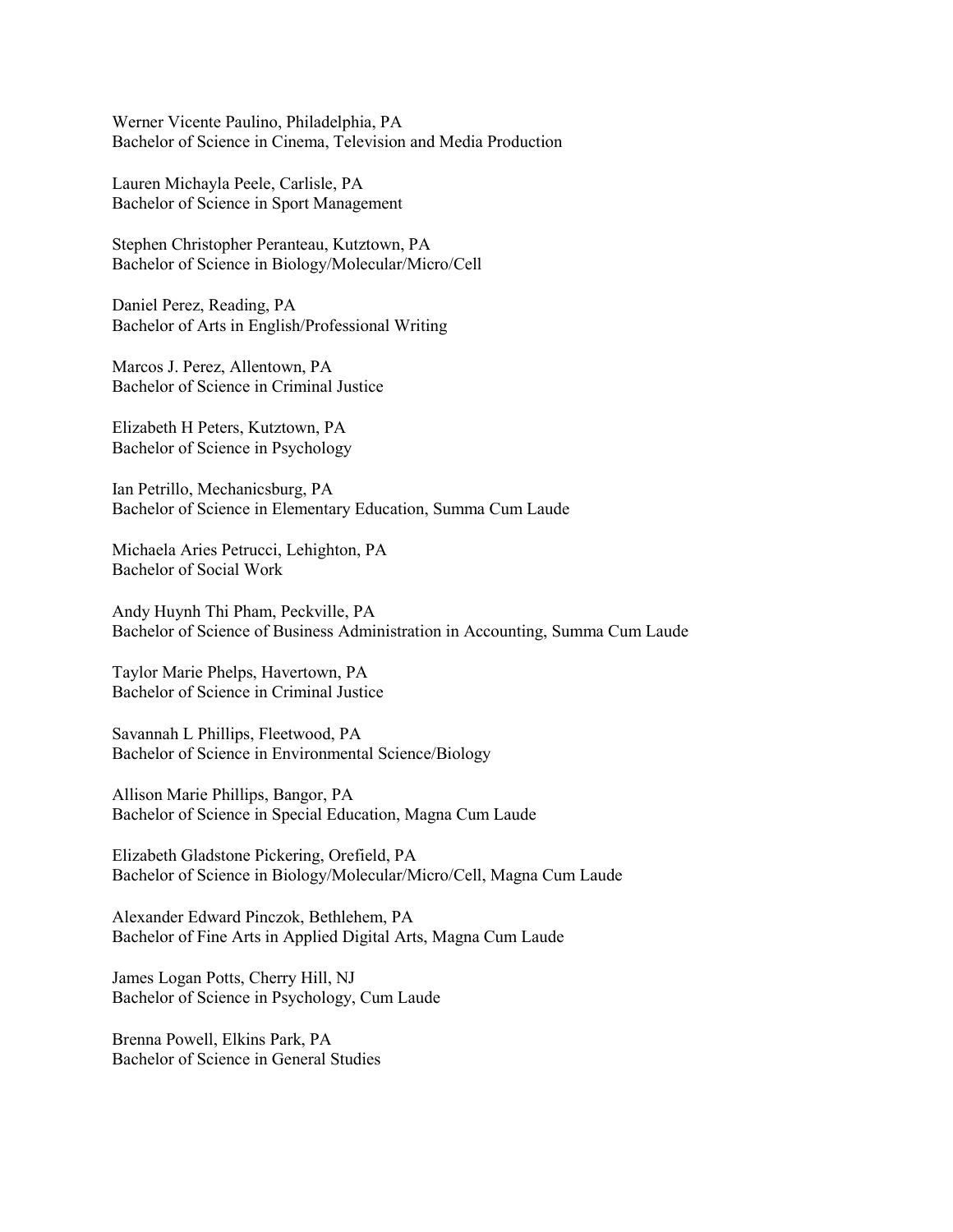Liam R Power, Allentown, PA Bachelor of Science in Cinema, Television and Media Production, Magna Cum Laude

Karessa Camille Proctor, Allentown, PA Bachelor of Social Work

Alicia Pursell, Hamburg, PA Bachelor of Science of Business Administration in Accounting and Personal Financial Planning

Sabrina Lynn Putz, Bangor, PA Bachelor of Arts in Art History

Adrianna Pyda, East Stroudsburg, PA Bachelor of Science in Biology/Pre-Med and Allied Health, Cum Laude

Mark Steven Quinn, Palmerton, PA Bachelor of Science in Special Education, Magna Cum Laude

Amanda Radginski, Pittston, PA Bachelor of Science of Business Administration in Accounting

Amanda Radginski, Pittston, PA Bachelor of Science of Business Administration in Finance

Ivette Rafael, West Long Branch, NJ Bachelor of Fine Arts in Communication Design, Summa Cum Laude

Maria Daniela Ramos, Macungie, PA Bachelor of Science of Business Administration in Management

Ciara Ramos, Whitehall, PA Bachelor of Fine Arts in Applied Digital Arts, Cum Laude

Stephen Christopher Ray, Philadelphia, PA Bachelor of Science in Psychology

Ashton Reese, Quakertown, PA Bachelor of Science in Public Administration

Morgan Nicole Reid, Schnecksville, PA Bachelor of Social Work

Constance Grace Reznicek, Macungie, PA Bachelor of Arts in Communication Studies, Summa Cum Laude

Jacob Timothy Rice, West Chester, PA Bachelor of Science of Business Administration in Finance, Cum Laude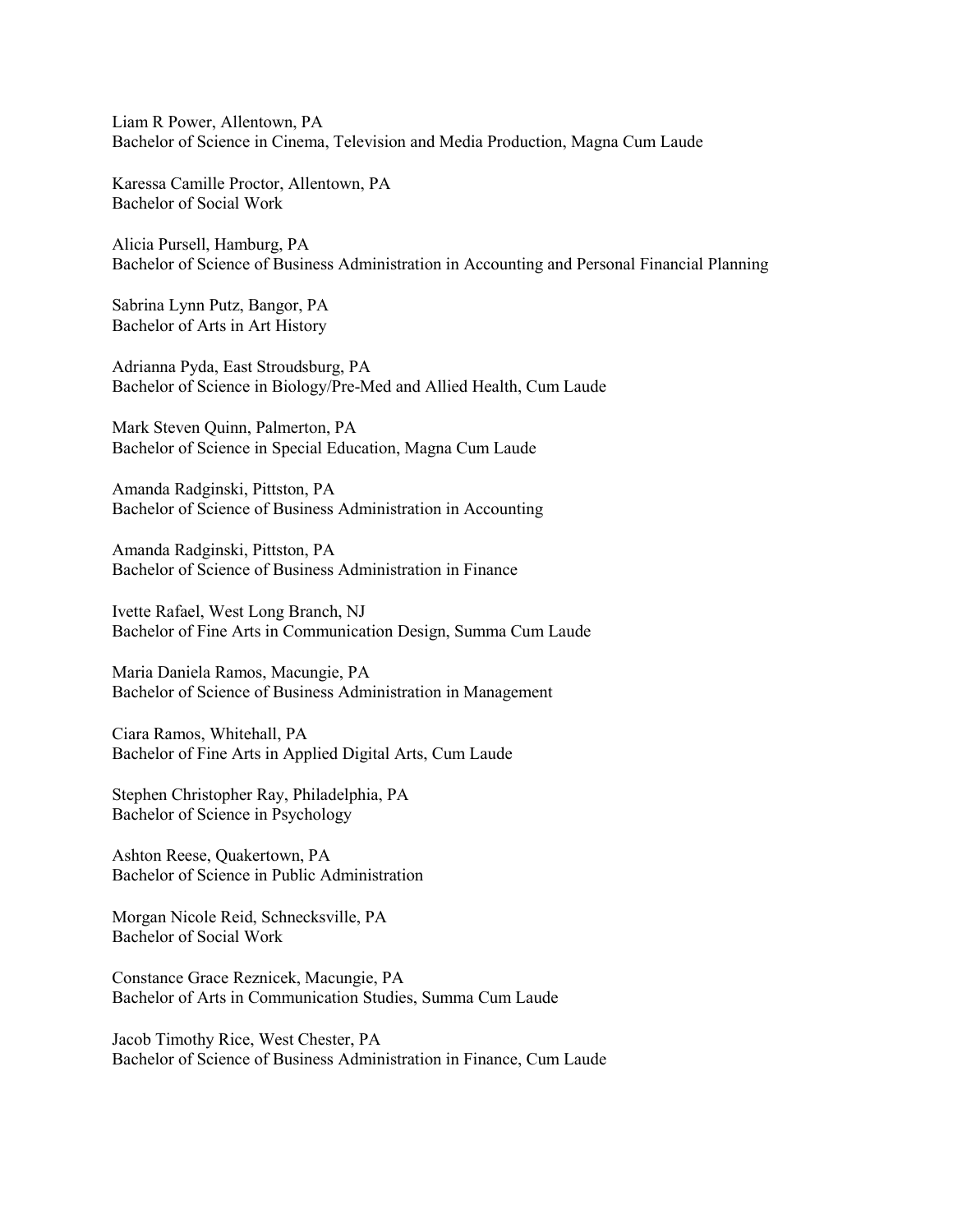Donald Gordon Richards, Allentown, PA Bachelor of Arts in Art History, Summa Cum Laude

Tiandra Riegel, Whitehall, PA Bachelor of Science in Elementary Education, Magna Cum Laude

Alyssa Bonnie Riess, Kutztown, PA Bachelor of Science of Business Administration in Accounting

Anita Risteski, Eynon, PA Bachelor of Science of Business Administration in Marketing

Mackenzie Alexis Ritter, Alburtis, PA Bachelor of Science in Mathematics

Kelly Marie Rivara, Commack, NY Bachelor of Science of Business Administration in Management

Emily Lorraine Robbins, Bogota, NJ Bachelor of Social Work, Cum Laude

Brandon Christopher Ellis Roberts, Kutztown, PA Bachelor of Science of Business Administration in Management

Naylan Ashad Miracle Robinson, Philadelphia, PA Bachelor of Science in Social Media Theory and Strategy

Zachary Daniel Robles, Philadelphia, PA Bachelor of Science in Computer Science

Esmilse Rodriguez, York, PA Bachelor of Science in Biology/Allied Health

Julio Carmelo Rodriguez, Carlstadt, NJ Bachelor of Arts in Communication Studies

Anthony Rodriguez, Alburtis, PA Bachelor of Science in Criminal Justice, Magna Cum Laude

Bryan Rojas, Reading, PA Bachelor of Arts in Music/Commercial Track

Gabe Robert Rosanelli, Pennsburg, PA Bachelor of Science in Social Studies Education, Magna Cum Laude

Jared Rose, Easton, PA Bachelor of Science in Criminal Justice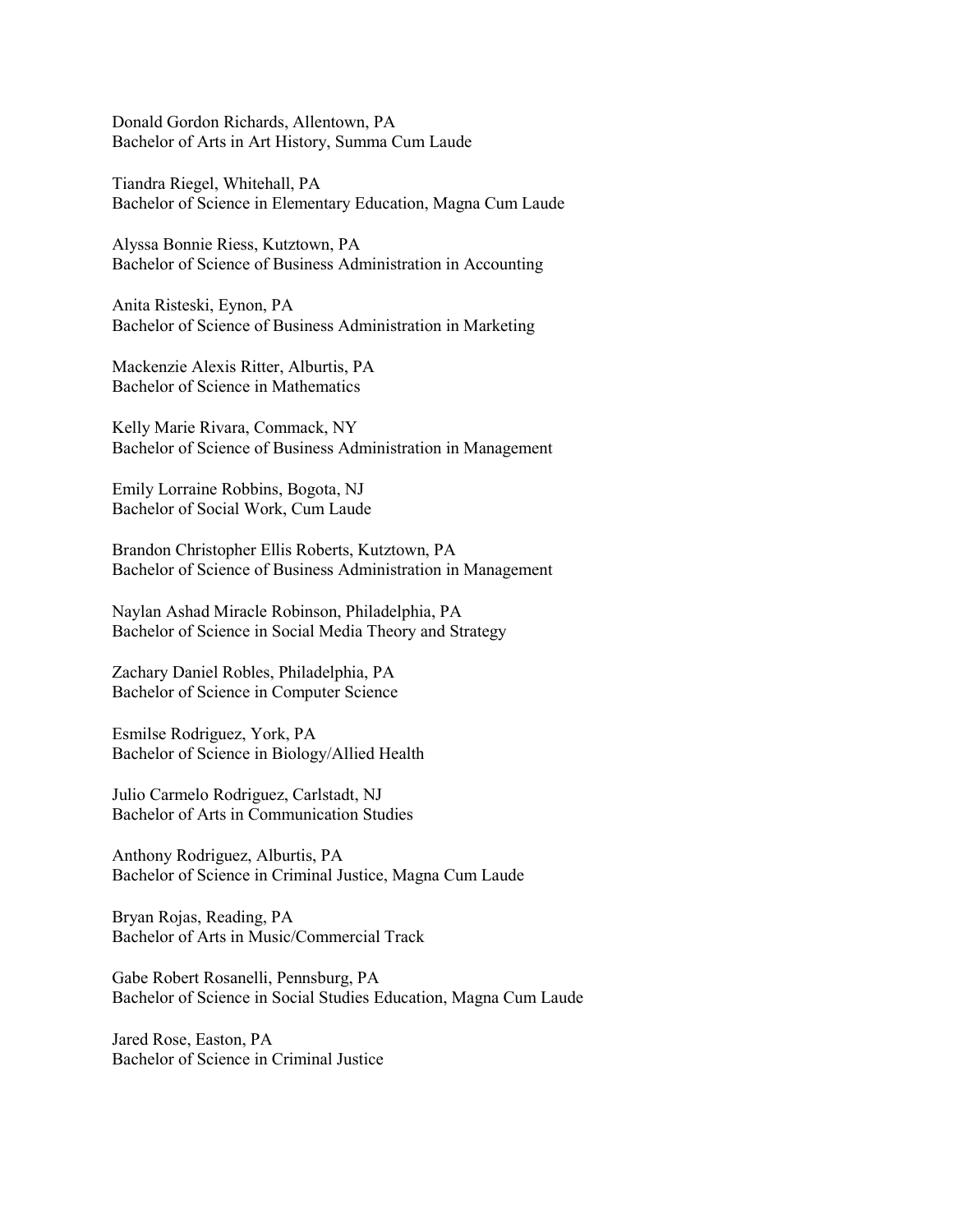Courtney Nicole Rowedder, Richlandtown, PA Bachelor of Science in Criminal Justice/Paralegal Studies

Emily Elizabeth Rudderow, Tabernacle, NJ Bachelor of Science in Special Education, Magna Cum Laude

Isaac James Ruhf, Kutztown, PA Bachelor of Science in Education/Physics and Mathematics

Brandon Rutkowski, Bethlehem, PA Bachelor of Science of Business Administration in Management

Shafaq Sadiq, Wyomissing, PA Bachelor of Science in Psychology, Summa Cum Laude

Emily Sadowski, Mohrsville, PA Bachelor of Science of Business Administration in Finance/Personal Financial Planning, Magna Cum Laude

Jenna Rose Sagan, Columbia, NJ Bachelor of Science in Social Studies Education, Summa Cum Laude

Cesil A Saldivar, Kutztown, PA Bachelor of Science in Criminal Justice/Paralegal Studies

Samantha-Jo Anna Sallit, Whitehall, PA Bachelor of Science of Business Administration in Marketing

Cory Joseph Sanko, Gordon, PA Bachelor of Science in Marine Science/Biology, Magna Cum Laude

Nachally M Santos, Allentown, PA Bachelor of Social Work

Frankmarlin J Santos, Reading, PA Bachelor of Fine Arts in Studio Art

Brett W Santos, Blandon, PA Bachelor of Arts in Communication Studies, Magna Cum Laude

Madeline N Sassani, East Berlin, PA Bachelor of Fine Arts in Applied Digital Arts, Magna Cum Laude

Cheron M Saunders, Philadelphia, PA Bachelor of Science in General Studies

Danae Nicole Savage, Philadelphia, PA Bachelor of Fine Arts in Studio Art/Photography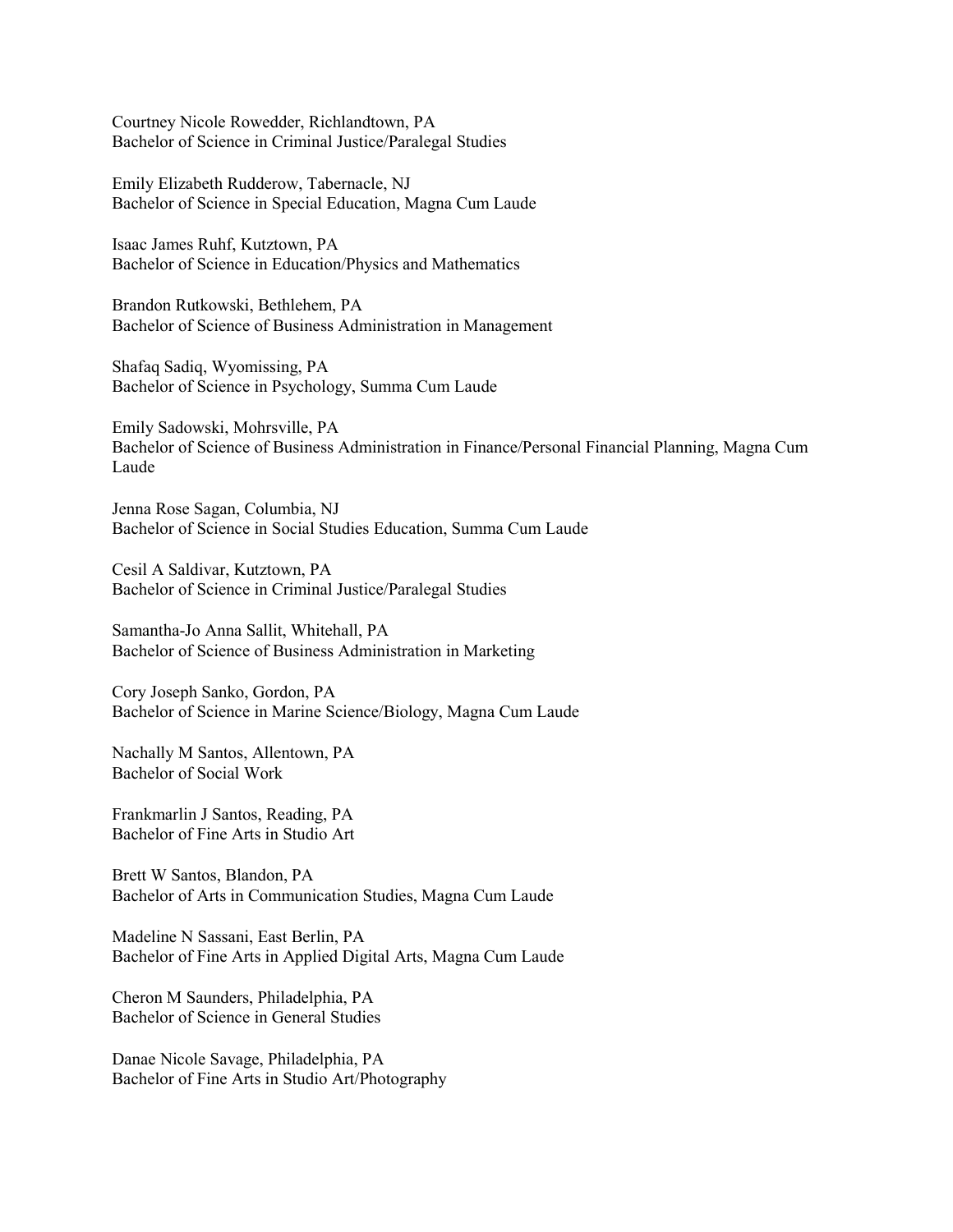Tucker Richard Savidge, Alburtis, PA Bachelor of Science of Business Administration in Accounting

Stephanie A Savo, Audubon, PA Bachelor of Science in Mathematics Education

Marlena Saylor, Lancaster, PA Bachelor of Science in Special Education, Cum Laude

Amanda Scarcella, Luzerne, PA Bachelor of Science in Special Education, Cum Laude

Megan Larissa Schadler, Fleetwood, PA Bachelor of Science in Biology/Pre-Med and Allied Health, Magna Cum Laude

Karlie Schattenberg, Frederick, MD Bachelor of Science in Special Education

Hannah M Schatz, Lehighton, PA Bachelor of Science in Criminal Justice, Cum Laude

Leo Louise Scheffler, Kutztown, PA Bachelor of Fine Arts in Applied Digital Arts

Griffin T Schmidt, Quakertown, PA Bachelor of Science of Business Administration in Management

Amanda Mary Schmitt, West Chester, PA Bachelor of Social Work

Maggie Elizabeth Schmoyer, Walnutport, PA Bachelor of Science in Elementary Education

Natalie Helen Schrantz, New Tripoli, PA Bachelor of Science in Elementary Education, Summa Cum Laude

Tyler Johnathan Schrenk, Allentown, PA Bachelor of Science in Information Technology

Madison Schuenemann, Upper Black Eddy, PA Bachelor of Arts in History

Zoe S Schultz, Philadelphia, PA Bachelor of Science in Chemistry

Sacha Schuster, Breinigsville, PA Bachelor of Science in Information Technology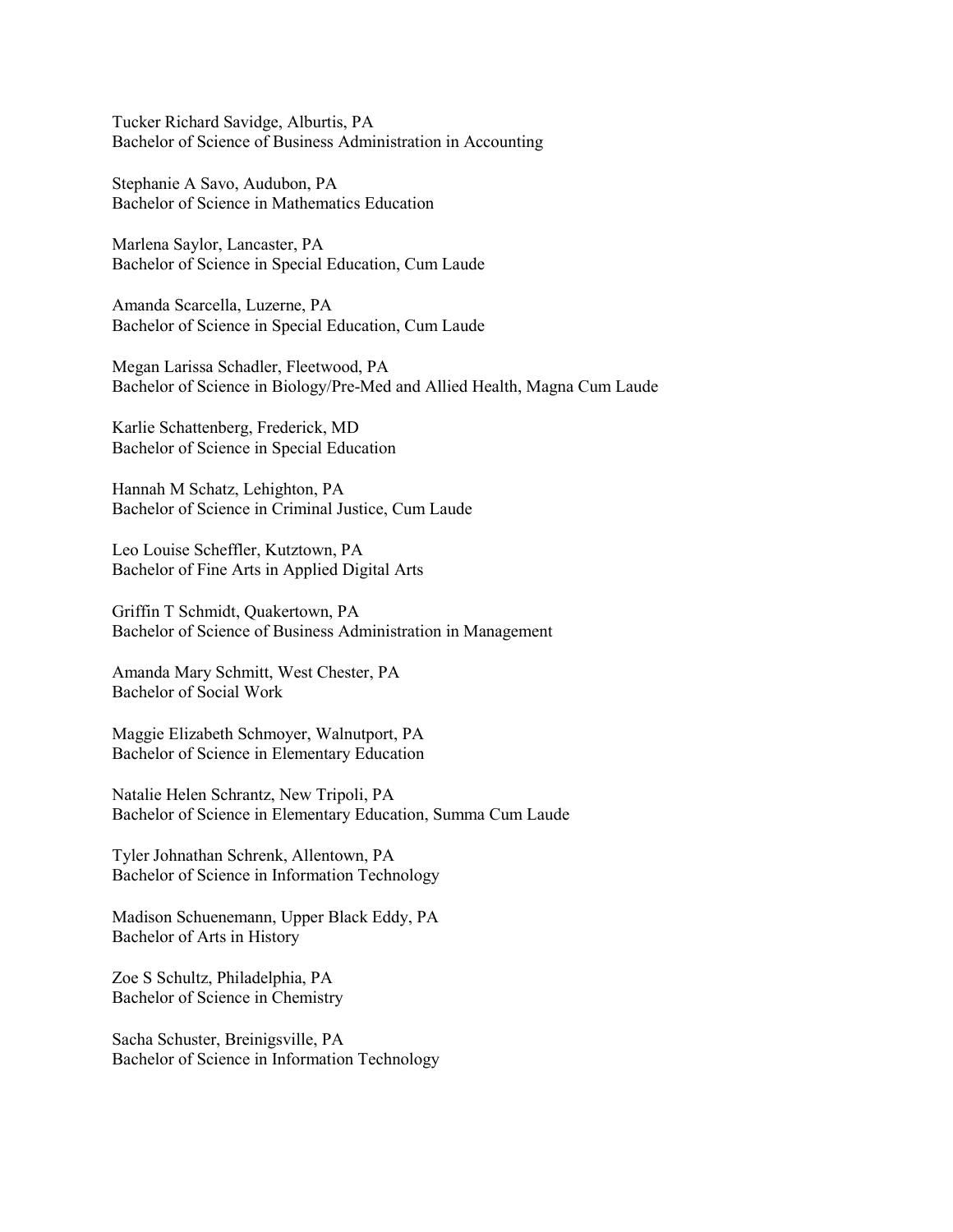Becca Kayleen Schweitzer, Sinking Spring, PA Bachelor of Social Work

Tyler M Seaton, Pottstown, PA Bachelor of Arts in History

Nyle L Seibert, Reading, PA Bachelor of Science of Business Administration in Finance, Magna Cum Laude

Michael Kosch Semo, Bethlehem, PA Bachelor of Arts in Political Science, Cum Laude

Destiny Marie Sensenig, Yoe, PA Bachelor of Science in Psychology

Matthew J Serio, Blandon, PA Bachelor of Science in General Studies, Cum Laude

Victoria Sforza, Stroudsburg, PA Bachelor of Science in Psychology, Magna Cum Laude

Matthew Shafer, Saylorsburg, PA Bachelor of Science in Environmental Science/Biology

Shannon Mae Shafnisky, Whitehall, PA Bachelor of Arts in History, Summa Cum Laude

Tyler Merle Sharp, Philadelphia, PA Bachelor of Science of Business Administration in Accounting

Tammy Jo Shellenberger, Broomfield, CO Bachelor of Science in Psychology

Joseph Carter Shelton, Wilmington, DE Bachelor of Science of Business Administration in Accounting

Bailey Shetron, Shippensburg, PA Bachelor of Science of Business Administration in Management

Bailey Shetron, Shippensburg, PA Bachelor of Science of Business Administration in Marketing

Galen Joseph Shirey, Pottstown, PA Bachelor of Science in Computer Science

Hannah L Shirk, Hamburg, PA Bachelor of Science in Special Education, Summa Cum Laude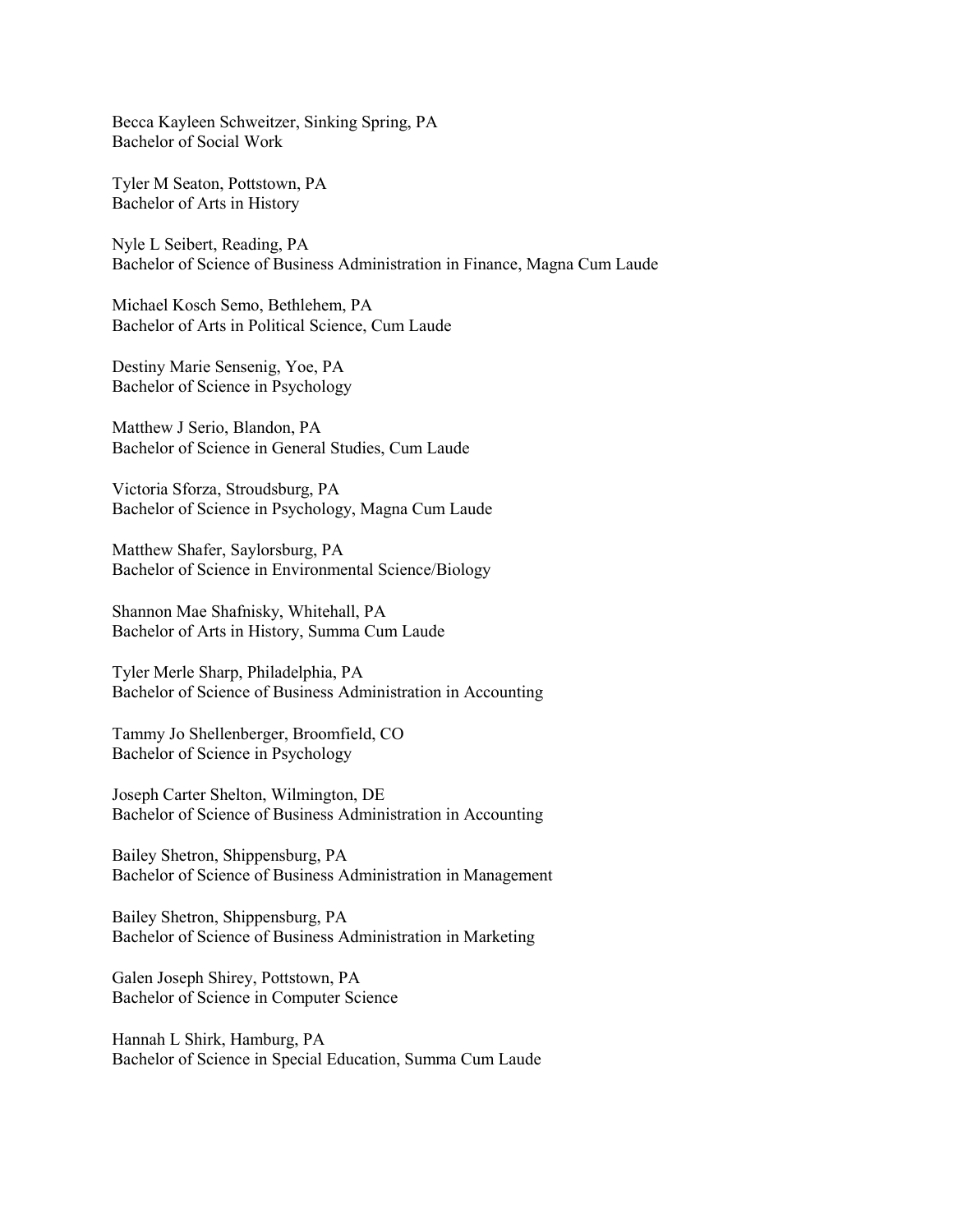Miranda Eve Shollenberger, Bethel, PA Bachelor of Science in Cinema, Television and Media Production, Magna Cum Laude

Emily Ethel Showalter, Denver, PA Bachelor of Social Work, Magna Cum Laude

Kyle Alexander Siebert, Orefield, PA Bachelor of Science of Business Administration in Accounting, Cum Laude

Kyle Alexander Siebert, Orefield, PA Bachelor of Science of Business Administration in Finance/Personal Financial Planning, Cum Laude

Tina Sienkiewicz, North Wales, PA Bachelor of Science in Elementary Education, Summa Cum Laude

Daniel Joseph Simcox, Brookhaven, PA Bachelor of Science in Cinema, Television and Media Production

Prasoon Singh, Bethlehem, PA Bachelor of Fine Arts in Communication Design, Magna Cum Laude

Jacob Christopher Skinner, Downingtown, PA Bachelor of Science in Psychology

Tyler Anthony Skripko, Brockton, PA Bachelor of Science of Business Administration in Management

Peter Skrzypczak, Emmaus, PA Bachelor of Science in Information Technology

Leah K Slemmer, Millersburg, PA Bachelor of Fine Arts in Studio Art/Painting, Summa Cum Laude

Mackenzie Paige Smith, Hanover, PA Bachelor of Science of Business Administration in Marketing

Wayne Joseph Smith, Plymouth, PA Bachelor of Science in Education/Chemistry

Nicole D'ann Smith, Macungie, PA Bachelor of Arts in Sociology, Cum Laude

Rebekah Leigh Smith, Birdsboro, PA Bachelor of Science in Education/English, Summa Cum Laude

Danielle M Snyder, Emmaus, PA Bachelor of Science in General Studies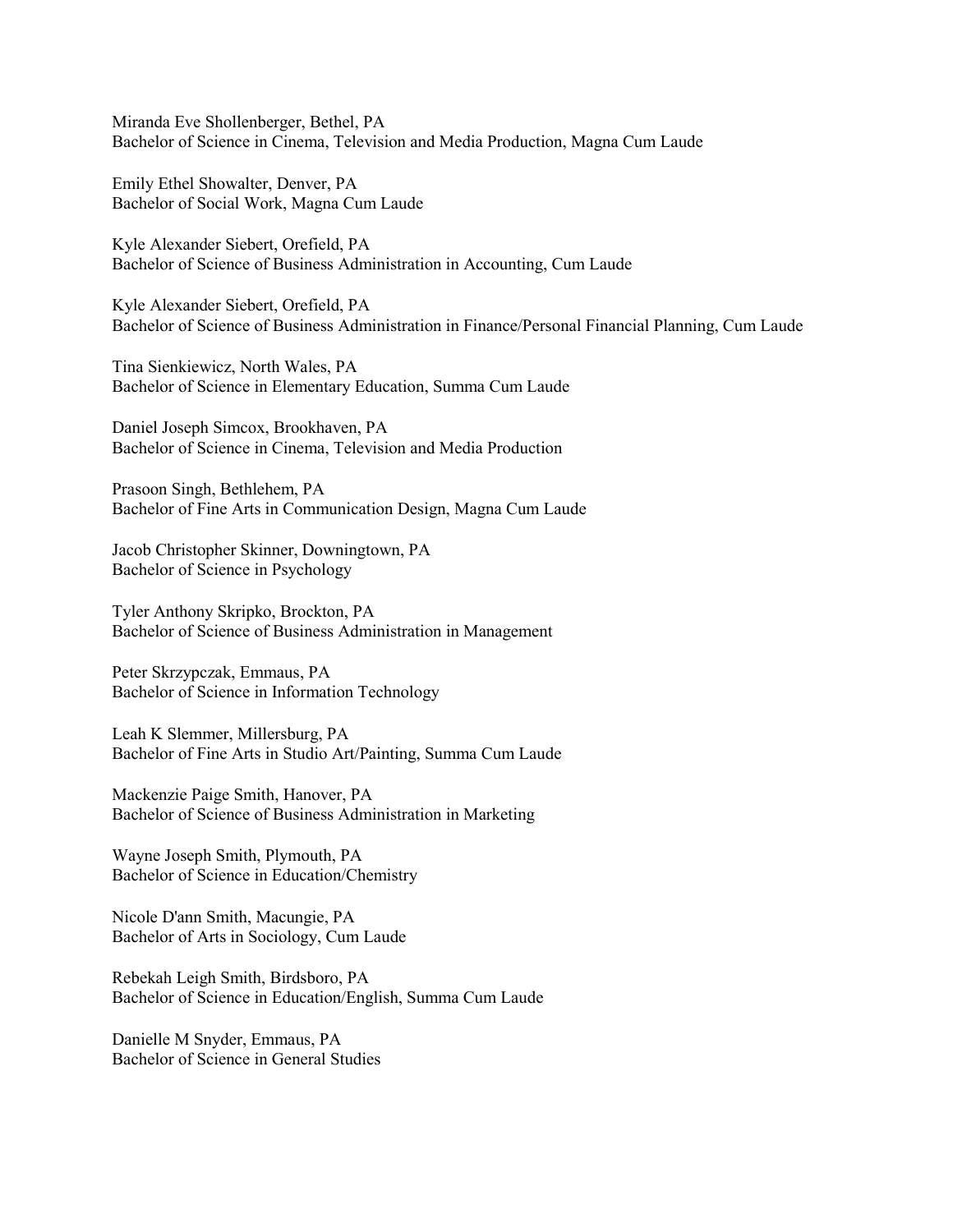Andrew John Snyder, Bethel, PA Bachelor of Science in Psychology, Summa Cum Laude

Thalita Soto, Allentown, PA Bachelor of Social Work

Elizabeth Dorothy Spayd, Emmaus, PA Bachelor of Arts in Political Science

Corryn Ashley St. Thomas, Kutztown, PA Bachelor of Arts in Communication Studies

Kevin Michael Stack, Phillipsburg, NJ Bachelor of Science in Criminal Justice

Laura Nicole Stackhouse, Quakertown, PA Bachelor of Arts in Anthropology, Summa Cum Laude

Alexa Elizabeth Staehs, Avondale, PA Bachelor of Science in Psychology/Clinical Counseling

Brooke Ann Staton, Greentown, PA Bachelor of Science in Special Education, Magna Cum Laude

Katherine Patricia Stearns, Woodlyn, PA Bachelor of Science of Business Administration in Management

Katherine Patricia Stearns, Woodlyn, PA Bachelor of Science of Business Administration in Marketing

Stephen Edward Steele, Allentown, PA Bachelor of Science of Business Administration in Finance, Magna Cum Laude

Keri Ann Stefkovich, Vernon, NJ Bachelor of Fine Arts in Communication Design, Magna Cum Laude

Tanner J Steltz, Phoenixville, PA Bachelor of Science in Environmental Science/Biology

Mikayla Lee Stengel, Fountain Hill, PA Bachelor of Science in Mathematics Education, Summa Cum Laude

Ashley Stokes, Barnegat, NJ Bachelor of Science in Elementary Education, Summa Cum Laude

Jesse Stone, Kutztown, PA Bachelor of Science in Computer Science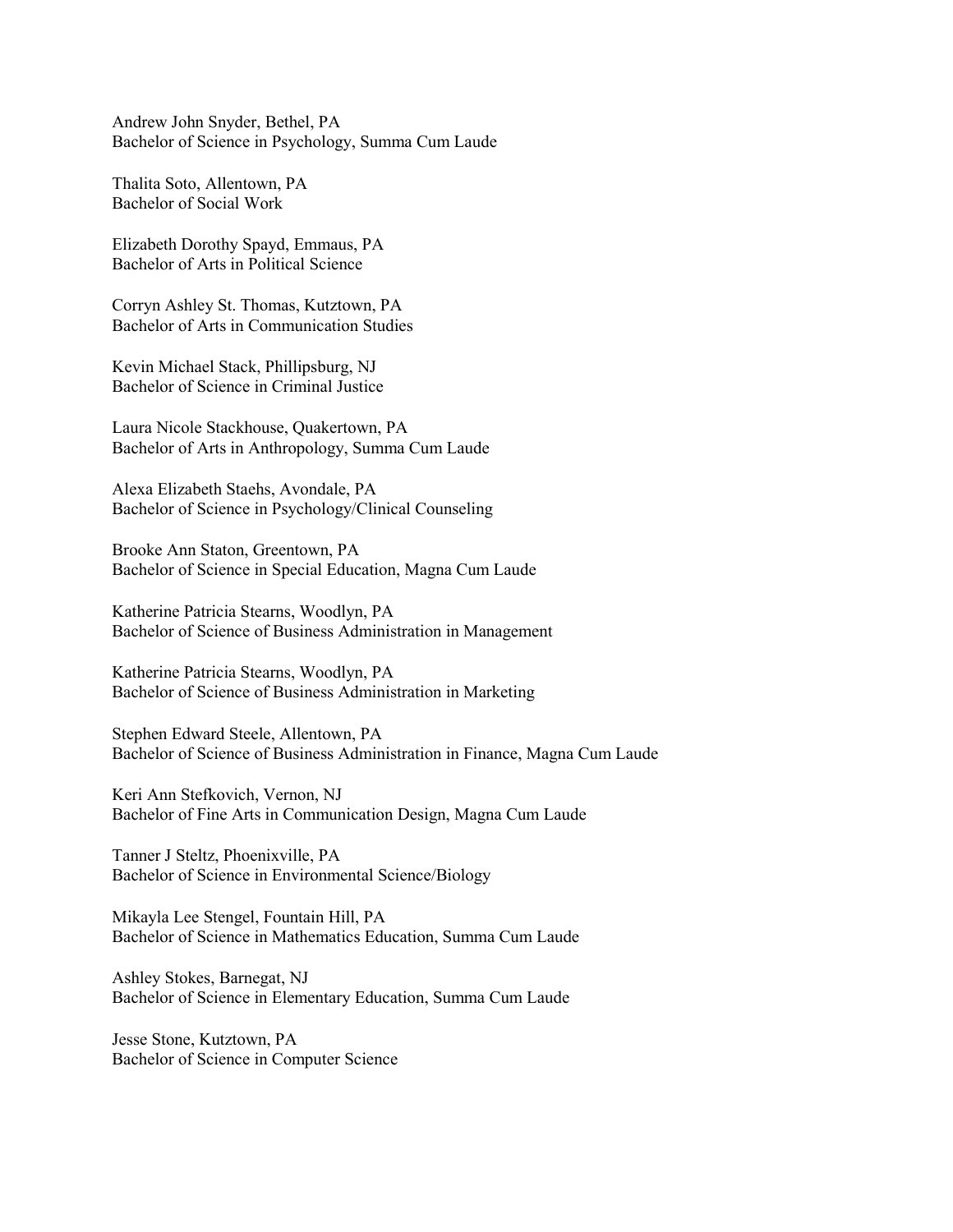Samantha Stoneback, Oxford, PA Bachelor of Social Work

Ethan Howard Storms, Shohola, PA Bachelor of Fine Arts in Studio Art/Photography

Ethan Howard Storms, Shohola, PA Bachelor of Fine Arts in Studio Art/Sculpture

Amber L Strohl, Topton, PA Bachelor of Science in Criminal Justice

Allison Rose Strunk, Pen Argyl, PA Bachelor of Science in Elementary Education, Magna Cum Laude

Saige Noel Sufrin, Enola, PA Bachelor of Science of Business Administration in Marketing

Lindsey J. Summa, Dunmore, PA Bachelor of Science in Special Education, Cum Laude

Hanna Nicole Supplee, Green Lane, PA Bachelor of Science in Education, Cum Laude

Sarah Elizabeth Supplee, Gilbertsville, PA Bachelor of Science in Special Education, Cum Laude

Caitlin Sutter, Schwenksville, PA Bachelor of Social Work

Savannah Lynn Swartzel, Mohrsville, PA Bachelor of Science in Computer Science/Information Technology (Combined Master of Science)

Gabriella R Sweet, Douglassville, PA Bachelor of Science in Special Education, Magna Cum Laude

Richard Ignazio Tattoli, Easton, PA Bachelor of Science in Criminal Justice, Cum Laude

Luna Angelica Taveras, Allentown, PA Bachelor of Science in Psychology

Alyssa H Teitelman, Fleetwood, PA Bachelor of Science of Business Administration in Marketing

Victoria Denise Tennyson, Englishtown, NJ Bachelor of Science in Social Media Theory and Strategy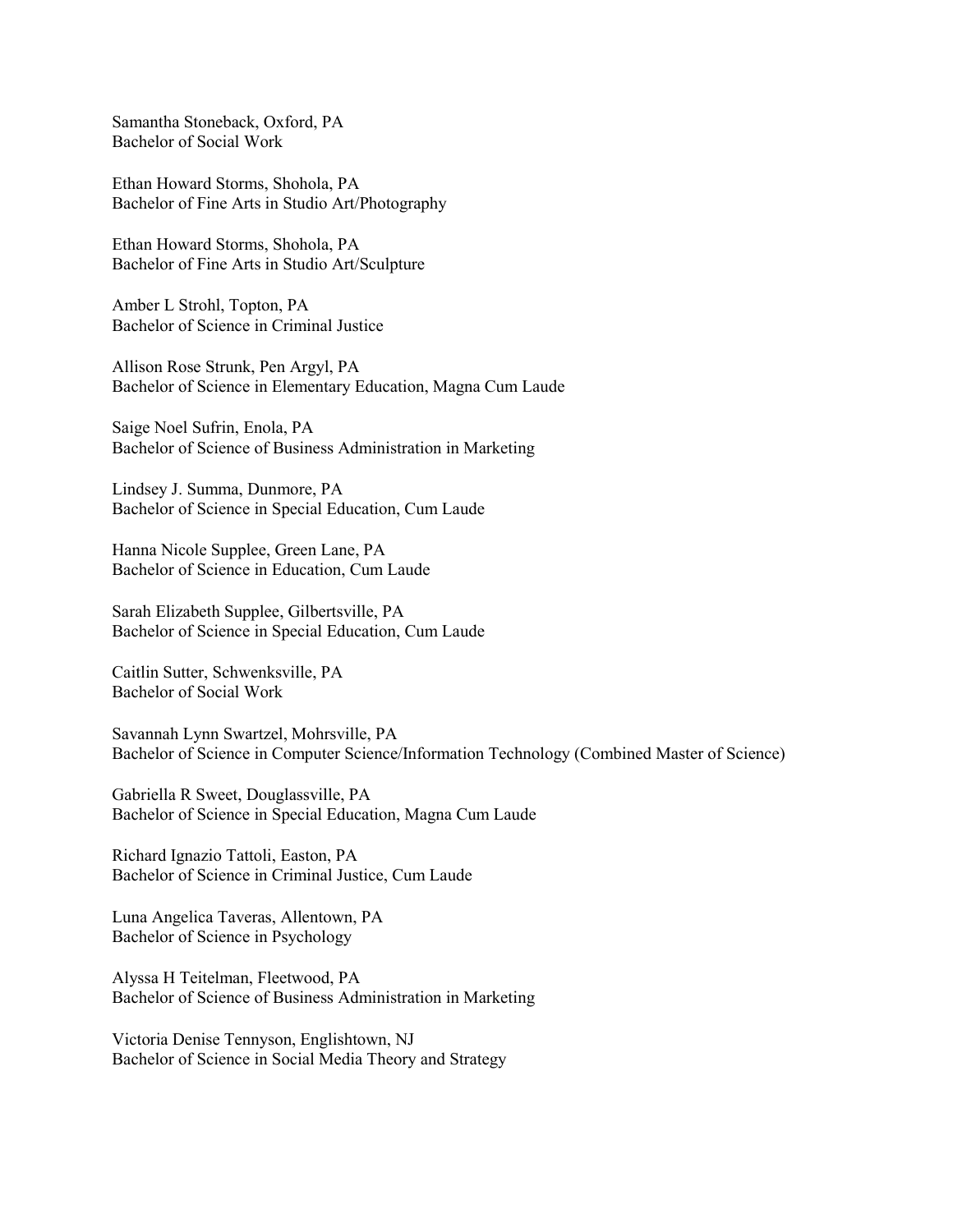Connor Alfred Teschko, Lumberton, NJ Bachelor of Science in Sport Management

Lin Tian, Bryn Mawr, PA Bachelor of Fine Arts in Applied Digital Arts

Samantha Noelle Tice, Fleetwood, PA Bachelor of Science of Business Administration in Marketing

Leah Amber Tierney, Nazareth, PA Bachelor of Fine Arts in Communication Design, Magna Cum Laude

Maura Elizabeth Tini, Archbald, PA Bachelor of Arts in Communication Studies

Joseph John Tini, Archbald, PA Bachelor of Arts in Communication Studies, Cum Laude

Xinyi Zoe To, Berkeley Heights, NJ Bachelor of Science in Mathematics, Summa Cum Laude

Xiomara Toledo, Blandon, PA Bachelor of Science in Elementary Education, Cum Laude

Alani Sarina Tompkins, Bethlehem, PA Bachelor of Science of Business Administration in Management

Natalia Toscano, Collegeville, PA Bachelor of Science in Psychology

Cameron Jacob Tressler, Coopersburg, PA Bachelor of Fine Arts in Applied Digital Arts, Magna Cum Laude

Tyler Trusz, Hawley, PA Bachelor of Science in Information Technology

Victoria Lynn Uher, Scranton, PA Bachelor of Science of Business Administration in Marketing

Daisy Mae Valentine, Tamaqua, PA Bachelor of Fine Arts in Crafts, Summa Cum Laude

Tyler Edward Vandergrift, Whitehall, PA Bachelor of Science of Business Administration in Finance

Megan Elizabeth Vaughan, Prince Frederick, MD Bachelor of Science in Criminal Justice, Cum Laude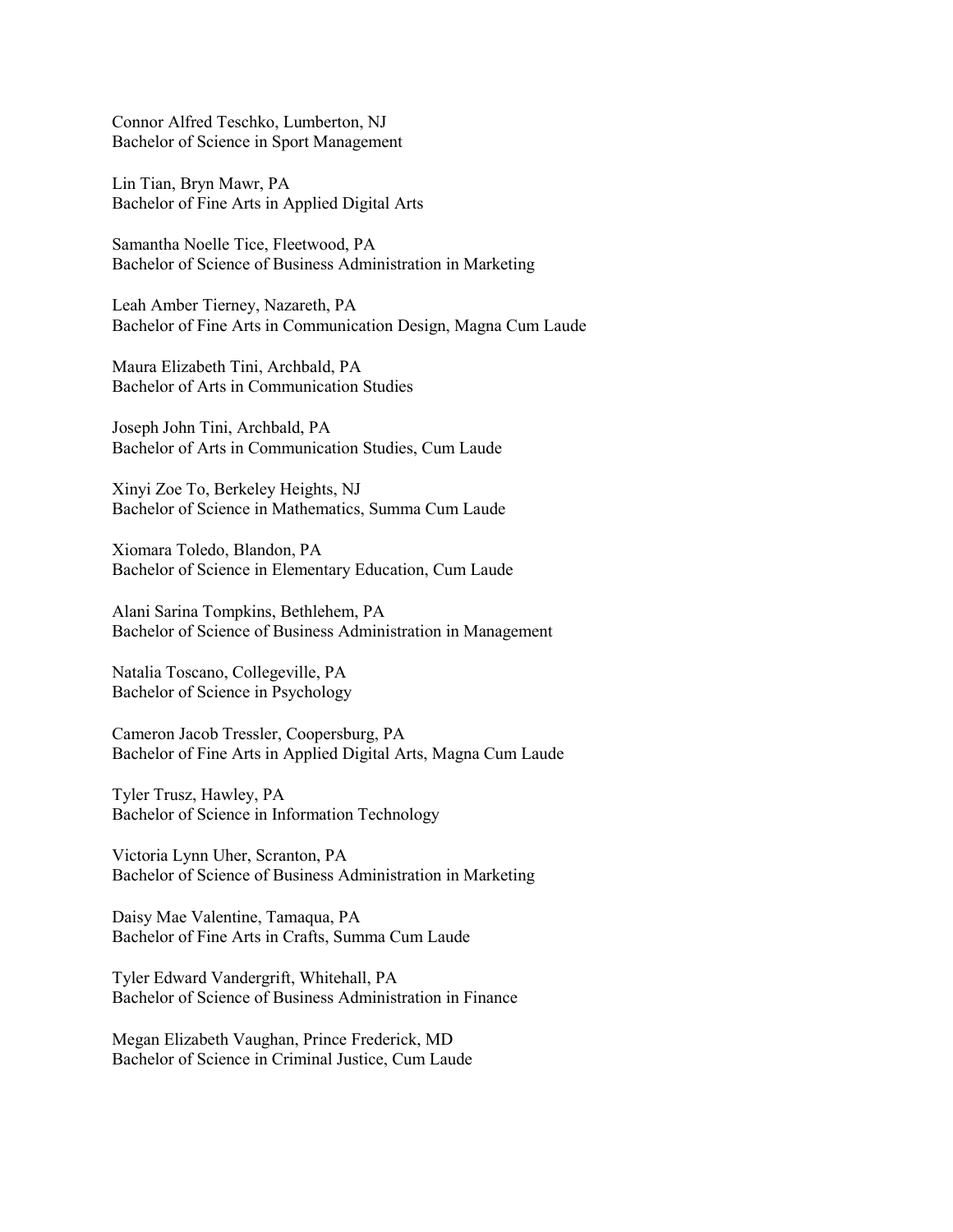Alexander Michael Vedral, Macungie, PA Bachelor of Science of Business Administration in Accounting

Alexander Michael Vedral, Macungie, PA Bachelor of Science of Business Administration in Finance/Personal Financial Planning

Hunter J Velekei, Easton, PA Bachelor of Science in Cinema, Television and Media Production

Yadeliz Eivette Velez, Allentown, PA Bachelor of Social Work

Kaila Marie Venezia, Center Valley, PA Bachelor of Social Work, Summa Cum Laude

David Fernando Vera, Reading, PA Bachelor of Science in Information Technology

Steven Vidal, Macungie, PA Bachelor of Science in Sport Management

Jacqueline Marie Vitali, Philadelphia, PA Bachelor of Science in Biology/Pre-Med and Allied Health

Julianna Mae Wagner, Tamaqua, PA Bachelor of Science in Mathematics

Rachel Nicole Walck, Albrightsville, PA Bachelor of Fine Arts in Studio Art/Photography, Cum Laude

Elizabeth Mariah Walker, Easton, PA Bachelor of Science in Psychology

Katie Alexa Walton, Oxford, PA Bachelor of Science in Education, Cum Laude

Matteo L Wanner, Robesonia, PA Bachelor of Science of Business Administration in Marketing

Katherine Marie Wash, Lititz, PA Bachelor of Arts in Anthropology

Destanee Lorraine Watkins, Macungie, PA Bachelor of Science of Business Administration in Marketing

Jace Rebeca Watkins, Maple Glen, PA Bachelor of Science in Art Education, Cum Laude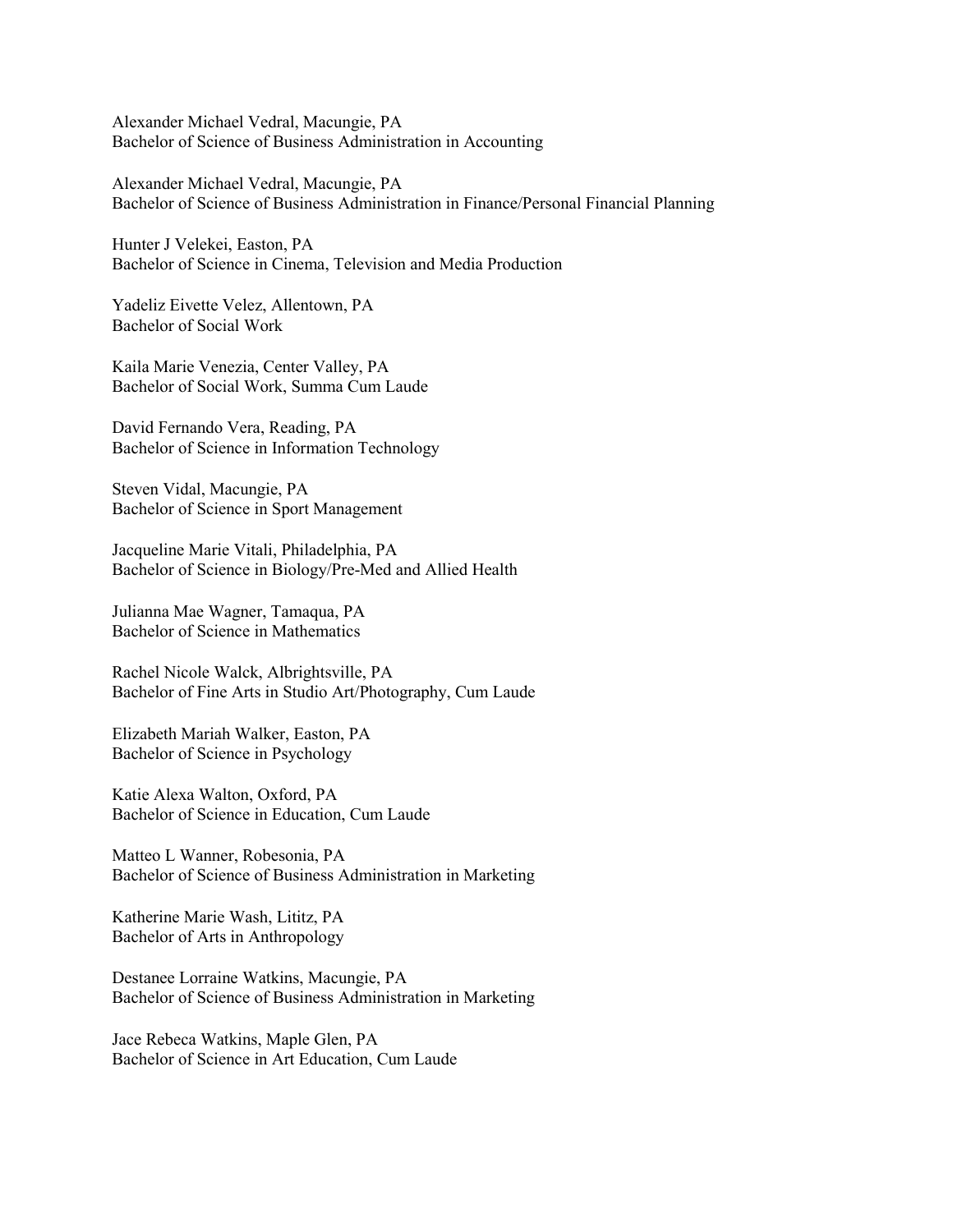Ashley Watts, Macungie, PA Bachelor of Science in Elementary Education, Magna Cum Laude

Todd Weber, Harrisburg, PA Bachelor of Fine Arts in Communication Design

Chase Steven Weichman, Weatherly, PA Bachelor of Science of Business Administration in Management

Karlee Allison Weida, Nicholson, PA Bachelor of Science of Business Administration in Marketing, Cum Laude

Grace Lynn Wein, Malvern, PA Bachelor of Arts in English/Professional Writing, Magna Cum Laude

Dylan Wetzel, Boyertown, PA Bachelor of Arts in Political Science/Paralegal Studies

Hannah E Whalen, Pequea, PA Bachelor of Arts in Art History, Magna Cum Laude

Griffin William Whitman, Bethlehem, PA Bachelor of Science of Business Administration in Finance

Juanita I Wilcox, Reading, PA Bachelor of Science in Criminal Justice

Catherine A Willard, Telford, PA Bachelor of Fine Arts in Studio Art, Cum Laude

Lorelei Rose Williams, Hanover, PA Bachelor of Fine Arts in Applied Digital Arts

Peyton A Williams, Flemington, NJ Bachelor of Science in Music Education, Summa Cum Laude

Jennifer L Wilson, Kingsland, GA Bachelor of Science in General Studies

Cassandra Rose Woolever, Walnutport, PA Bachelor of Social Work

Joseph M Workoff, Allentown, PA Bachelor of Science in Computer Science (Combined Master of Science)

Morgan Carolyn Wren, Drexel Hill, PA Bachelor of Science in Criminal Justice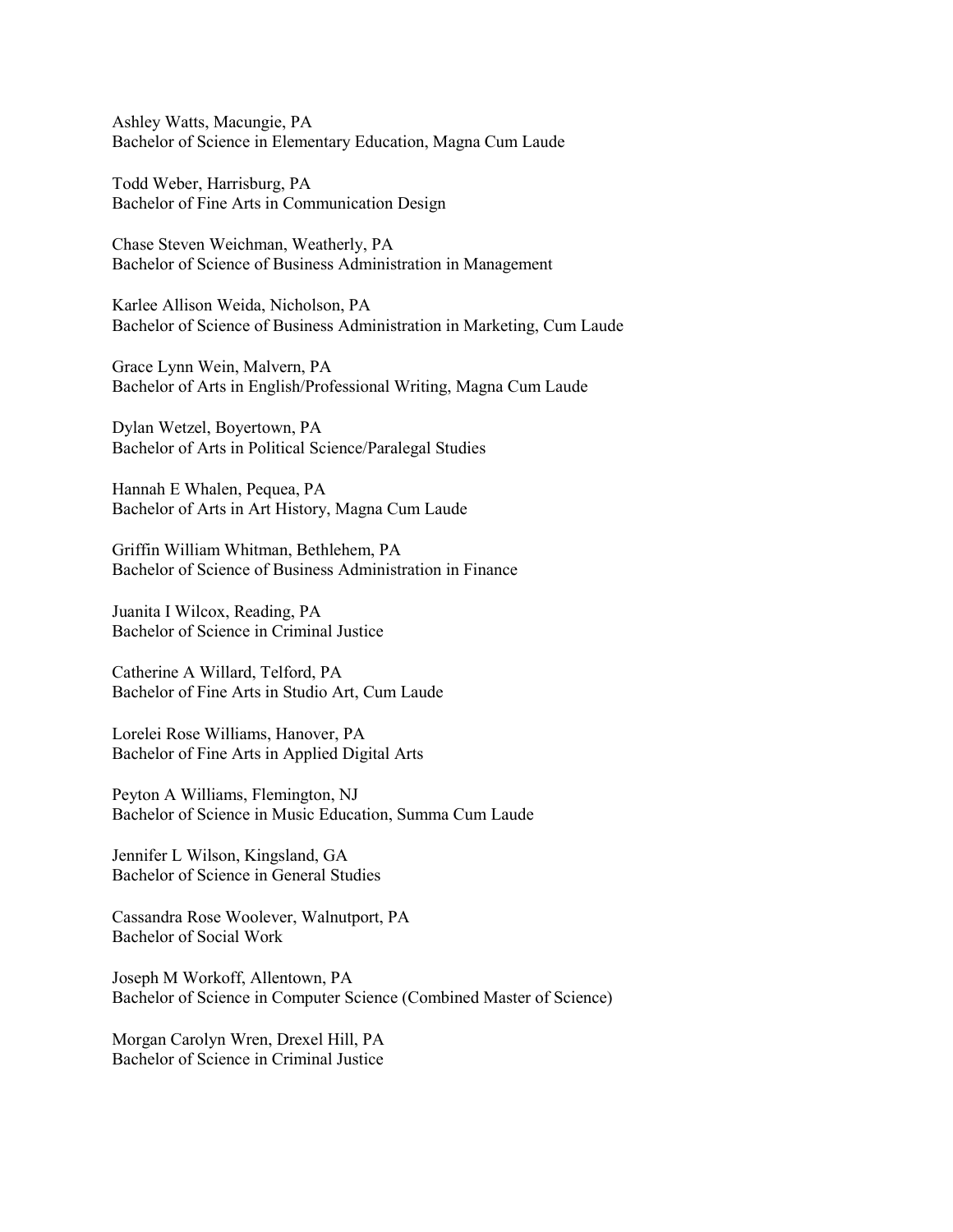Zachary A Wynn, Mechanicsburg, PA Bachelor of Science in Cinema, Television and Media Production, Summa Cum Laude

Alexander Joseph Yerges, Phoenixville, PA Bachelor of Arts in Communication Studies

Jerad Michael Zaccarelli, Downingtown, PA Bachelor of Fine Arts in Applied Digital Arts, Summa Cum Laude

Abigail Zeger, Fayetteville, PA Bachelor of Science in Sport Management, Magna Cum Laude

Luke R Zelner, Kutztown, PA Bachelor of Science in Psychology

Nureen Zia, Easton, PA Bachelor of Fine Arts in Communication Design, Cum Laude

Shelbey Ziegler, Coplay, PA Bachelor of Science in Special Education, Summa Cum Laude

Arianna L Zimmerman, East Petersburg, PA Bachelor of Science of Business Administration in Marketing

Eliezer Zoquier, Reading, PA Bachelor of Science of Business Administration in Marketing

Katherine D Ache, Kutztown, PA Master of Education in Instructional Technology/Digital Classroom Technology

Maria Aguiar, Morrisville, PA Master of Science in School Counseling (Licensure)

Beth A Alboucq, New Tripoli, PA Master of Public Administration

Lauren Ashley Alicea, Shillington, PA Master of Arts in Clinical Mental Health Counseling

Lauren Masemore Amann, Bethlehem, PA Master of Science in School Counseling (Licensure)

Kelsey E Amidon, Reading, PA Master of Science in School Counseling (Licensure)

Suzanne D Angstadt, Leesport, PA Master of Arts in Clinical Mental Health Counseling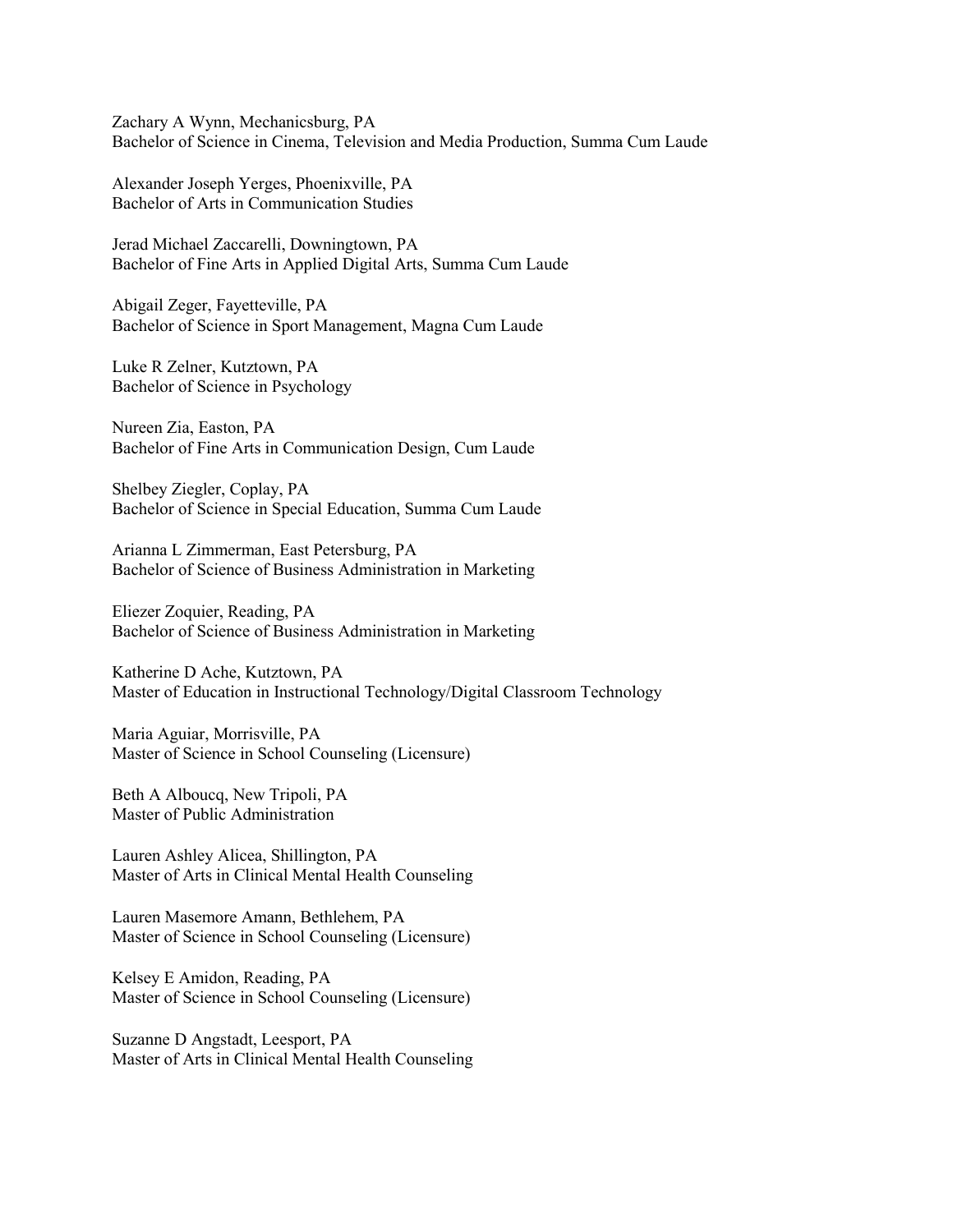Justin Arifaj, Breinigsville, PA Master of Science in School Counseling (Licensure)

Samantha Katherine Armitage, Alburtis, PA Master of Social Work

Katlyn Grace Baer, Allentown, PA Master of Arts in Arts Administration

Kelly A Baldwin, Bethlehem, PA Master of Social Work

Kayla Marie Bedoya, Easton, PA Master of Social Work

Nicole E Beltran, Allentown, PA Master of Education in Elementary Education

Elizabeth R Bennetch, Richland, PA Master of Social Work

Rebecca Elizabeth Berger, Emmaus, PA Master of Education in Art Education

Rachel Bernini, Catasauqua, PA Doctor of Social Work

Ronni L Bianchini, Harleysville, PA Master of Arts in Arts Administration

Nicholas James Bird, Kutztown, PA Master of Business Administration

Keith Scott Blackwell, Jim Thorpe, PA Master of Social Work

Nykolai Blichar Jr., Allentown, PA Master of Arts in Student Affairs in Higher Education

Lori Ann Bogumil, Mountain Top, PA Master of Science in Computer Science/Information Technology (Combined Bachelor of Science)

Marena Bondi, East Norriton, PA Master of Education in Instructional Technology/Digital Classroom Technology

Katelyn M Boucher, Kutztown, PA Master of Arts in Clinical Mental Health Counseling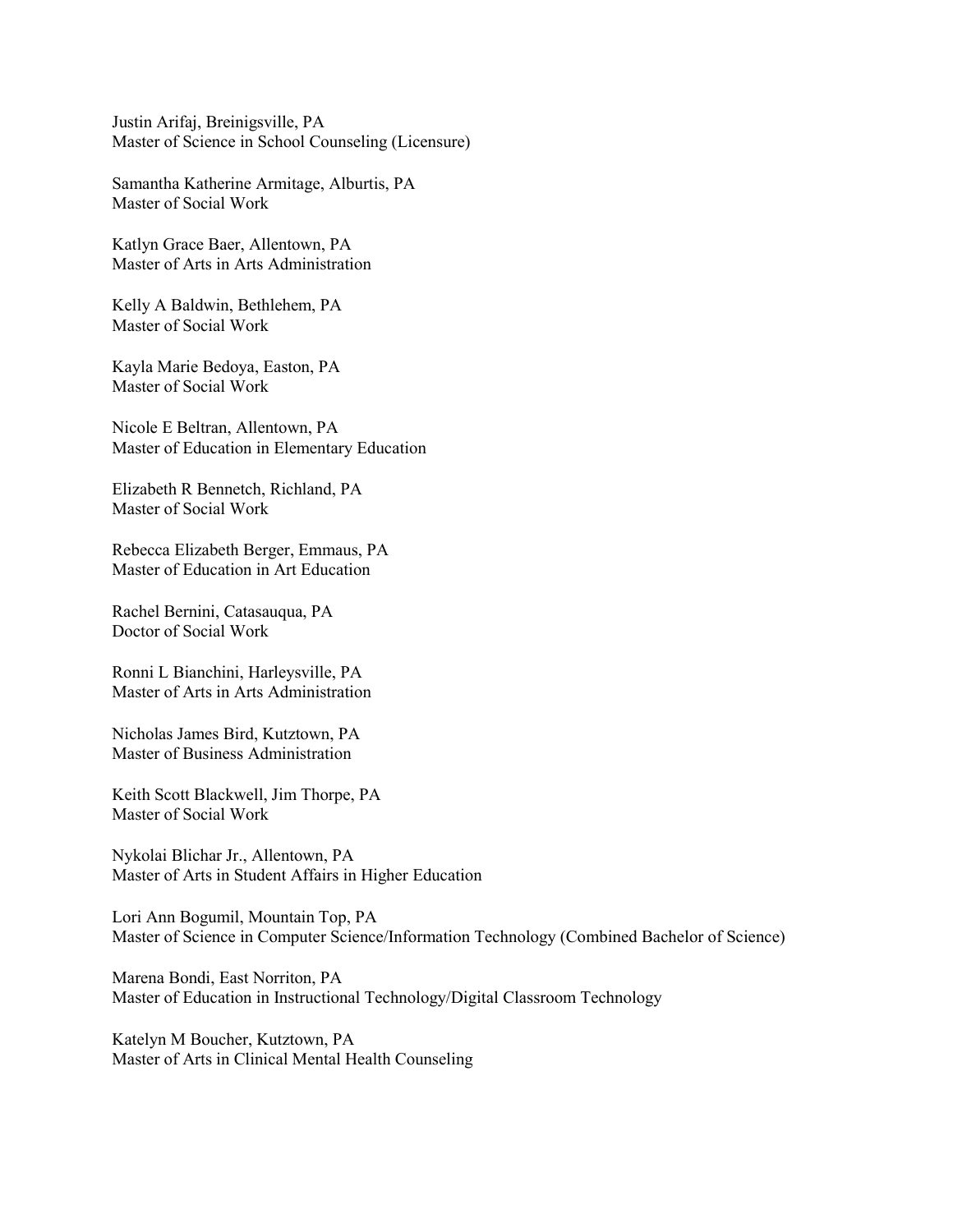Shaun D Breidenstein, Bernville, PA Master of Business Administration

Erin C Brown, Birdsboro, PA Education Doctorate in Transformational Teaching and Learning

Jaime Linn Brown, Shoemakersville, PA Education Doctorate in Transformational Teaching and Learning

Teyonna A Brown, Shillington, PA Master of Social Work

Taryn L Bullivant, Hellertown, PA Master of Arts in English

Kerry A Byington, Iselin, NJ Master of Education in Instructional Technology/Digital Classroom Technology

Carrie Ann Callahan, Washington, NJ Master of Social Work

Michelle Candelario, Reading, PA Master of Social Work

Melanie A Chester, Kutztown, PA Master of Education in Instructional Technology/Digital Classroom Technology

Theresa Anne Cipolla, Camp Hill, PA Master of Education in Art Education

Kristen A Colquhoun, Kutztown, PA Master of Education in Art Education

Caroline Elizabeth Cooley, Shillington, PA Master of Social Work

Katelyn N Crofutt, Glen Rock, PA Master of Arts in Clinical Mental Health Counseling

Hannah Ashley Daluisio, Coplay, PA Master of Education in Art Education

Kathryn Marie Defibaugh, Blandon, PA Master of Education in Secondary Education (Curriculum and Instruction)

Patricia Jean Deisroth, Allentown, PA Master of Business Administration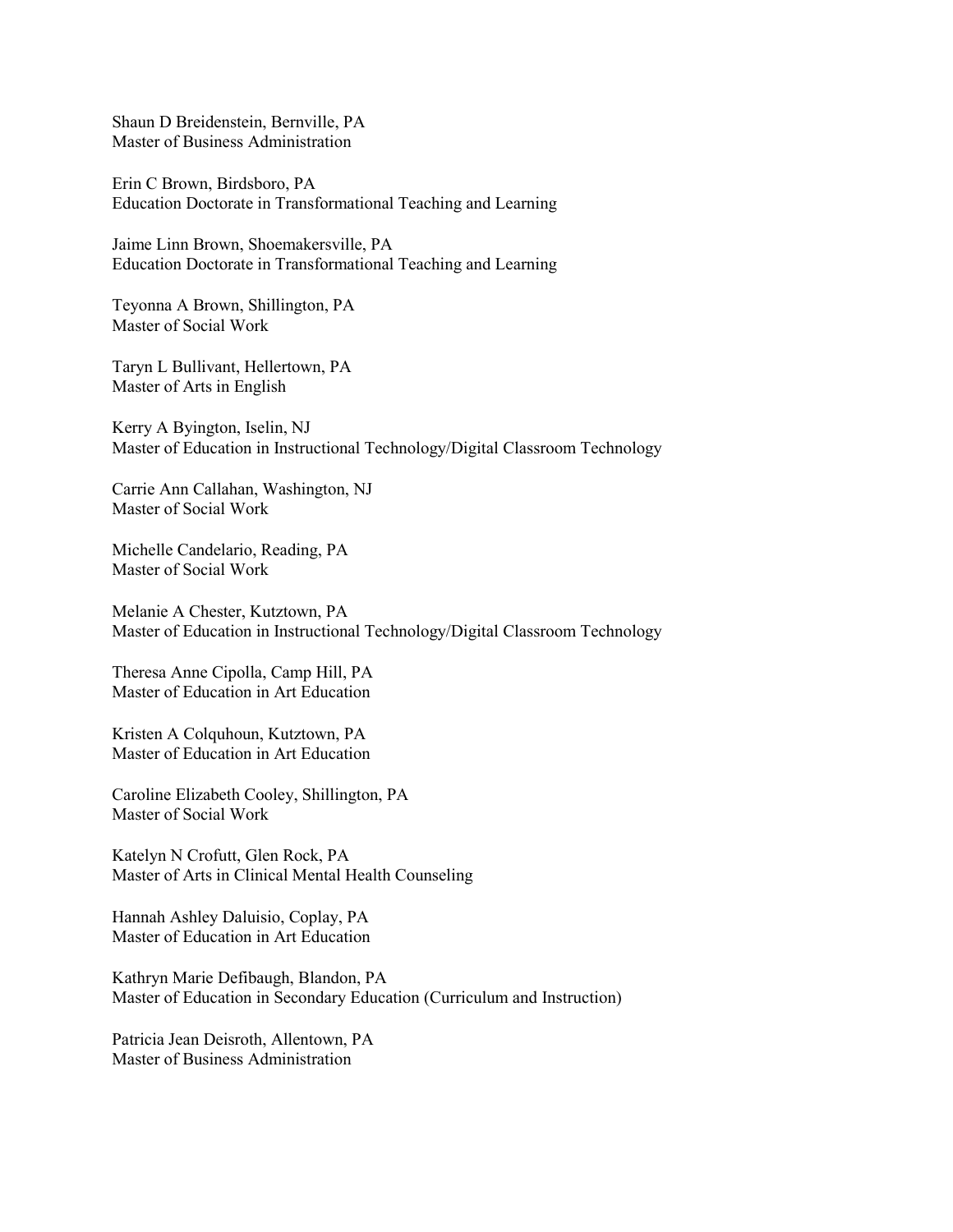Megan Ann Deptula, Oley, PA Master of Arts in Marriage, Couple, and Family Counseling

Amy B Downes, Lock Haven, PA Doctor of Social Work

Katherine Mary Downing, Bethlehem, PA Master of Arts in Student Affairs in Higher Education

Keonna Renee Dumas, Kutztown, PA Master of Arts in Marriage, Couple, and Family Counseling

Felicia L Eckert, York, PA Master of Social Work

Erika Evans, Ashland, PA Master of Social Work

Rebecca Jayne Ewald, Milford, PA Master of Science in School Counseling (Licensure)

Marlene N Fares, Wyomissing, PA Education Doctorate in Transformational Teaching and Learning

Adam Daniel Fein, Philadelphia, PA Master of Education in Instructional Technology/Digital Classroom Technology

Jenifer E Finnerty, Northampton, PA Master of Arts in Clinical Mental Health Counseling

Lauren E Fischer, Bethlehem, PA Master of Social Work

Nicole Flack, Boyertown, PA Master of Arts in Marriage, Couple, and Family Counseling

Patricia J Florian, Sellersville, PA Master of Arts in Clinical Mental Health Counseling

Barbe Ann Fogarty, Kutztown, PA Doctor of Social Work

Jessica Nicole Fox, Perkasie, PA Master of Arts in Marriage, Couple, and Family Counseling

Tayah Lynn Fretz, Saylorsburg, PA Master of Arts in Clinical Mental Health Counseling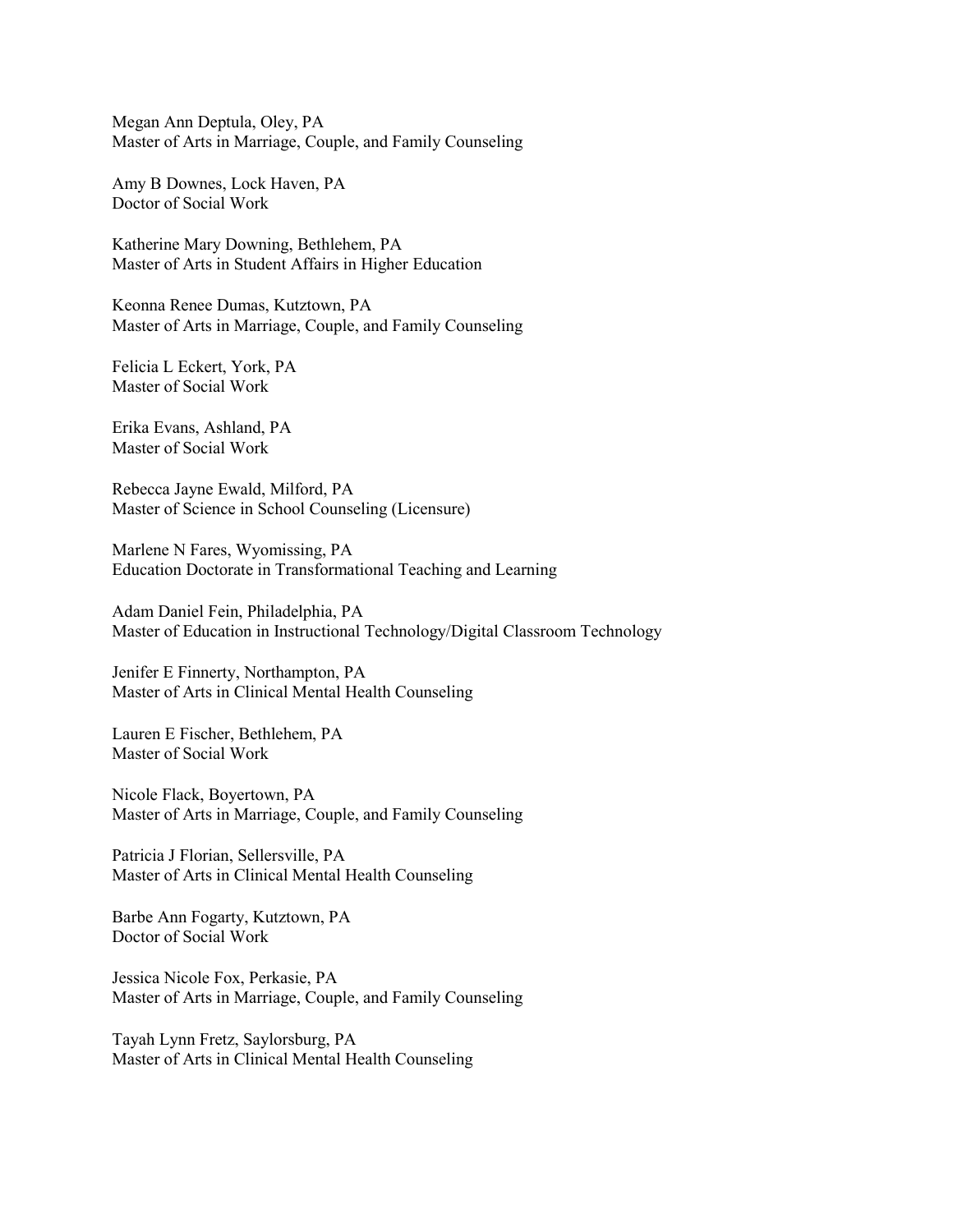Janine G Gaeta, Stroudsburg, PA Master of Education in Secondary Education (Curriculum and Instruction)

Patrick Alexander Gagliano, Quakertown, PA Master of Science in Computer Science/Information Technology

Bryce Galczynski, Fleetwood, PA Master of Business Administration

Megan Elizabeth Giles, Reading, PA Master of Science in School Counseling (Licensure)

Rachel Eileen Godshall, Zionsville, PA Master of Social Work

Timothy W Hahn, Allentown, PA Master of Arts in Student Affairs in Higher Education

Ryan Patrick Hamilton, Ferris, TX Master of Science in Computer Science/Professional Science

Georgina Hanna, Allentown, PA Master of Arts in Clinical Mental Health Counseling

Trista Leigh Hanson, Manheim, PA Master of Education in Secondary Education (Curriculum and Instruction)

Andrew Healey, Scranton, PA Education Doctorate in Transformational Teaching and Learning

Clare K Herbert, Trainer, PA Master of Arts in Student Affairs in Higher Education

Ashlee R Hess, Reading, PA Master of Social Work

Toyia S Heyward, Temple, PA Master of Arts in Student Affairs in Higher Education

Laurie Ashley Hodgson, New Tripoli, PA Master of Social Work

Benjamin Edward Hoffman, Kutztown, PA Master of Education in Art Education

Alexis Hoke, Allentown, PA Master of Science in School Counseling (Licensure)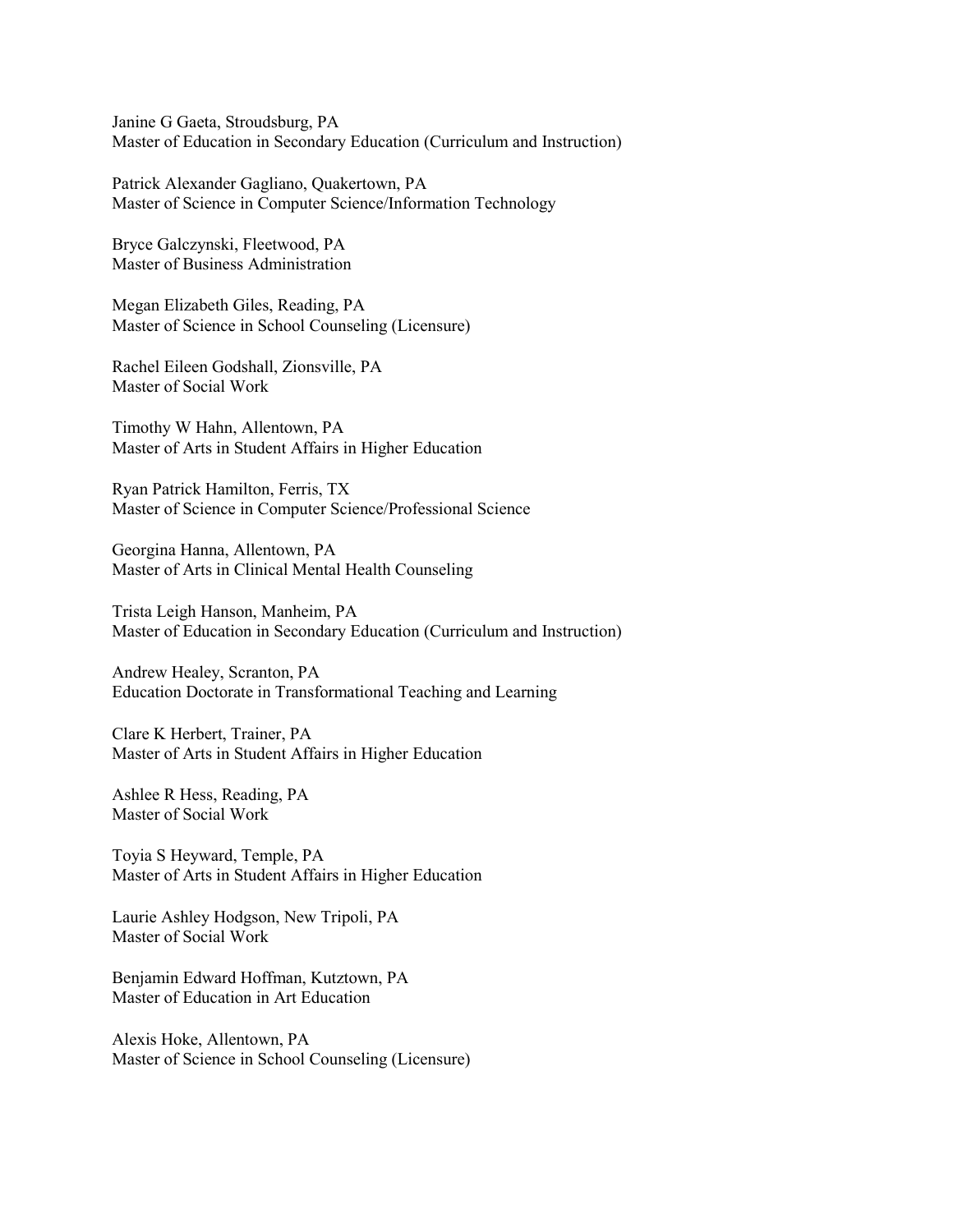Elyse Holben, Allentown, PA Master of Public Administration

Stephen Robert Huth, Nazareth, PA Master of Science in School Counseling (Licensure)

Karen Hymon, Temple, PA Master of Arts in Clinical Mental Health Counseling

Erin Ilch, Stroudsburg, PA Master of Education in Art Education

Laura E Johnson, Bath, PA Master of Arts in Clinical Mental Health Counseling

Jasmine Teirra Jones, Bethlehem, PA Master of Social Work

Jill Anne Keffel, Canonsburg, PA Master of Library Science

Kirsten E Kinch, Allentown, PA Master of Arts in Clinical Mental Health Counseling

Samantha Marie Koller, Reading, PA Master of Arts in English

Anne Marie Korb, West Chester, PA Master of Education in Instructional Technology/Digital Classroom Technology

Jennah Joan Kuhn, Jonestown, PA Master of Arts in Clinical Mental Health Counseling

William David Kunkel, Bethlehem, PA Master of Science in School Counseling (Certification)

Kristen E Lake, Whitehall, PA Master of Public Administration

Kyle John LePera, Mt Pleasant, SC Master of Education in Art Education

Meghan P Lettiere, Bordentown, NJ Master of Education in Art Education

Judy Lin, Lansford, PA Master of Science in School Counseling (Licensure)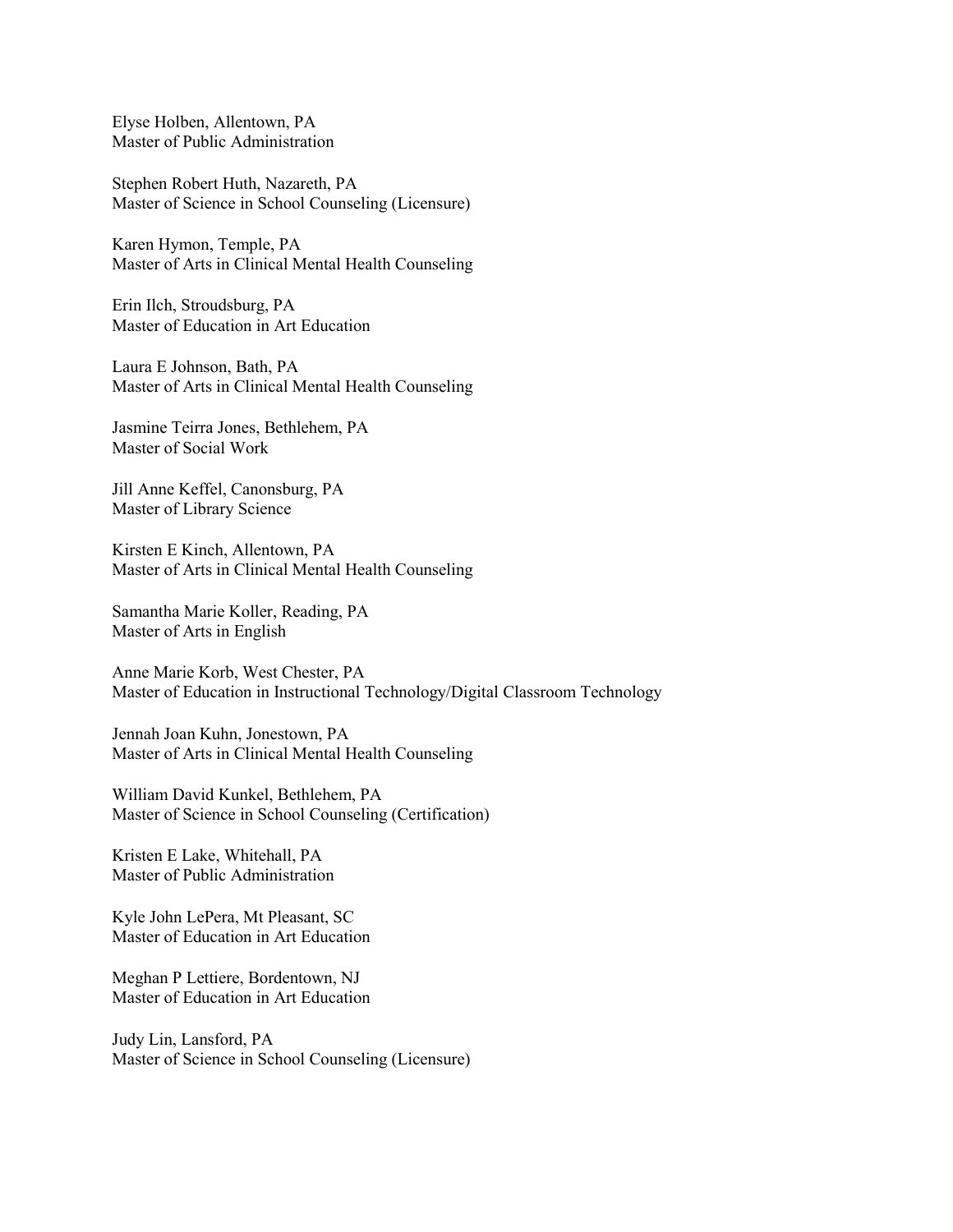Leila Inez Little, Bethlehem, PA Education Doctorate in Transformational Teaching and Learning

Allison Lynne Lougheed, Chambersburg, PA Master of Education in Instructional Technology/Digital Classroom Technology

Maria Luca, Philadelphia, PA Master of Arts in Marriage, Couple, and Family Counseling

Andrew S Marth, Fogelsville, PA Master of Education in Instructional Technology/Digital Classroom Technology

Christine Lynn Marto, Nazareth, PA Master of Education in Secondary Education/English

Ayani Maxwell, Allentown, PA Master of Arts in Clinical Mental Health Counseling

Halina Nicole McCain, Bethlehem, PA Master of Science in School Counseling (Licensure)

Nicole Marie McDonough, Harleysville, PA Master of Social Work

Lara Jade McQue, East Greenville, PA Master of Arts in Student Affairs in Higher Education

Marissa Ashley Medvetz, Colonia, NJ Master of Social Work

Maria E Mendolia, Lehighton, PA Master of Arts in Student Affairs in Higher Education

John Winfield Miller, Macungie, PA Master of Education in Elementary Education

Richard Douglas Mills, Allentown, PA Master of Arts in Clinical Mental Health Counseling

Jillian Paige Milositz, Easton, PA Master of Science in School Counseling (Licensure)

Morgan Miriello, Marion Heights, PA Master of Social Work

Katie Elizabeth Momose, Liverpool, PA Master of Education in Art Education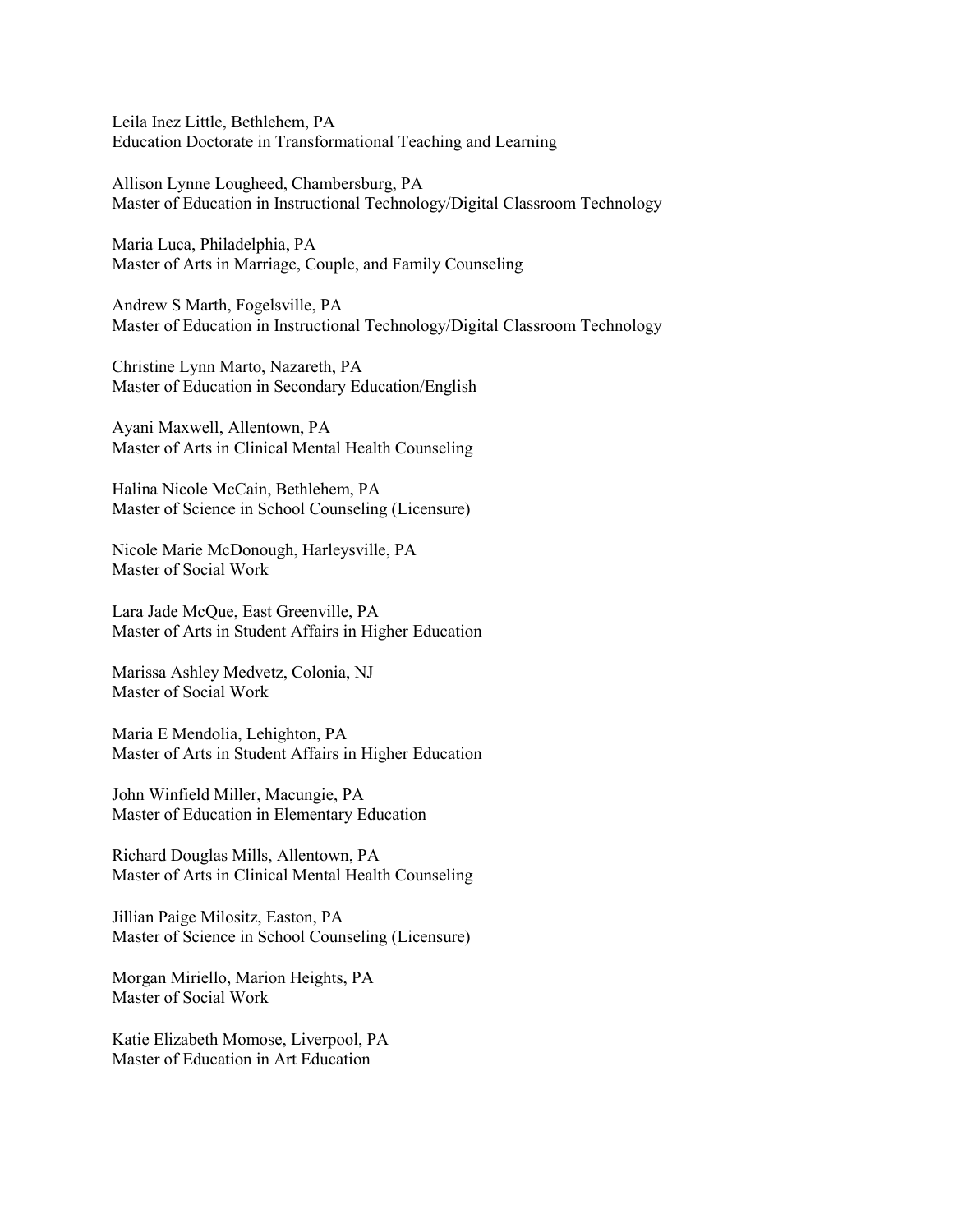Eric L Morton Jr., Hatboro, PA Master of Arts in Student Affairs in Higher Education

Leslie Moser, Bethlehem, PA Master of Arts in Clinical Mental Health Counseling

Brandi L Moyer, Bethlehem, PA Master of Arts in Clinical Mental Health Counseling

Jishitha Janardhanan Nambiar, Vadodar, India Master of Science in Computer Science/Information Technology

Julia M Nattle, Oaks, PA Master of Social Work

Shelby Grace Neiman, Oley, PA Master of Social Work

Juliet Wanjiru Njoroge, Kutztown, PA Master of Business Administration

Ikechukwu Peter Damian Okorji, Hatfield, PA Master of Science in School Counseling (Licensure)

Margaret Laine Olock, Germansville, PA Master of Arts in Clinical Mental Health Counseling

Stephanie Elizabeth Osczepinski, Matamoras, PA Master of Library Science

Amanda L Oswald, Smyrna, DE Master of Education in Instructional Technology/Digital Classroom Technology

Cynthia Oswald, Phoenixville, PA Master of Fine Arts in Communication Design

Megan S Pascoe, Glendon, PA Master of Social Work

Amanda R Phillips, King of Prussia, PA Master of Social Work

Emily Ann Pisco, Northampton, PA Education Doctorate in Transformational Teaching and Learning

Frankie Potylycki, Emmaus, PA Master of Arts in Clinical Mental Health Counseling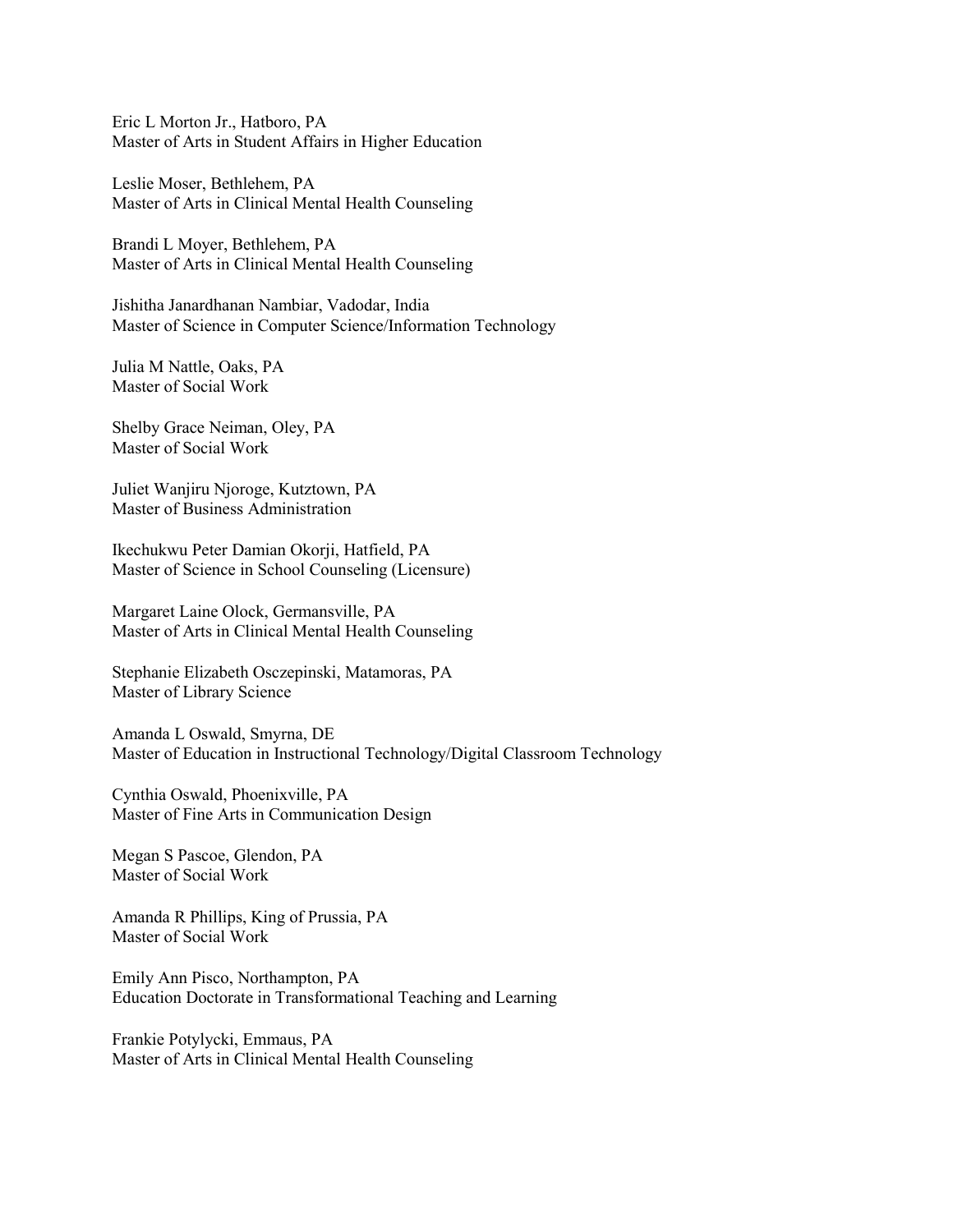Lynnsae Powers, Palmerton, PA Master of Arts in Student Affairs in Higher Education

Jean Gerard Preval, Reading, PA Master of Social Work

Alina Marie Rakiewicz, Denver, PA Master of Education/Reading Specialist

Amanda Resh, Lehighton, PA Master of Education in Art Education

Lesley Reyes Cerda, Allentown, PA Master of Social Work

Margaret Grace Richter, Nazareth, PA Master of Social Work

Carly Rinda, Tamaqua, PA Master of Education in Art Education

Lee C Rizzotto, Allentown, PA Master of Science in School Counseling (Licensure)

Sarah Roberts, Bethlehem, PA Master of Arts in Clinical Mental Health Counseling

Nicole C Roche, Reading, PA Master of Education in Art Education

Adriana Rodriguez, Quakertown, PA Master of Science in School Counseling (Licensure)

Carmen Maria Rodriguez, Emmaus, PA Master of Arts in Clinical Mental Health Counseling

Celeste Mercedes Rojas, Shillington, PA Master of Science in School Counseling (Licensure)

Nicole Kristine Ruela, Myerstown, PA Master of Social Work

Dylan C Rush, State College, PA Master of Fine Arts in Communication Design

Eric Joseph Rusiewicz, Douglassville, PA Master of Arts in Marriage, Couple, and Family Counseling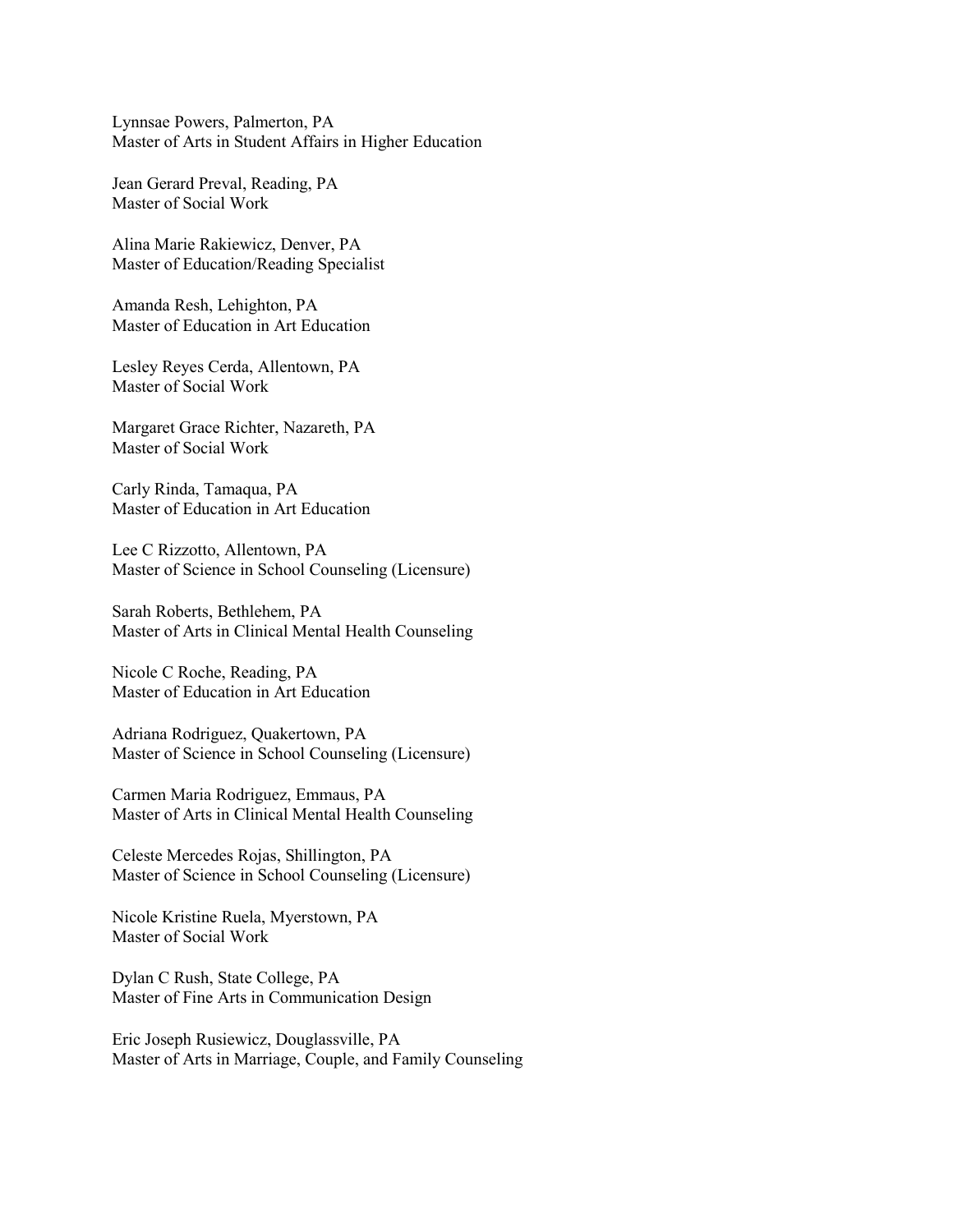Nichole Hardt Schauer, Cranberry Township, PA Master of Education in Instructional Technology/Digital Classroom Technology

Matthew Brian Schlegel, Boyertown, PA Master of Education in Instructional Technology/Digital Classroom Technology

Allison Lee Schray, Bethlehem, PA Master of Science in School Counseling (Licensure)

Jennifer L Schultz, Wellington, FL Master of Education in Art Education

Karissa Schultz, Bethlehem, PA Master of Social Work

Amanda Sue Schwendeman, Wyomissing, PA Master of Social Work

Megan Elisabeth Sear, Allentown, PA Master of Arts in Arts Administration

Melissa Anne Seling, Newmanstown, PA Master of Fine Arts in Communication Design

Lisa Marie Skiadas, Lancaster, PA Education Doctorate in Transformational Teaching and Learning

Adam E Smith, Allentown, PA Master of Public Administration

Jamie Lynn Smith, West Lawn, PA Master of Social Work

Joella Rachel Ellen Smith, Allentown, PA Master of Social Work

Mason Daniel Smith, New Cumberland, PA Master of Education in Secondary Education (Curriculum and Instruction)

Nikki Michelle Snyder, Hamburg, PA Doctor of Social Work

Philip L Specht, Boyertown, PA Education Doctorate in Transformational Teaching and Learning

Zachery Lee Stackhouse, Mohnton, PA Master of Education in Secondary Education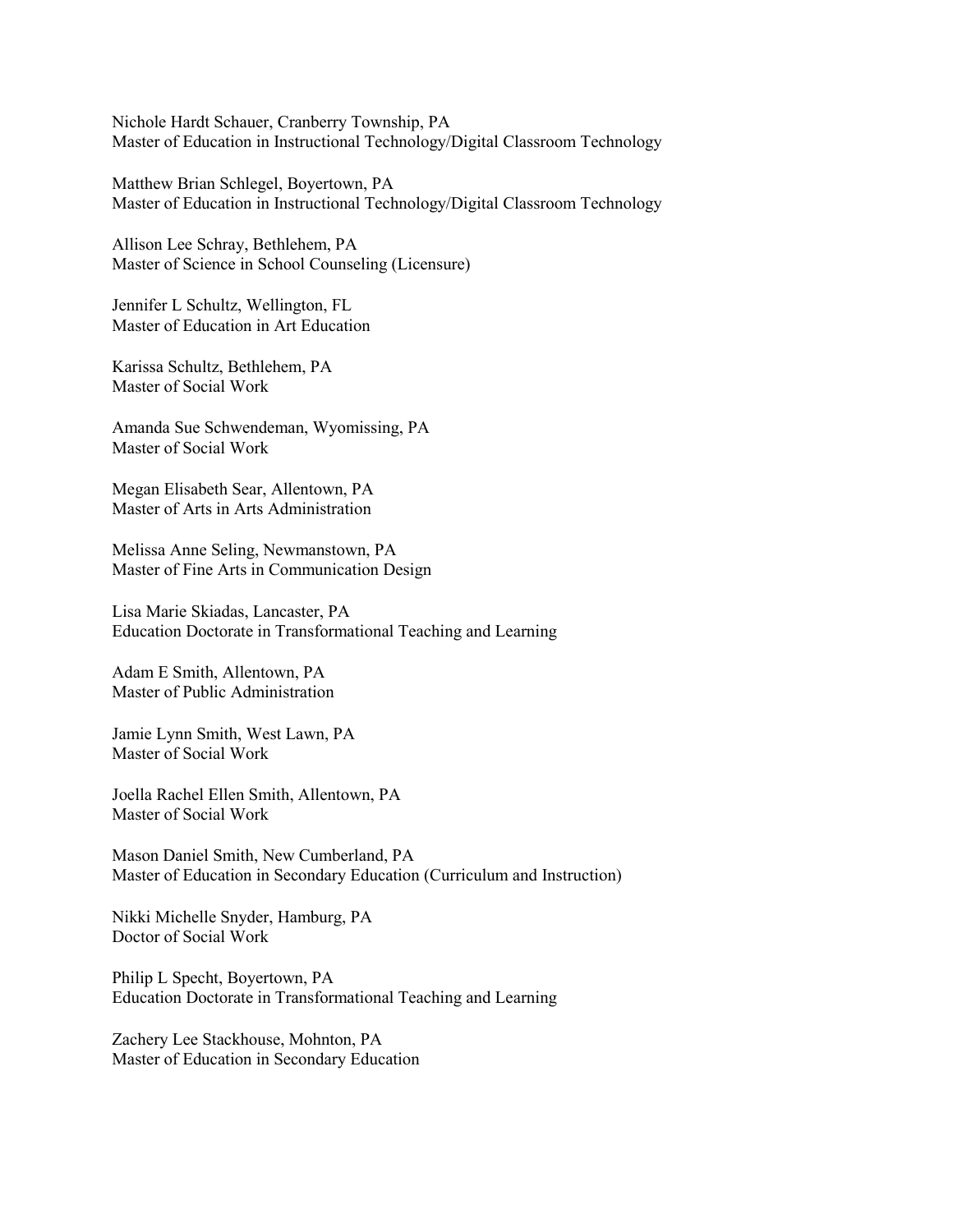Kaitlyn Marie Stahl, Easton, PA Master of Arts in Clinical Mental Health Counseling

Lindsay Stauffer, Emmaus, PA Master of Arts in Clinical Mental Health Counseling

Olivia Mae Stentz, Clinton, NJ Master of Education in Art Education

Kylee Stimson, Douglassville, PA Master of Social Work

Shannon Strohl, Ephrata, PA Master of Arts in Clinical Mental Health Counseling

Roxanne R Taglienti, Temple, PA Master of Science in School Counseling (Licensure)

Anthony M Tartaglia, Leesport, PA Education Doctorate in Transformational Teaching and Learning

Patricia J Tinsman-Schaffer, Pennsburg, PA Education Doctorate in Transformational Teaching and Learning

Craig J Tomlinson, Robesonia, PA Master of Social Work

Nicole Amber Tyson, Emmaus, PA Master of Arts in Clinical Mental Health Counseling

Melanie Jane Unangst, Whitehall, PA Master of Arts in Clinical Mental Health Counseling

Megan Noel Valley, Allentown, PA Master of Education/Reading Specialist

Cesar Velasquez Jr., Freemansburg, PA Master of Science in School Counseling (Licensure)

Ian Wagner, New Tripoli, PA Master of Arts in Clinical Mental Health Counseling

Yonette Webster-Hodge, Reading, PA Master of Social Work

Jennifer S Weidman, Topton, PA Master of Public Administration